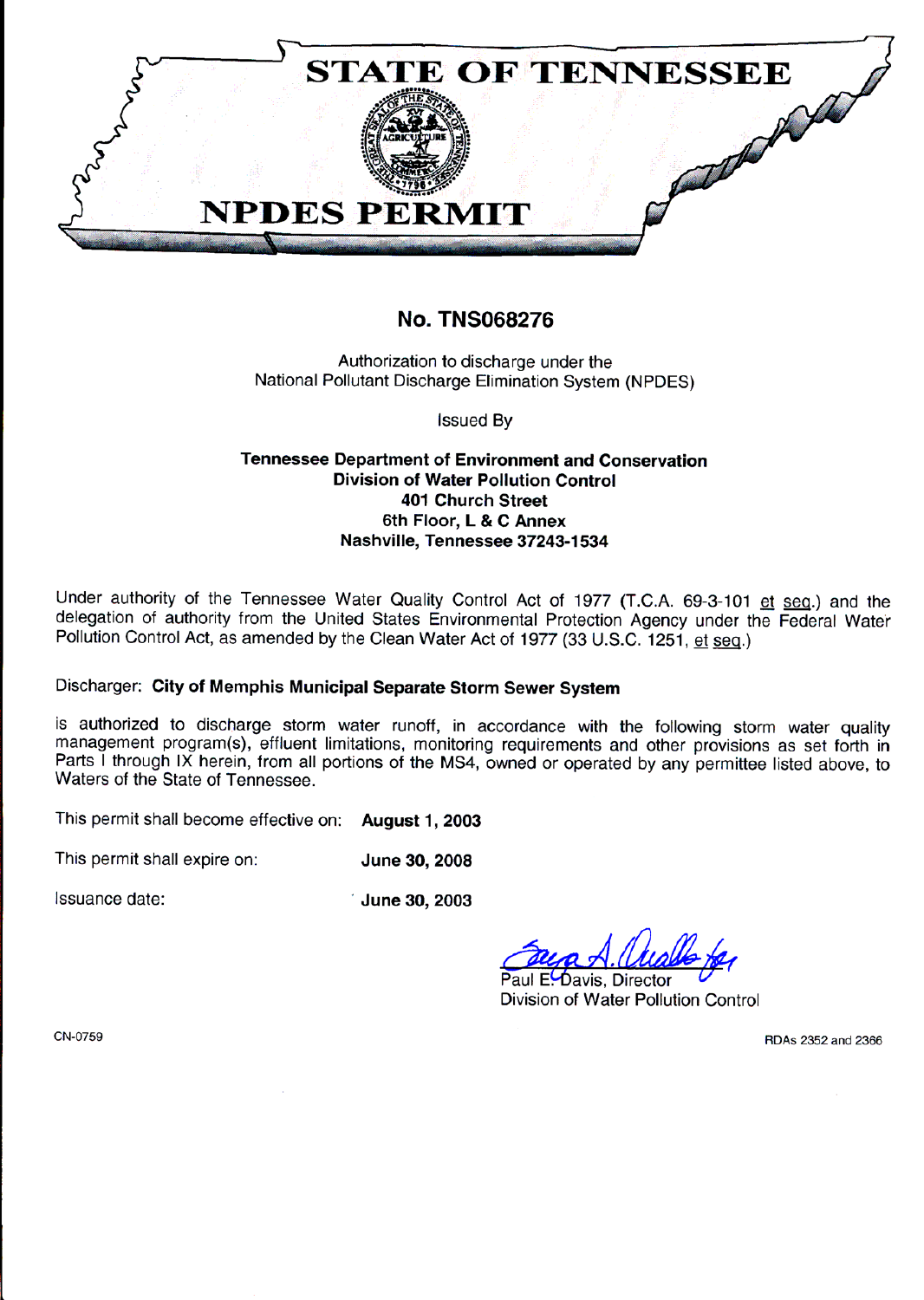# **TABLE OF CONTENTS**

## Page

# **PART I**

## **PART II**

# **PART III**

|     | B. STORM WATER MANAGEMENT PROGRAM (SWMP) ELEMENTS, 40 CFR          |  |
|-----|--------------------------------------------------------------------|--|
|     |                                                                    |  |
|     | Watersheds for which fecal coliform TMDLs have been promulgated 15 |  |
|     |                                                                    |  |
| E., |                                                                    |  |
|     |                                                                    |  |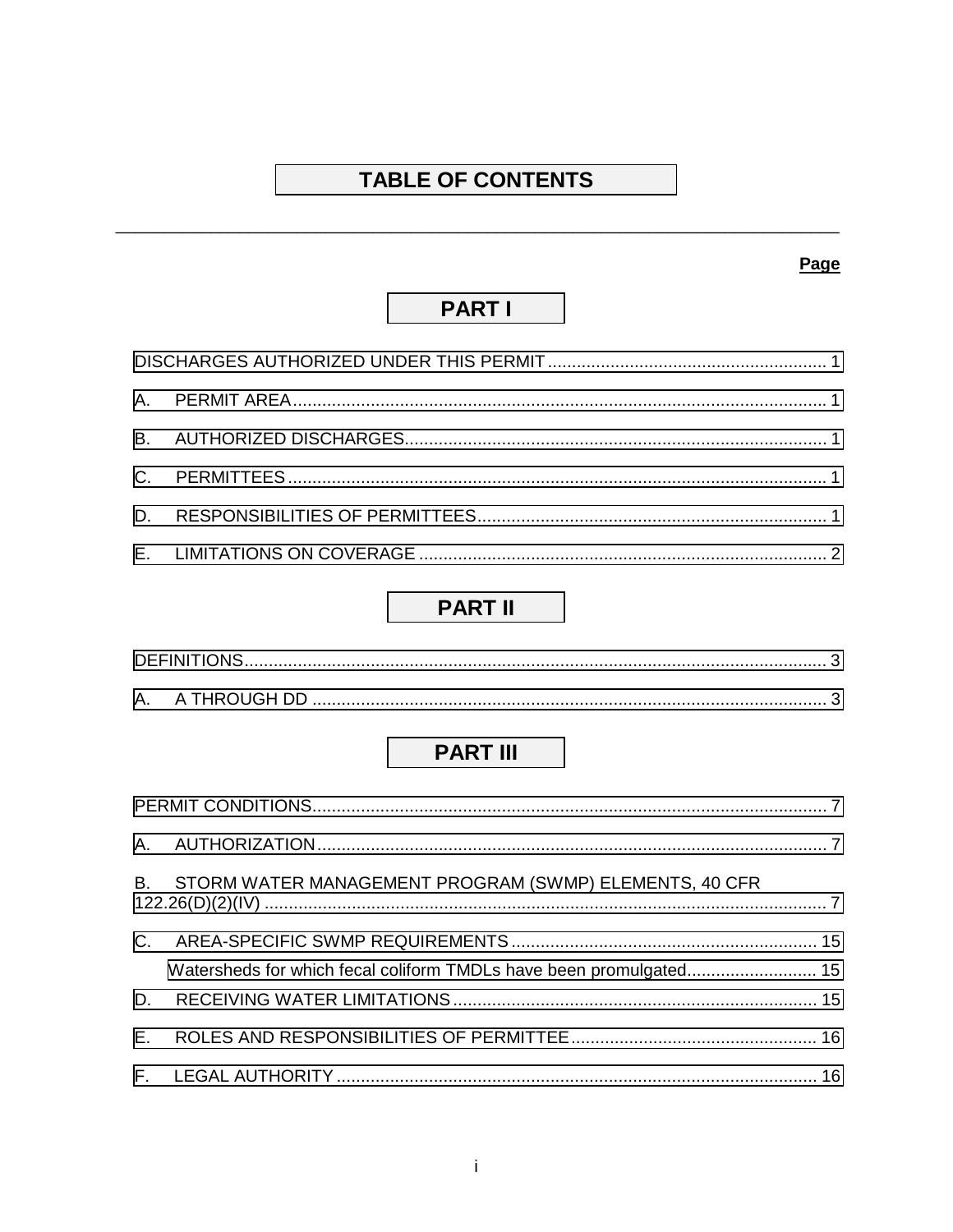## **PART IV**

## **PART V**

| В. |                      |  |
|----|----------------------|--|
|    | 1.<br>2.<br>3.<br>4. |  |

# **PART VI**

## **PART VII**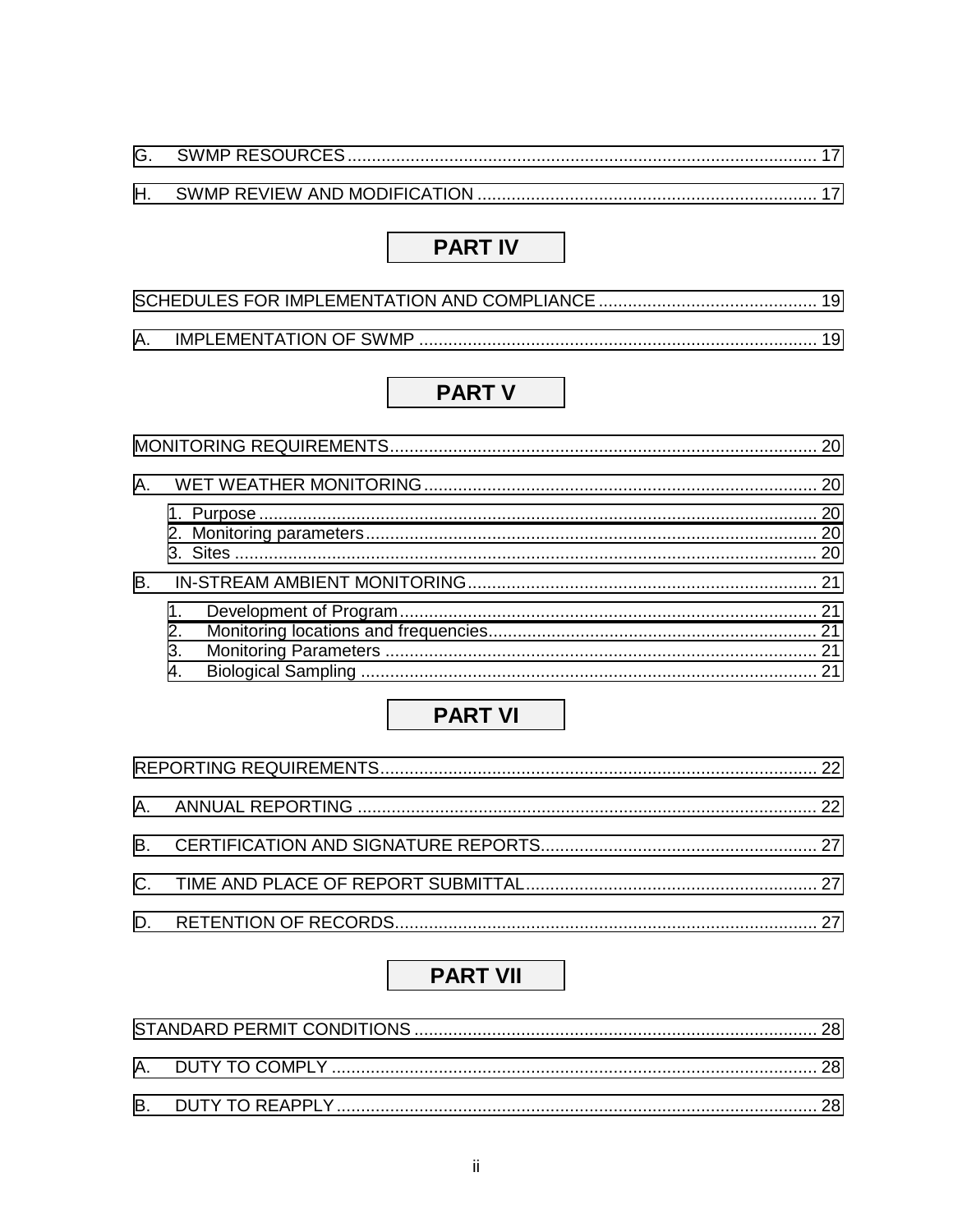| $C_{1}$      |  |
|--------------|--|
| D.           |  |
| Е.           |  |
| $F_{\rm{H}}$ |  |
| G.           |  |
| H.           |  |
| $\mathbf{L}$ |  |
| $J_{\cdot}$  |  |
| Κ.           |  |
| L.           |  |
| М.           |  |
|              |  |

# **PART VIII**

| C. MODIFICATION OF STORM WATER MANAGEMENT PROGRAMS (SWMPS) 35 |  |
|---------------------------------------------------------------|--|
|                                                               |  |

# **RATIONALE**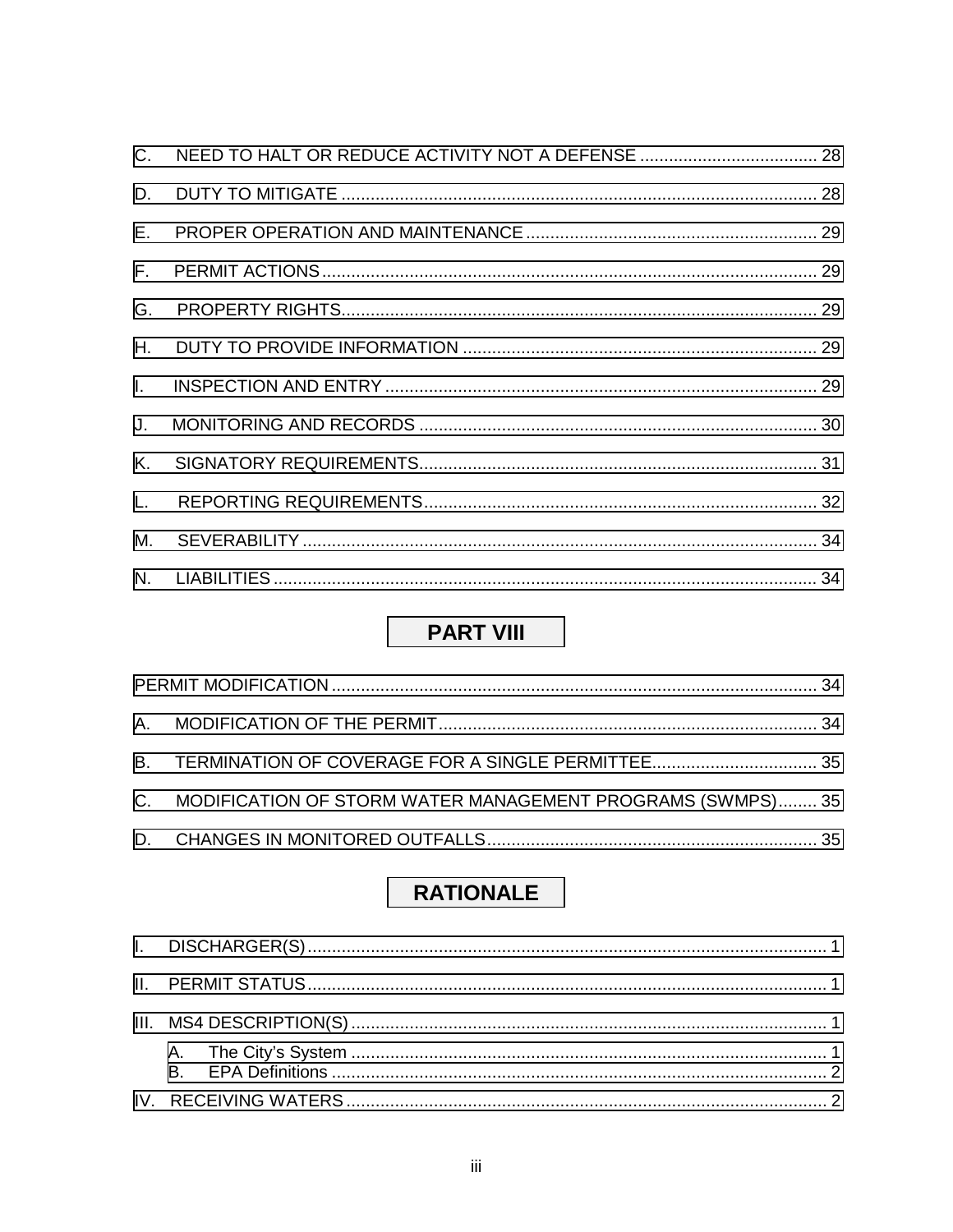|     | А.<br>В.     |                                                                  |  |
|-----|--------------|------------------------------------------------------------------|--|
|     | $\mathsf{C}$ |                                                                  |  |
| V.  |              |                                                                  |  |
|     | Α.           |                                                                  |  |
|     | В.           |                                                                  |  |
|     | C.           |                                                                  |  |
| VL. |              |                                                                  |  |
|     | А.<br>В.     | Additional requirements based on implementation plans in TMDLs 6 |  |
|     |              |                                                                  |  |
|     | A.           |                                                                  |  |
|     | В.           |                                                                  |  |
|     |              |                                                                  |  |
| IX. |              |                                                                  |  |
| Χ.  |              | CONSIDERATION OF COMMENTS AND PERMIT ISSUANCE DECISIONS 11       |  |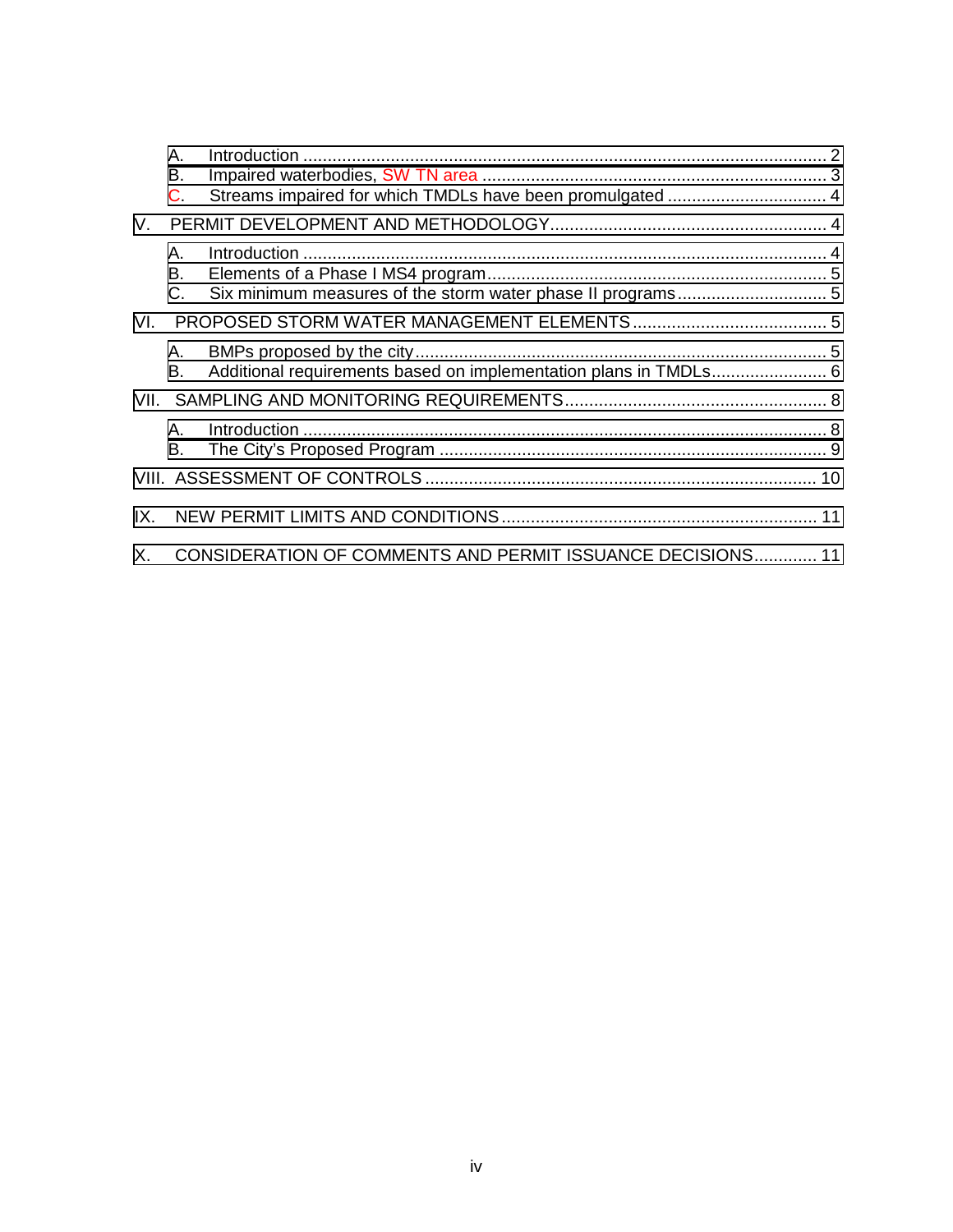City of Memphis- MS4 NPDES Permit TNS068276 Page 1 of 35

## <span id="page-5-0"></span>**PART I** \_\_\_\_\_\_\_\_\_\_\_\_\_\_\_\_\_\_\_\_\_\_\_\_\_\_\_\_\_\_\_\_\_\_\_\_\_\_\_\_\_\_\_\_\_\_\_\_\_\_\_\_\_\_\_\_\_\_\_\_\_\_\_\_\_\_\_\_\_\_\_\_\_\_\_\_

## **DISCHARGES AUTHORIZED UNDER THIS PERMIT**

#### **A. PERMIT AREA**

 This permit covers all areas located within the corporate boundary of The City of Memphis, located in Shelby County, Tennessee.

#### **B. AUTHORIZED DISCHARGES**

 Except for discharges prohibited under Part I(E), this permit authorizes existing or new storm water point source discharges to Waters of the State of Tennessee from those portions of the Municipal Separate Storm Sewer System (MS4) owned or operated by The City of Memphis.

## **C. PERMITTEES**

The following parties are permittees subject to the limits and conditions of this permit:

#### **The City of Memphis, Shelby County, Tennessee**

Note: References to "permittee" in this permit include each of the parties cited above.

#### **D. RESPONSIBILITIES OF PERMITTEES**

1. Each permittee is individually responsible for the following:

**a.** compliance with permit conditions relating to discharges from portions of the MS4 where they are the operator;

**b.** implementing the Storm Water Management Program (SWMP) on portions of the MS4 where they are the operator;

**c.** where permit conditions are established for specific portions of the MS4, the permittee need only comply with the permit conditions relating to those portions of the MS4 for which they are the operator; and,

**d.** a plan of action to assume responsibility for implementation of storm water management and monitoring programs on their portions of the MS4 should inter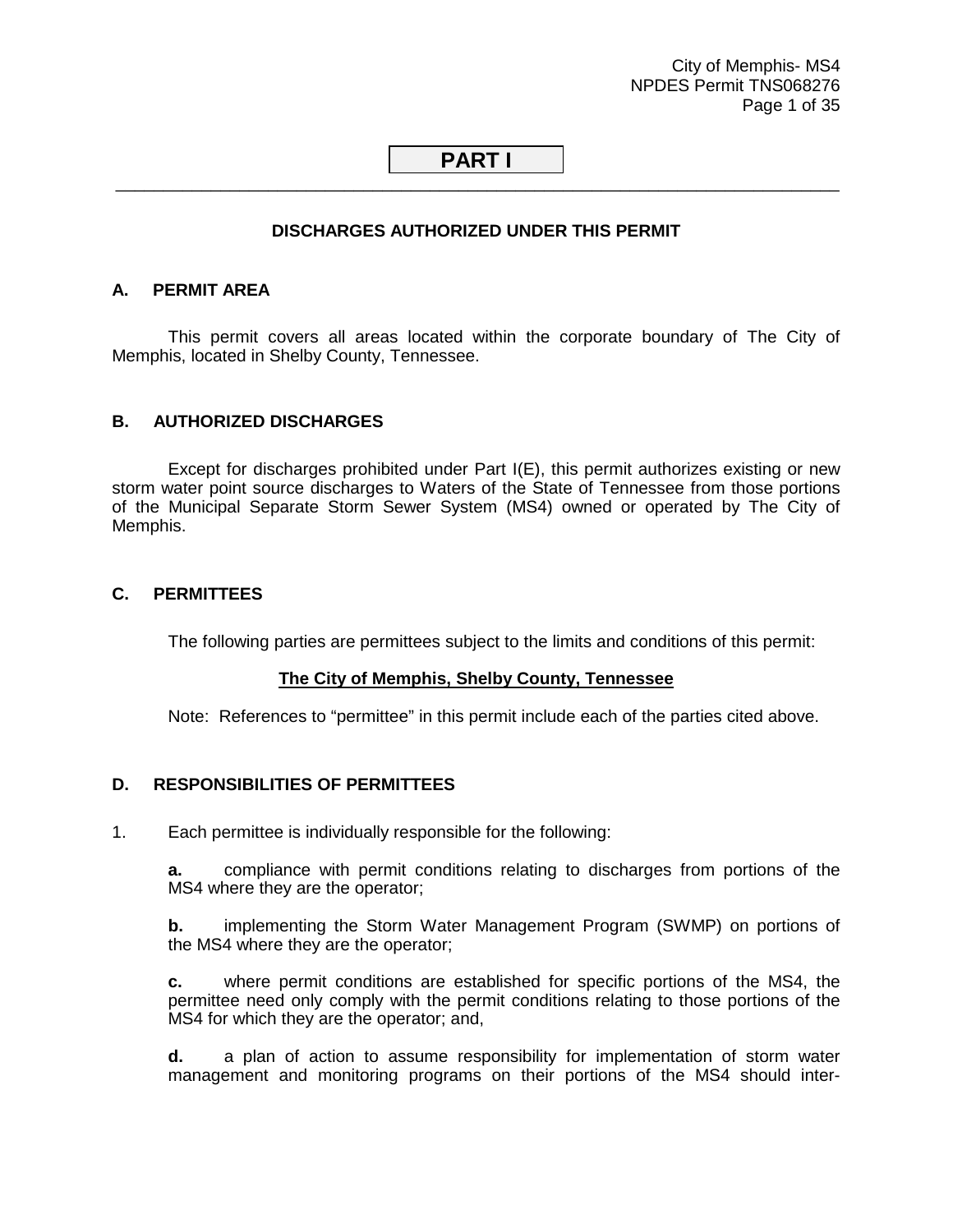<span id="page-6-0"></span>jurisdictional agreements allocating responsibility between permittees be dissolved or in default.

**2.** Each permittee is jointly responsible for:

**a.** submission of annual reporting requirements as specified in Part VI(A);

**b.** collection of monitoring data as required by Part V, and according to such agreements as may be established between the permittees; and,

**c.** insuring implementation of system-wide management program elements, including any system-wide public education efforts.

**3.** Specific permittees are jointly responsible for compliance with the permit on portions of the MS4 where:

**a.** operational authority or authority to implement SWMPs over portions of the MS4 have been transferred from one permittee to another in accordance with legally binding interagency or inter-jurisdictional agreements. Both the owner and operator are jointly responsible for permit compliance on those portions of the MS4 referenced in such agreements unless specific responsibility provisions have been otherwise outlined in the agreements.

## **E. LIMITATIONS ON COVERAGE**

The following discharges are not authorized by this permit:

**1.** Discharges of non-storm water, except where such discharges are as follows:

**a.** in compliance with a separate NPDES permit (or the discharger has applied for such a permit); or,

**b.** identified by and in compliance with 40 CFR 122.26(d)(2)(iv)(B)(1); and,

**2.** Discharges of materials resulting from a spill, except emergency discharges required to prevent imminent threat to human health or to prevent severe property damage, provided reasonable and prudent measures have been taken to minimize the impact of the discharges.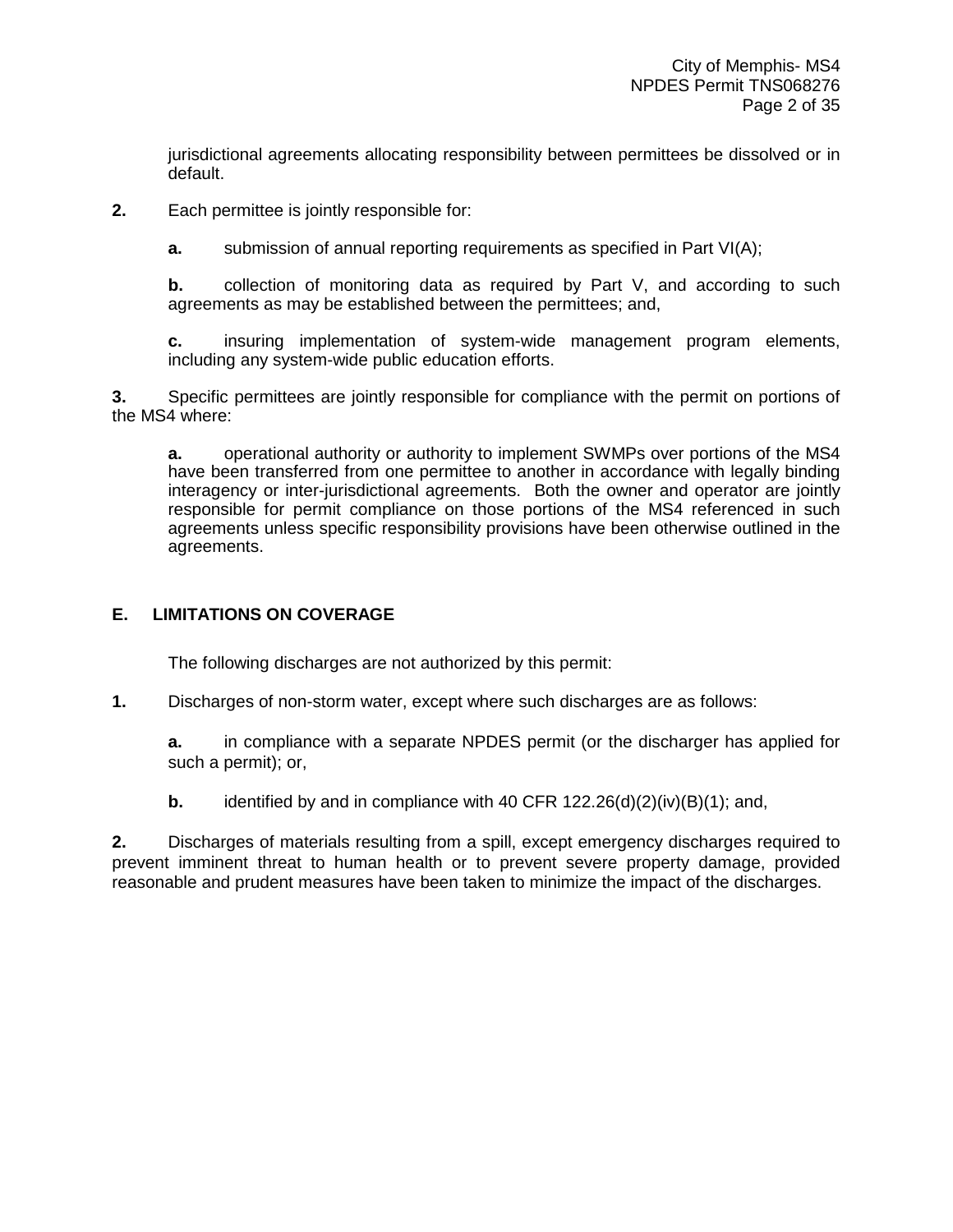City of Memphis- MS4 NPDES Permit TNS068276 Page 3 of 35

## <span id="page-7-0"></span> **PART II** \_\_\_\_\_\_\_\_\_\_\_\_\_\_\_\_\_\_\_\_\_\_\_\_\_\_\_\_\_\_\_\_\_\_\_\_\_\_\_\_\_\_\_\_\_\_\_\_\_\_\_\_\_\_\_\_\_\_\_\_\_\_\_\_\_\_\_\_\_\_\_\_\_\_\_\_

## **DEFINITIONS**

## **A. A THROUGH DD**

 Definitions contained in the Tennessee Water Quality Control Act and Federal NPDES rules apply where one is not specified below. Unless otherwise specified in this permit, additional definitions of words or phrases used in this permit are as follows:

**A.** "Best Management Practices", or "BMPs" means schedules of activities, prohibitions of practices, maintenance procedures, and other management practices to prevent or reduce the pollution of waters of the United States. BMPs also include treatment requirements, operating procedures, and practices to control storm water runoff.

**B.** "CWA" means Clean Water Act, also referred to as "the Act" (formerly referred to as the Federal Water Pollution Control Act or Federal Water Pollution Control Act Amendments of 1972) Pub.L. 92-500, as amended Pub. L. 95-217, Pub. L. 95-576, Pub. L. 6-483 and Pub. L. 97-117, 33 U.S.C. 1251, et.seq., as amended by the WQA of 1987, P.L. 100-4, the "Act."

**C.** "Director" means the Director of the Tennessee Division of Water Pollution Control, or an authorized representative of that position.

**D.** "Discharge" for the purpose of this permit, unless indicated otherwise, refers to discharges from the Municipal Separate Storm Sewer System (MS4).

**E.** "Flow-weighted composite sample" means a composite sample consisting of a mixture of aliquots collected at a constant time interval, where the volume of each aliquot is proportional to the flow rate of the discharge at the time of sampling.

**F.** "Hot spot" means an area where land use or activities generate highly contaminated runoff, with concentrations of pollutants in excess of those typically found in storm water. Examples might include operations producing concrete or asphalt, auto repair shops, auto supply shops, large commercial parking areas, restaurants, automobile salvage yards, both active and abandoned, metal recycling operations, both active and abandoned, and active or abandoned landfills.

**G.** "Illicit connection" means any man-made conveyance connecting a non-storm water discharge directly to a municipal separate storm sewer system.

**H.** "Illicit discharge" means any discharge to a municipal separate storm sewer that is not composed entirely of storm water except discharges pursuant to a NPDES permit (other than the NPDES permit for discharges from the municipal separate storm sewer) and other discharges referenced in 40 CFR 122.26(d)(2)(iv)(B)(1).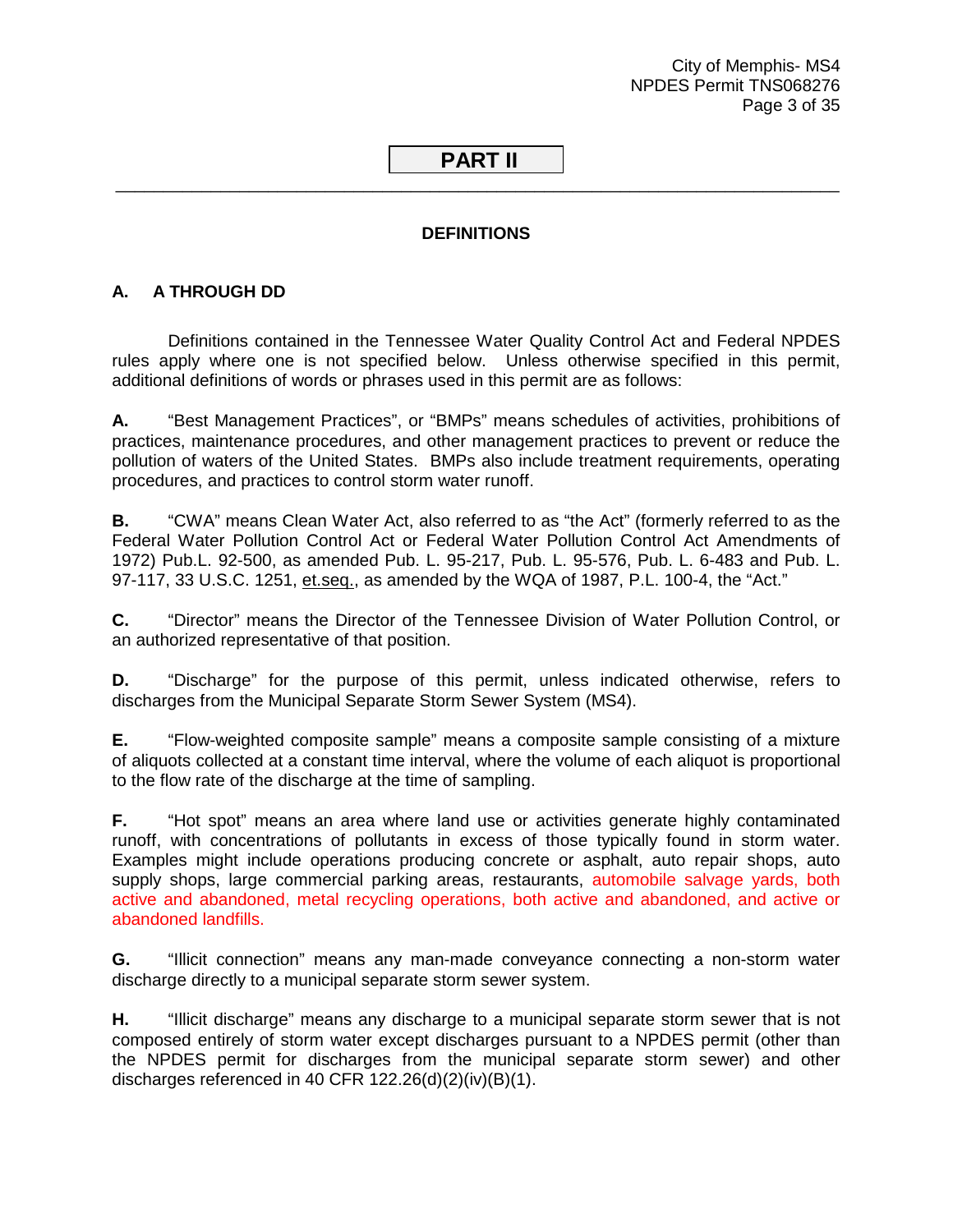**I.** "Industrial Land Use" means land utilized in connection with manufacturing, processing, or raw materials storage at facilities identified under 40 CFR 122.26(b)(14).

**J.** "Landfill" means an area of land or an excavation in which wastes are placed for permanent disposal, and which is not a land application unit, surface impoundment, injection well, or waste pile.

**K.** "Large Municipal Separate Storm Sewer System" means all municipal separate storm sewers that are either:

**(i)** located in an incorporated place (city) with a population of 250,000 or more as determined by the latest Decennial Census by the Bureau of Census (these cities are listed in Appendices F and G of 40 CFR Part 122); or,

**(ii)** located in the counties with unincorporated urbanized populations of 250,000 or more, except municipal separate storm sewers that are located in the incorporated places, townships or towns within such counties (these counties are listed in Appendices H and I of 40 CFR Part 122); or,

**(iii)** owned or operated by a municipality other than those described in paragraph (i) or (ii) and that are designated by the Director as part of the large municipal separate storm sewer system.

**L.** "Maintenance" on the municipal separate storm sewer system and associated structural storm water controls includes activities such as inspections of basins and ponds; mowing grass filter strips; regular removal of litter and debris from dry ponds, fore bays and water quality inlets; periodic stabilization and revegetation of eroded areas; periodic removal and replacement of filter media from infiltration trenches and filtration ponds; deep tilling of infiltration basins to maintain capacity; vacuuming or jet hosing of porous pavement or concrete grid pavements; removal of litter and debris from wet weather conveyances and catch basins.

**M.** "Medium Municipal Separate Storm Sewer System" means all municipal separate storm sewers that are either:

**(i)** located in an incorporated place (city) with a population of 100,000 or more as determined by the latest Decennial Census by the Bureau of Census (these cities are listed in Appendices F and G of 40 CFR Part 122); or,

**(ii)** located in the counties with unincorporated urbanized populations of 100,000 or more, except municipal separate storm sewers that are located in the incorporated places, townships or towns within such counties (these counties are listed in Appendices H and I of 40 CFR Part 122); or,

**(iii)** owned or operated by a municipality other than those described in paragraph (i) or (ii) and that are designated by the Director as part of the medium municipal separate storm sewer system.

**N.** "MEP" is an acronym for "Maximum Extent Practicable", the technology-based discharge standard for Municipal Separate Storm Sewer Systems established by CWA §402(p). MEP is achieved, in part, by selecting and implementing effective BMPs and rejecting applicable BMPs only when the BMPs would not be technically feasible, or the cost would be prohibitive and unreasonable.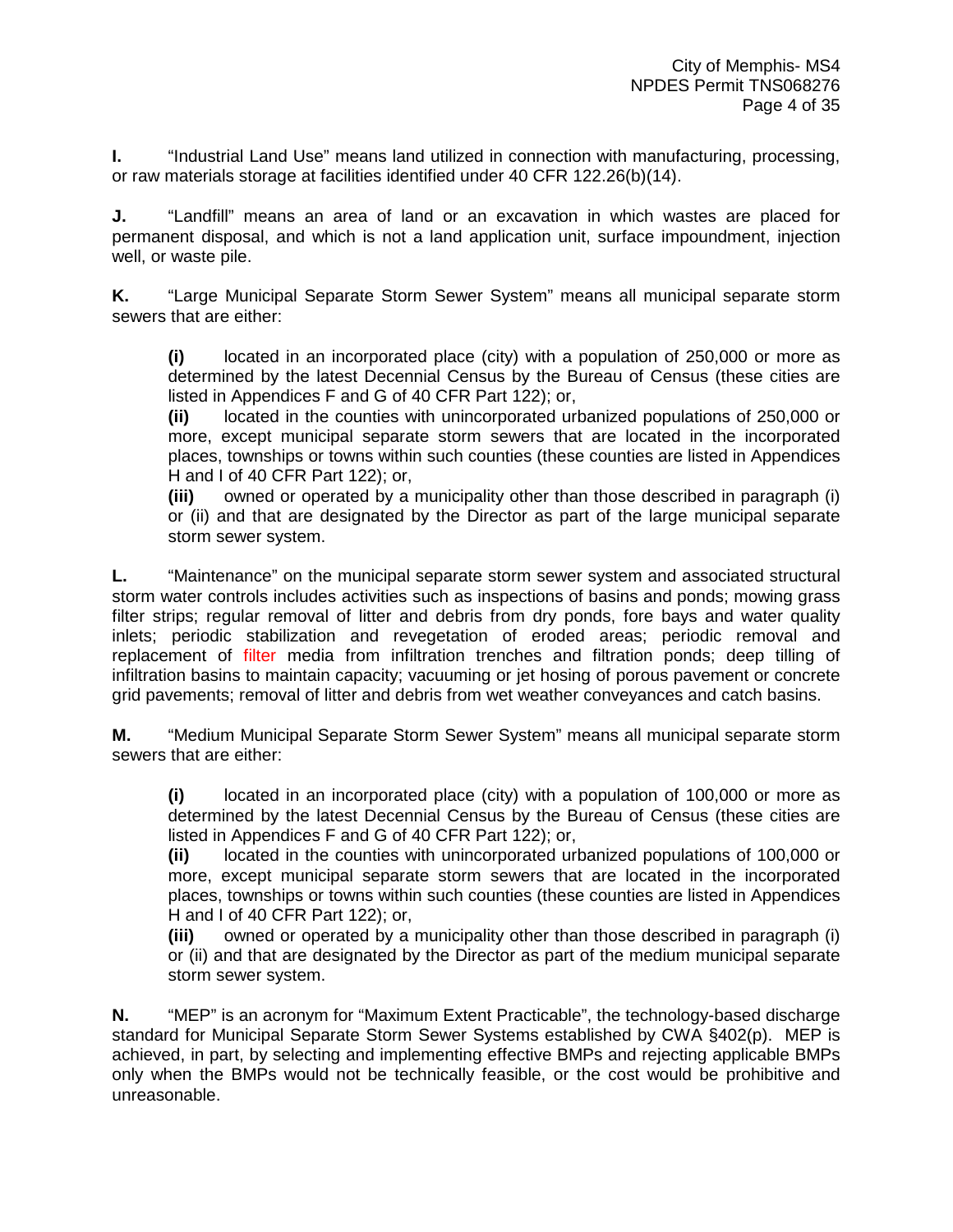**O.** "MS4" is an acronym for "municipal separate storm sewer system" and is used to refer to either a Large or Medium Municipal Separate Storm Sewer System (e.g. "The City of Memphis - MS4").

**P.** "Municipal Separate Storm Sewer" means a conveyance, or system of conveyances (including roads with drainage systems, municipal streets, catch basins, curbs, gutters, ditches, man-made channels, and storm drains):

**(i)** owned or operated by a State, city, town, borough, county, parish, district, association, or other public body (created by or pursuant to State Law) having jurisdiction over disposal of sewage, industrial wastes, storm water, or other wastes, including special districts under State Law such as a sewer district, flood control district or drainage district, or similar entity, or an Indian Tribe or an authorized Indian tribal organization, or a designated and approved management agency under section 208 of the CWA that discharges to waters of the United States;

**(ii)** designed or used for collecting or conveying storm water;

**(iii)** which is not a combined sewer; and

**(iv)** which is not part of a Publicly Owned Treatment Works (POTW) as defined at 40 CFR 122.2.

**Q.** "Permittee" means each individual co-applicant for an NPDES permit who is only responsible for permit conditions relating to the discharge that they own or operate. (Also, See 40 CFR 122.2)

**R.** "Priority construction activity" shall be defined by the MS4, but shall include, at a minimum, construction sites of one acre or more, discharging directly into, or immediately upstream of, waters the state recognizes as impaired (for siltation) or high quality waters.

**S.** "Outfall" means a *point source*, as defined in subpart Q below, at the point where a municipal separate storm sewer discharges to waters of the State of Tennessee and does not include open conveyances connecting two municipal separate storm sewers, or pipes, tunnels or other conveyances which connect segments of the same stream or other waters of the State and are used to covey waters of the State.

**T.** "Point Source" means any discernible, confined, and discrete conveyance, including but not limited to, any pipe, ditch, channel, tunnel, conduit, well, discrete fissure, container, rolling stock, concentrated animal feeding operation, landfill leachate collection system, vessel or other floating craft from which pollutants are or may be discharged. This term does not include return flows from irrigated agriculture or agricultural storm water runoff.

**U.** "Severe property damage" means substantial physical damage to property, damage to the treatment facility which causes it to become inoperable, or substantial and permanent loss of natural resources.

**V.** "Storm Sewer", unless otherwise indicated, refers to a municipal separate storm sewer.

**W.** "Storm Water" means storm water runoff, snowmelt runoff, surface runoff and drainage.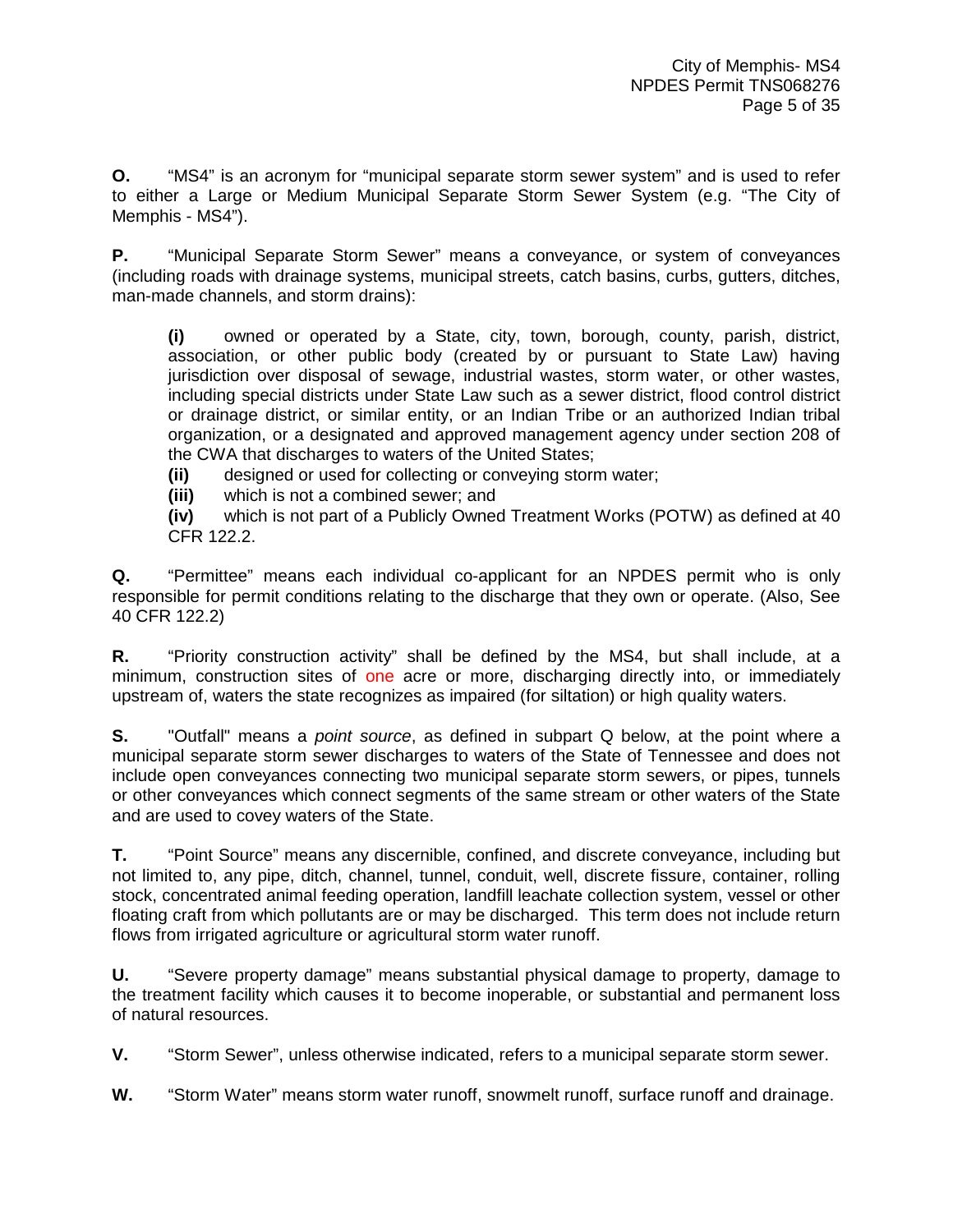**X.** "Storm Water Discharge Associated with Industrial Activity" is defined at 40 CFR 122.26(b)(14).

**Y.** "Storm Water Management Program," or "SWMP," refers to a comprehensive program to manage the quality of storm water discharged from the municipal separate storm sewer system. For the purposes of this permit, the Storm Water Management Program is considered a single document, but may actually consist of separate programs (e.g. "chapters") for each permittee.

**Z.** "Storm Water Management Manual," is a set of local guidelines, requirements, or design criteria applicable to new development or redevelopment as defined by the permittee.

**AA.** "Time-weighted composite" means a composite sample consisting of a mixture of equal volume aliquots collected at a constant time interval.

**BB.** "Waters of the state" or simply "waters" is defined in the Tennessee Water Quality Control Act and means any and all water, public or private, on or beneath the surface of the ground, which are contained within, flow through or border upon Tennessee or any portion thereof except those bodies of water confined to and retained within the limits of private property in single ownership which do not combine with or effect a junction with natural surface or underground waters.

**CC.** "Water priority chemicals" means chemicals or chemical categories that are listed at 40 CFR 372.65 pursuant to EPCRA Section 313; and meet at least one of the following three criteria: i. are listed in Appendix D of 40 CFR Part 122 on either Table II (organic priority pollutants), Table III (certain metals, cyanides, and phenols), or Table V (certain toxic pollutants and hazardous substances); ii. are listed as a hazardous substance pursuant to Section 311 (b)(2)(A) of the CWA at 40 CFR 116.4; or iii. are pollutants for which EPA has published acute or chronic toxicity criteria. This list of substances is available from the Division of Water Pollution Control, and is printed in the Federal Register on September 29, 1995, in Addendum F to the EPA's Notice of NPDES Storm Water Multi-Sector General Permit for Industrial Activities.

**DD.** "Wet weather conveyances" are man made or natural watercourses, including natural watercourses that have been modified by channelization, that flow only in direct response to precipitation runoff in their immediate locality and whose channels are above the groundwater table and which do not support fish and aquatic life and are not suitable for drinking water supplies. (Taken from State Water Quality Control Board Rule 1200-4-3-.04 (4)).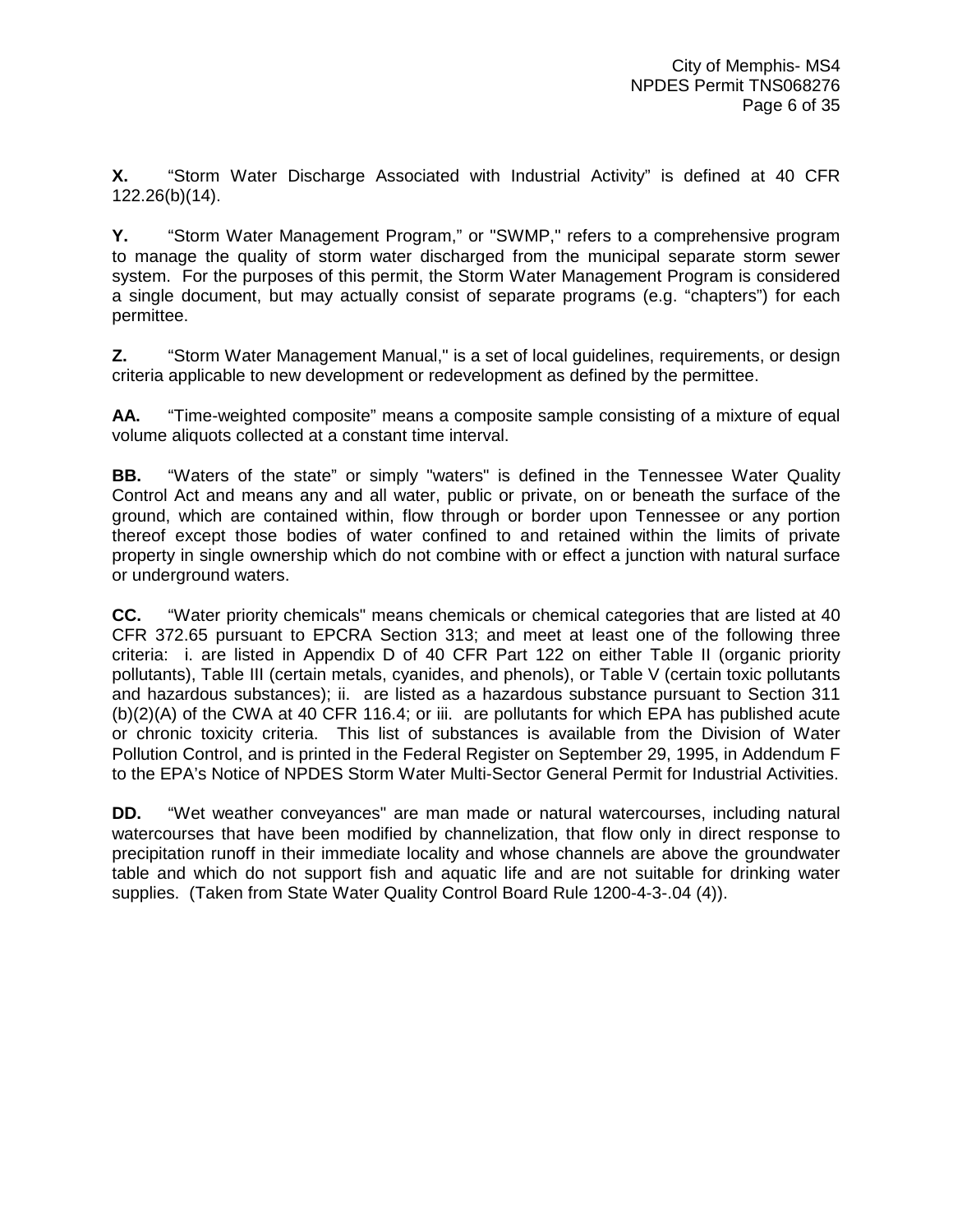City of Memphis- MS4 NPDES Permit TNS068276 Page 7 of 35

## <span id="page-11-0"></span> **PART III**  \_\_\_\_\_\_\_\_\_\_\_\_\_\_\_\_\_\_\_\_\_\_\_\_\_\_\_\_\_\_\_\_\_\_\_\_\_\_\_\_\_\_\_\_\_\_\_\_\_\_\_\_\_\_\_\_\_\_\_\_\_\_\_\_\_\_\_\_\_\_\_\_\_\_\_\_

## **PERMIT CONDITIONS**

#### **A. AUTHORIZATION**

 The permittee is authorized to discharge storm water runoff, in accordance with the following storm water quality management program(s), effluent limitations, monitoring requirements and other provisions as set forth in Parts I through VIII herein, from all portions of the MS4, owned or operated by any permittee listed above, to Waters of the State of Tennessee.

## **B. STORM WATER MANAGEMENT PROGRAM (SWMP) ELEMENTS, 40 CFR 122.26(D)(2)(IV)**

 The following activities, programs, and goals are required according to the implementation schedule shown. This SWMP shall reduce the discharge of pollutants to the Maximum Extent Practicable (MEP) and shall not cause or contribute to violations of State water quality standards of the receiving streams.

In the tables below, the "unit of measure" refers to the parameter by which the permittee shall measure whether or not a BMP is being implemented and/or to what extent. The "annual goal" represents the value that must be achieved in order for the permittee fully to meet the permit requirement with respect to that BMP.

| <b>DESCRIPTION</b>                                                                                                                                                                                                                                                                                                                                                                                                                                                                                                          | <b>UNIT OF MEASURE</b>                                                     | <b>ANNUAL</b><br><b>GOAL</b> | <b>IMPLEMENTATION</b><br><b>SCHEDULE</b>                       |
|-----------------------------------------------------------------------------------------------------------------------------------------------------------------------------------------------------------------------------------------------------------------------------------------------------------------------------------------------------------------------------------------------------------------------------------------------------------------------------------------------------------------------------|----------------------------------------------------------------------------|------------------------------|----------------------------------------------------------------|
| The permittee shall continue a public education program, that may include: making educational<br>materials available to the community; public service announcements; promotion in the news<br>media; outreach activities about the impacts of storm water discharges on water bodies; and<br>steps that the public can take to reduce pollutants in storm water runoff. The education may<br>include proper storage, disposal, and possible harmful effects of pesticides, herbicides, and<br>fertilizers on local streams. |                                                                            |                              |                                                                |
| Brochure or fact sheet distribution.<br>• Identify types of hot spots.<br>• Develop materials focused on<br>types of hot spots (e.g.<br>restaurants, auto repair shops,<br>etc) and watershed specific                                                                                                                                                                                                                                                                                                                      | Are adequate<br>references available?<br>Have materials been<br>developed? | <b>Yes</b>                   | Identify needs<br>annually and develop<br>materials as needed. |

#### **Section 1: Public Education and Outreach**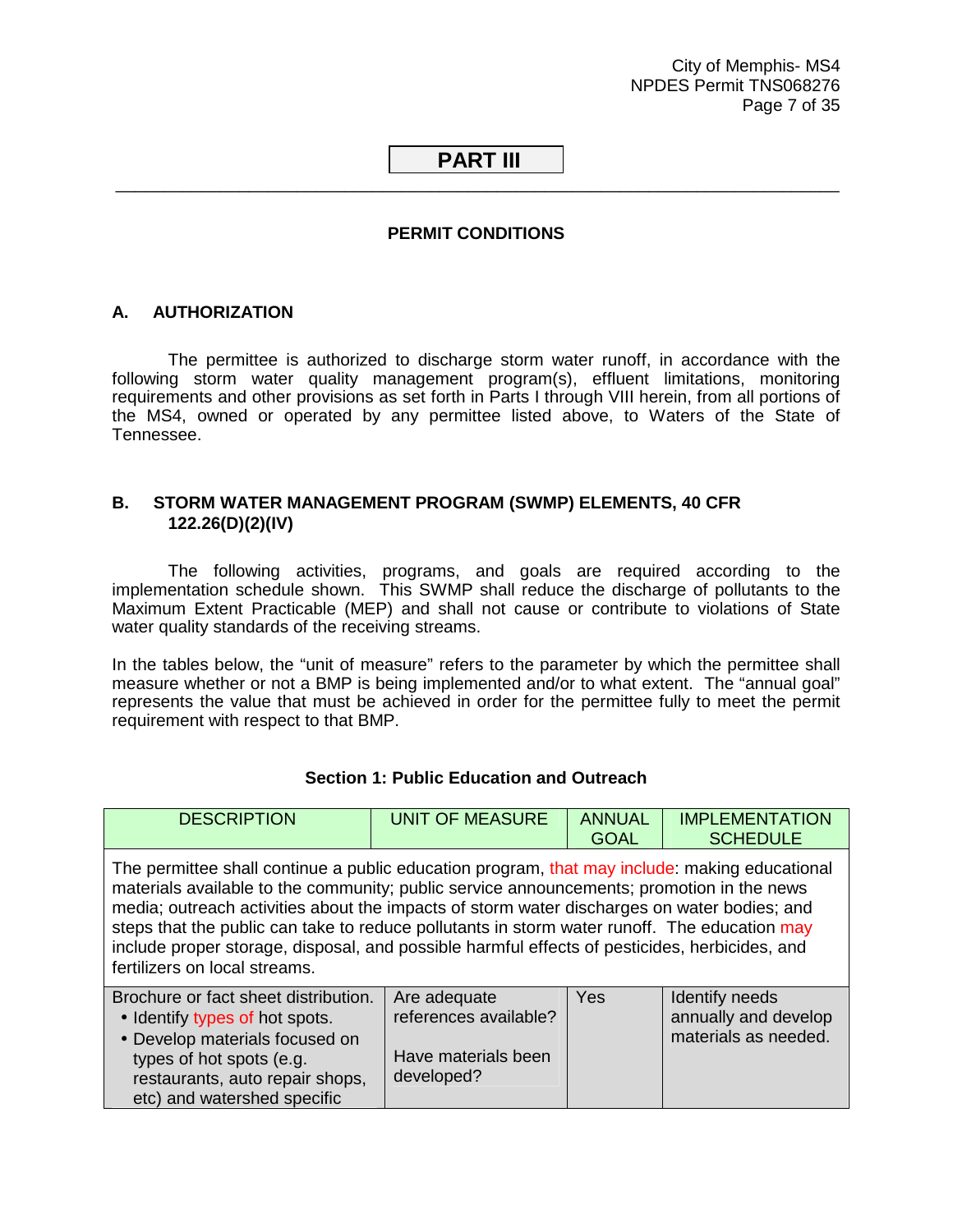| situations.<br>• Including information for used<br>oil turn-in locations.                                                                                                                                                                                                     |                                                                                                       |                |                                         |
|-------------------------------------------------------------------------------------------------------------------------------------------------------------------------------------------------------------------------------------------------------------------------------|-------------------------------------------------------------------------------------------------------|----------------|-----------------------------------------|
| Speaking engagements and event<br>participation.                                                                                                                                                                                                                              | Number of<br>engagements and<br>events.                                                               | 12             | Annually                                |
| <b>Student Education Programs.</b>                                                                                                                                                                                                                                            |                                                                                                       | Yes            |                                         |
| • Copies of materials will be<br>made available to the school<br>system for use in classroom<br>settings or to schoolchildren in<br>other settings.                                                                                                                           | Are materials<br>available to<br>students?                                                            |                | • Develop materials<br>within one year. |
| Storm Drain Stenciling.                                                                                                                                                                                                                                                       |                                                                                                       | <b>NA</b>      |                                         |
| • The city will examine the<br>possibility of requiring the use<br>of metal inlet covers for the<br>installation of new inlets and the<br>repair of existing inlets.<br>• Painted and plastic disc storm<br>drain stencils not favored due<br>to the potential for pollution. | Was research into<br>appropriate storm<br>drain markings<br>conducted?                                |                | Within 1 year                           |
| <b>Watershed Cleanups.</b>                                                                                                                                                                                                                                                    |                                                                                                       |                |                                         |
| • The city will participate in litter<br>or other cleanups throughout<br>the city.<br>• Participation may include such<br>activities as organizing,<br>advertising, staffing, or<br>providing supplies for the<br>cleanups.                                                   | Cleanups<br>participated.                                                                             | $\overline{2}$ | Annually                                |
| Distribute press releases to TV,<br>radio, and printed media. Press<br>releases will be targeted to<br>specific media at specific times of<br>the year to maximize public<br>outreach opportunities.                                                                          | Number of different<br>releases distributed.                                                          | 10             | Annually                                |
| Maintain public awareness of hot<br>line and/or other systems for<br>reporting illicit discharges and<br>spills.                                                                                                                                                              | Are public awareness<br>efforts followed?<br>E.g., PSAs, signs,<br>hotline, printed<br>material, etc. | Yes            | Immediately                             |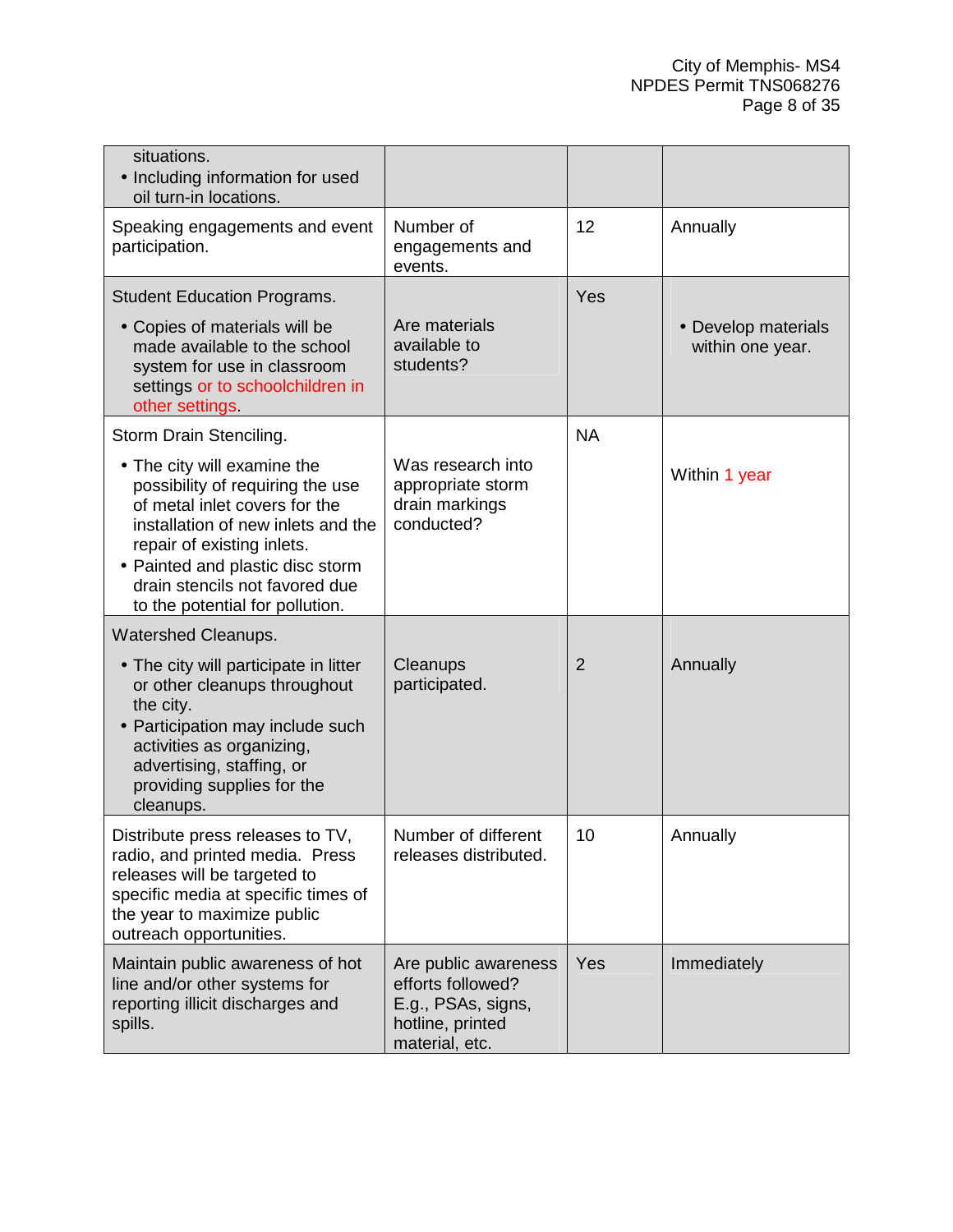| <b>DESCRIPTION</b>                                                                                                                                                                     | <b>UNIT OF MEASURE</b>           | <b>ANNUAL</b><br><b>GOAL</b> | <b>IMPLEMENTATION</b><br><b>SCHEDULE</b> |
|----------------------------------------------------------------------------------------------------------------------------------------------------------------------------------------|----------------------------------|------------------------------|------------------------------------------|
| Storm water public meetings.                                                                                                                                                           |                                  |                              |                                          |
| • Hold storm water public<br>meetings. Allow residents to<br>discuss various viewpoints and<br>provide input concerning<br>appropriate storm water<br>management policies and<br>BMPs. | Number of meetings               | 2                            | Annually                                 |
| Provide notice of public meeting in<br>several different media.                                                                                                                        | Number of meetings<br>publicized | 2                            | Annually                                 |
| Organize a citizen's task force to<br>address a specific storm water<br>issue, such as illegal dumping.<br>Actual accomplishments depend<br>on public's involvement.                   | Was a task force<br>organized?   | <b>Yes</b>                   | As needed                                |

## **Section 2: Public Participation/ Involvement**

## **Section 3: Illicit Discharge Detection and Elimination**

| <b>DESCRIPTION</b>                                                                                                                                                                                                                                                                                                                                                                                                                                                                                                                                                                                                                     | <b>UNIT OF MEASURE</b>                                                    | <b>ANNUAL</b><br><b>GOAL</b> | <b>IMPLEMENTATION</b><br><b>SCHEDULE</b> |
|----------------------------------------------------------------------------------------------------------------------------------------------------------------------------------------------------------------------------------------------------------------------------------------------------------------------------------------------------------------------------------------------------------------------------------------------------------------------------------------------------------------------------------------------------------------------------------------------------------------------------------------|---------------------------------------------------------------------------|------------------------------|------------------------------------------|
| The city shall continue a program to detect and eliminate illicit discharges (as defined in 40 CFR<br>§122.26(b)(2)) into the MS4. This program shall promote, publicize and facilitate public<br>reporting of the presence of illicit discharges and water quality impacts associated with<br>discharges into or from the MS4. The program may include a system of field screening in<br>priority areas. The program shall effectively prohibit, through ordinance, or other regulatory<br>mechanism, non-storm water discharges into the storm sewer system and shall provide for<br>appropriate enforcement procedures and actions. |                                                                           |                              |                                          |
| Illicit discharge detection.<br>• Develop and describe a<br>field-screening program,<br>based on problem-oriented<br>priorities                                                                                                                                                                                                                                                                                                                                                                                                                                                                                                        | Program described;<br>resources available<br>to implement the<br>program. | Yes                          | As warranted                             |
| • Include at a minimum<br>commercial and industrial<br>areas on impaired waters,<br>based on problem-oriented<br>priorities.                                                                                                                                                                                                                                                                                                                                                                                                                                                                                                           | <b>Priority areas</b><br>identified.                                      | Yes                          | As warranted                             |
| • Implement field screen                                                                                                                                                                                                                                                                                                                                                                                                                                                                                                                                                                                                               |                                                                           | Yes                          | Beginning second<br>year as warranted    |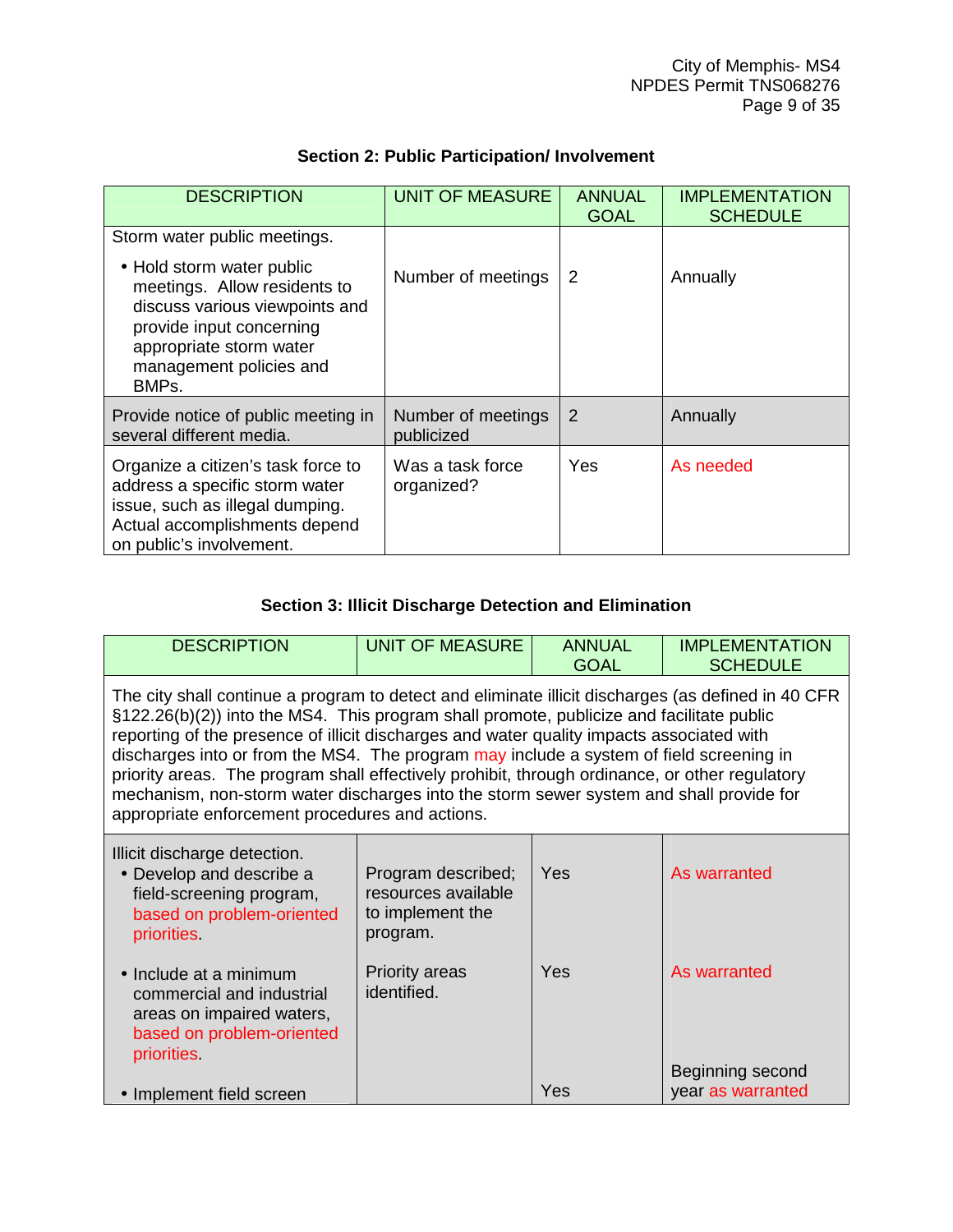| program, based on<br>problem-oriented priorities.                                                                                                         |                                                                            |                                   |                                                                              |
|-----------------------------------------------------------------------------------------------------------------------------------------------------------|----------------------------------------------------------------------------|-----------------------------------|------------------------------------------------------------------------------|
| Illicit discharge tracking.                                                                                                                               | Did the city attempt<br>to track down<br>releases?                         | Yes                               | Annually                                                                     |
| Illicit discharge elimination.                                                                                                                            | Percentage of illicit<br>discharges<br>eliminated or under<br>enforcement. | 75% of<br>detected<br>discharges. | Annually                                                                     |
| <b>Storm Water Pollution</b><br>Complaints.<br>• Public education concerning                                                                              | <b>NA</b>                                                                  |                                   | Annually                                                                     |
| reporting complaints.<br>• Resolve complaints by<br>correcting water quality<br>problems.                                                                 | Percentage of<br>complaints resolved.                                      | 75%                               |                                                                              |
| • Track complaints and report<br>to TDEC.                                                                                                                 | Number of<br>complaints                                                    | <b>NA</b>                         |                                                                              |
| Storm system mapped in<br>annexed areas.                                                                                                                  | Percent of system<br>mapped.                                               | 50%                               | Mapping of available<br>data completed within<br>two years of<br>annexation. |
| Infiltration of seepage from<br>private sanitary sewers to the<br>MS4<br>• Enforce prohibition of<br>discharge from private<br>sanitary sewers to the MS4 | Yes/No                                                                     | Enforcement<br>implemented        | Immediately begin<br>prohibition<br>enforcement.                             |
| Inspection of industrial and<br>commercial facilities.<br>• Maintain procedures and<br>authority to prohibit<br>contamination of storm                    | Yes/No                                                                     | Yes                               | Immediately                                                                  |
| water runoff from hot spots.<br>• Perform site inspections<br>based on problem-oriented<br>priorities.                                                    | Yes/No                                                                     | Keep records.                     |                                                                              |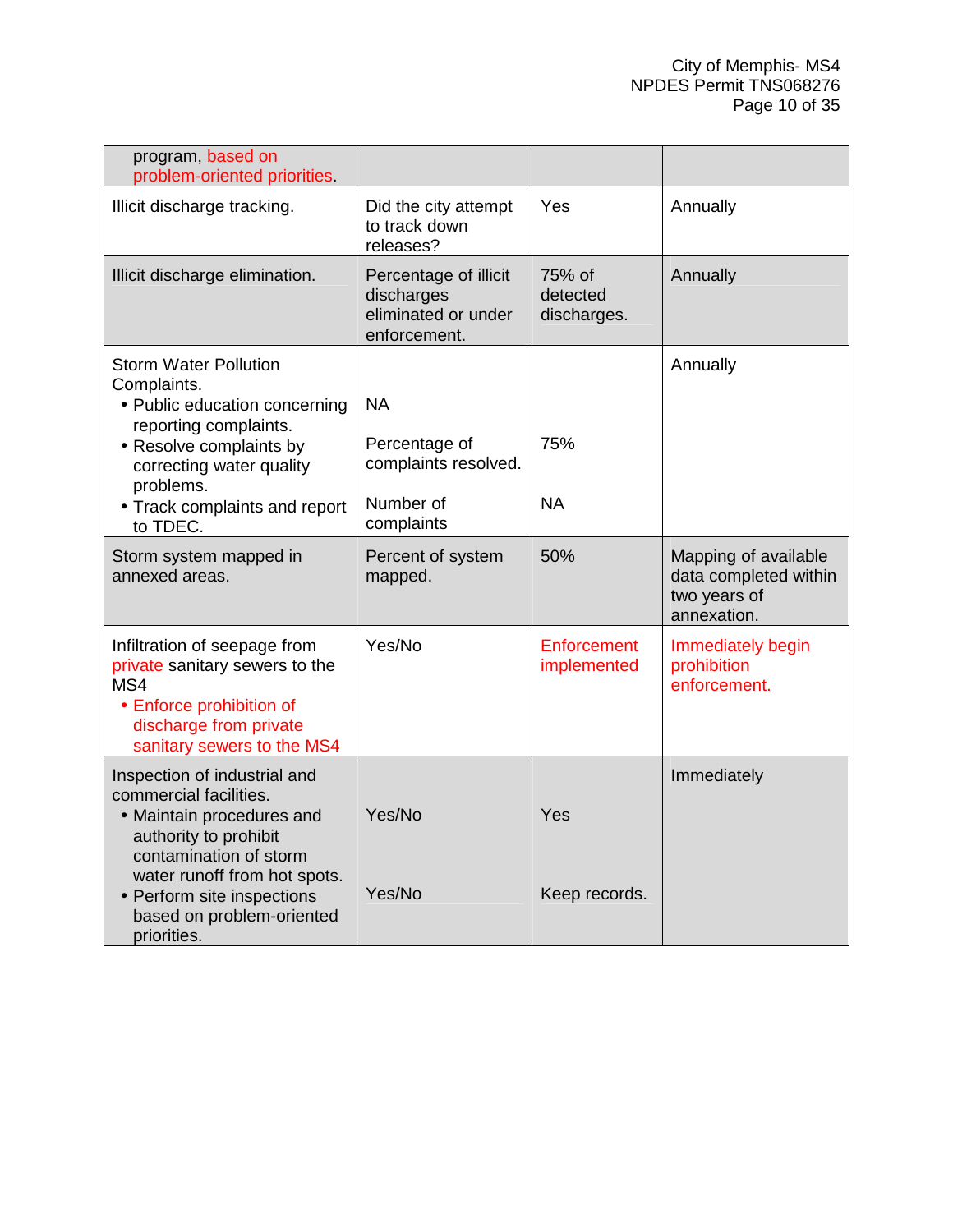## **Section 4: Construction Site Runoff Control**

| <b>DESCRIPTION</b>                                                                                                                                                                                                                                                                                                                                                                                                                                                                                                                                                   | <b>UNIT OF MEASURE</b>                                    | <b>ANNUAL</b><br><b>GOAL</b> | <b>IMPLEMENTATION</b><br><b>SCHEDULE</b> |
|----------------------------------------------------------------------------------------------------------------------------------------------------------------------------------------------------------------------------------------------------------------------------------------------------------------------------------------------------------------------------------------------------------------------------------------------------------------------------------------------------------------------------------------------------------------------|-----------------------------------------------------------|------------------------------|------------------------------------------|
| The city must continue to implement and enforce a program to reduce pollutants in any storm<br>water runoff to your small MS4 from construction activities, including activities that result in a<br>land disturbance of greater than or equal to one acre. Reduction of storm water discharges<br>from construction activity disturbing less than one acre must be included in your program if that<br>construction activity is part of a larger common plan of development or sale that would disturb<br>one acre or more. The program must include, at a minimum: |                                                           |                              |                                          |
| Ordinance or other regulatory<br>mechanism to require erosion<br>prevention and sediment<br>controls on above-described<br>construction activities, or<br>other appropriate measures.                                                                                                                                                                                                                                                                                                                                                                                | Ordinance in place                                        | Yes                          | 1 year                                   |
| Maintain existing erosion<br>prevention and sediment<br>control guide, containing<br>standards and design details<br>for BMP plans; or adopt<br>TDEC guide.                                                                                                                                                                                                                                                                                                                                                                                                          | Guide in place,<br>available                              | Yes                          | Immediately                              |
| Training for construction site<br>operators<br>• Develop program to ensure<br>that operators of<br>construction sites within<br>the city are trained in<br>EPSC.                                                                                                                                                                                                                                                                                                                                                                                                     | Program developed.<br>Procedures<br>implemented.          | Yes                          | Within 18 months.                        |
| Plans review.<br>• Describe procedure for<br>plans review; including<br>activities of 1 acre or more.<br>• Include developed<br>procedure in first year<br>annual report.                                                                                                                                                                                                                                                                                                                                                                                            | Written procedure.<br>Procedure and<br>standards included | Yes<br>Yes                   | Within first year<br>Within first year   |
| • Review plans.<br>• The plans review must<br>require that any<br>state/NPDES permits have<br>been obtained.                                                                                                                                                                                                                                                                                                                                                                                                                                                         | Percentage of plans<br>reviewed.                          | 90%                          | Annually                                 |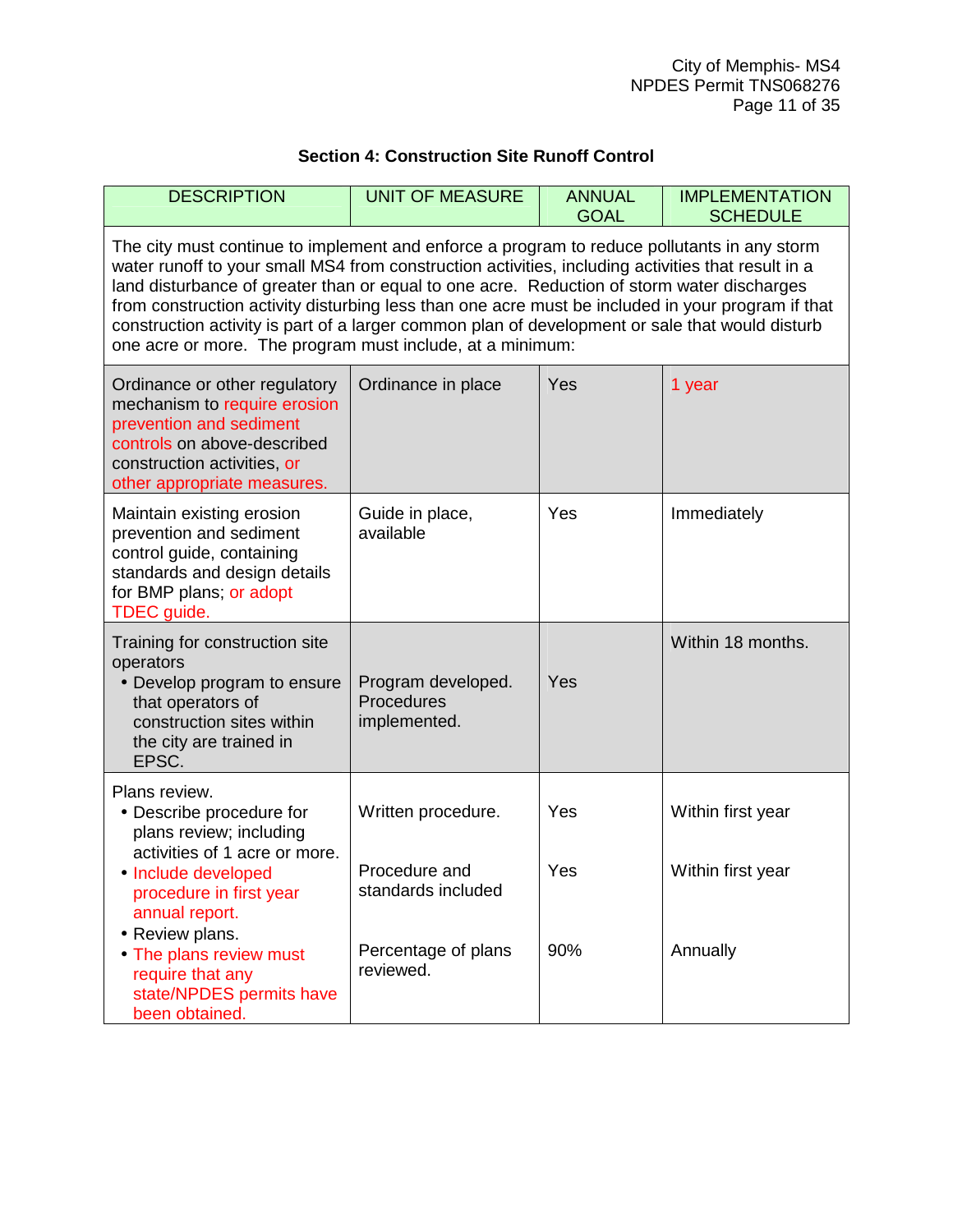| Conduct inspections of<br>construction activities.                                  |                                                                               |     |                                  |
|-------------------------------------------------------------------------------------|-------------------------------------------------------------------------------|-----|----------------------------------|
| • Define and recognize<br>priority construction                                     | Definition and<br>priorities described.                                       | Yes | Within one year                  |
| activity.<br>• Conduct inspections of<br>priority construction                      | % of inspections of<br>priority construction                                  | 75% | Quarterly, beginning<br>year two |
| activities at least quarterly<br>• Perform inspections in<br>response to complaints | activities<br>% of inspections on<br>sites for which<br>complaint is received | 90% | Annually                         |

## **Section 5: Post- Construction Runoff Control**

| <b>DESCRIPTION</b>                                                                                                                                                                                                                                                                                                                                                                                                                                                                   | <b>UNIT OF MEASURE</b>                                      | <b>ANNUAL</b><br><b>GOAL</b> | <b>IMPLEMENTATION</b><br><b>SCHEDULE</b>                                                                                                                                     |
|--------------------------------------------------------------------------------------------------------------------------------------------------------------------------------------------------------------------------------------------------------------------------------------------------------------------------------------------------------------------------------------------------------------------------------------------------------------------------------------|-------------------------------------------------------------|------------------------------|------------------------------------------------------------------------------------------------------------------------------------------------------------------------------|
| The permittee must develop, implement, and enforce a program to address storm water<br>runoff from new development and redevelopment projects that disturb greater than or<br>equal to one acre, including projects less than one acre that are part of a larger common<br>plan of development or sale, that discharge into the city's MS4. The program must<br>ensure that controls are in place that would prevent or minimize water quality impacts.<br>The program must include: |                                                             |                              |                                                                                                                                                                              |
| A regulatory mechanism to<br>require structural and/or non-<br>structural best management<br>practices (BMPs); e.g., site-<br>specific BMPs to be installed<br>in areas based on problem<br>oriented priorities as<br>determined by the permittee.                                                                                                                                                                                                                                   | Program defined and<br>included in regulatory<br>procedures | By end of<br>second year.    | Report progress in 1st<br>year annual report;<br>complete plan by the<br>end of Year 2 of the<br>permit.<br>Begin implementation<br>in first half of third<br>year of permit |
| Development of technical<br>standards for structural<br>and/or non-structural best<br>management practices<br>(BMPs)                                                                                                                                                                                                                                                                                                                                                                 | Manual developed                                            | By end of<br>second year     | Report progress in 1 <sup>st</sup><br>year annual report;<br>complete plan by the<br>end of Year 2 of the<br>permit.                                                         |
| Site-specific BMP plan<br>review.<br>The city shall review plans<br>submitted to the city to<br>ensure that the BMPs are<br>installed, which are designed<br>to minimize water quality                                                                                                                                                                                                                                                                                               | Percent of submitted<br>plans that are<br>reviewed.         | 100%                         | Begin implementation<br>in first half of third<br>year of permit                                                                                                             |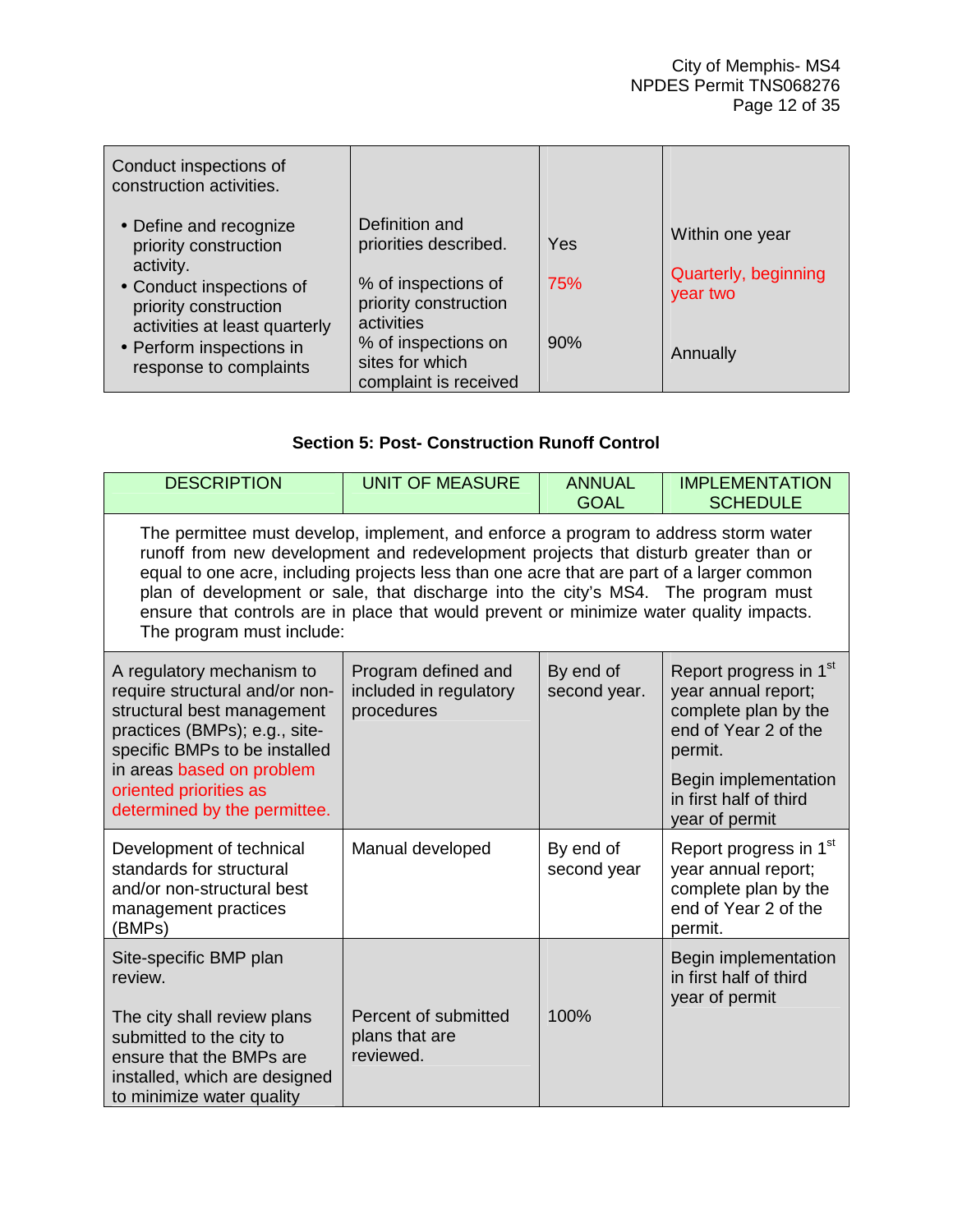| impacts of post construction<br>runoff.                                                                                                                                                                                                 |                                                                                        |          |                                                                                                            |
|-----------------------------------------------------------------------------------------------------------------------------------------------------------------------------------------------------------------------------------------|----------------------------------------------------------------------------------------|----------|------------------------------------------------------------------------------------------------------------|
| The city must establish<br>requirements that privately<br>owned or operated BMPs<br>are maintained.<br>• Including the necessary<br>legal and enforcement<br>authorities<br>• Including maintenance<br>criteria and detention<br>policy | Yes/No<br>Requirements are<br>developed,<br>promulgated and made<br>readily available. | Yes      | By end of 2 <sup>nd</sup> year of<br>permit term.                                                          |
| Issue letters to owners of<br><b>BMPs requiring regular</b><br>maintenance.                                                                                                                                                             | Percent of known<br>structures for which<br>letters were sent.                         | 25%/year | Letters to be sent<br>after the BMP<br>inspection.                                                         |
| The city shall inspect<br>installed structural BMPs.                                                                                                                                                                                    | Percent of known<br>structures inspected.                                              | 25%/year | Each structure should<br>be inspected for<br>proper maintenance<br>approximately once<br>every four years. |
| Investigate the feasibility of<br>regional BMPs.                                                                                                                                                                                        | Yes/No<br>Report prepared.                                                             | Yes      | By end of $2^{nd}$ year of<br>permit term.                                                                 |
| The plan would investigate<br>possible locations and the<br>feasibility of using regional<br><b>BMPs for water quality</b><br>benefits.                                                                                                 |                                                                                        |          |                                                                                                            |
| <b>Encourage requirements to</b><br>establish, protect and<br>maintain water quality<br>buffers in areas of new<br>development and<br>redevelopment.                                                                                    | Yes/No<br>Requirements are<br>developed,<br>promulgated and made<br>readily available. | Yes      | By end of third year of<br>permit                                                                          |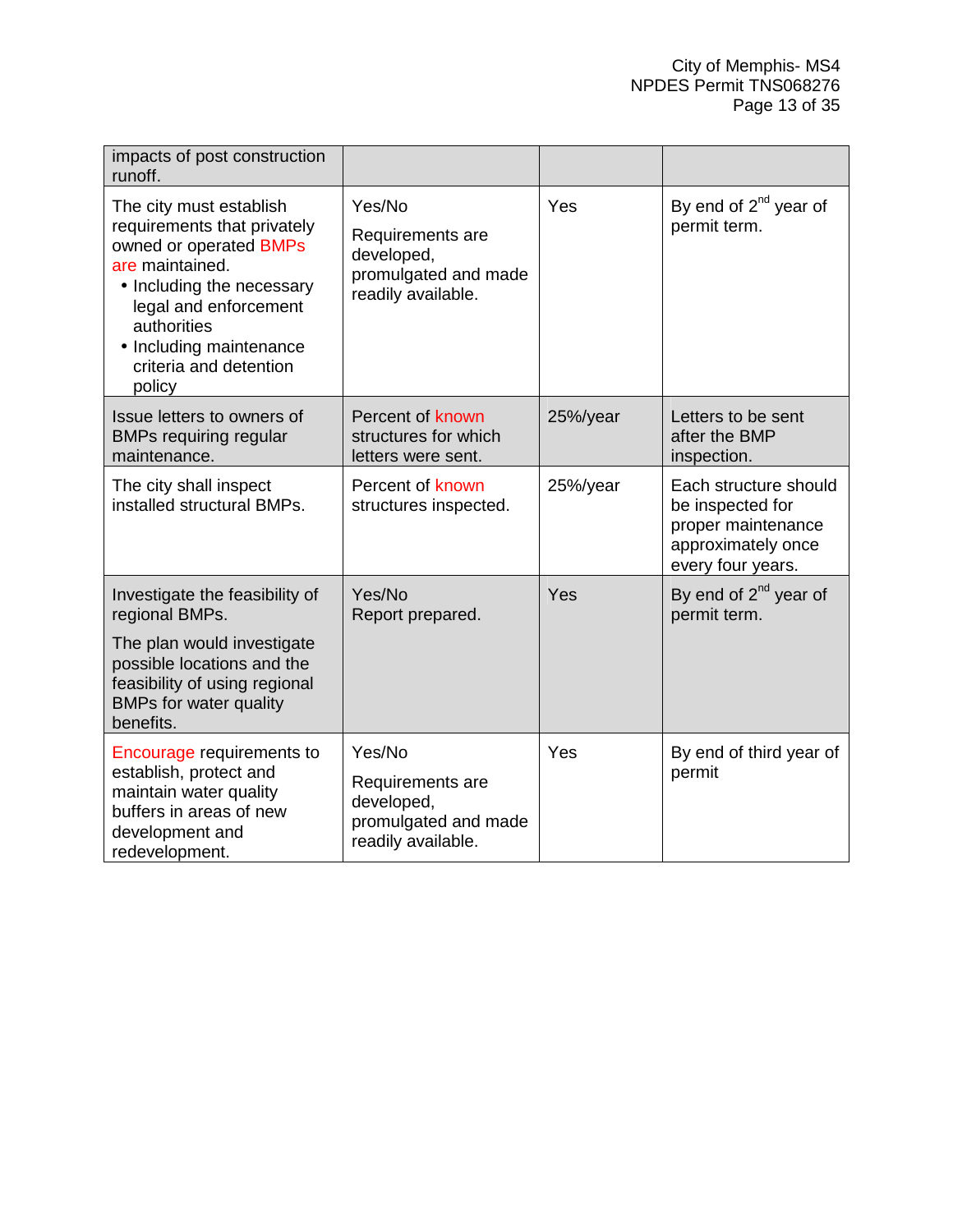## **Section 6: Pollution Prevention/ Good Housekeeping**

<span id="page-18-0"></span>

| <b>DESCRIPTION</b>                                                                                                                                                                                                                                                                                   | <b>UNIT OF MEASURE</b>                                                     | <b>ANNUAL</b><br><b>GOAL</b>                                | <b>IMPLEMENTATION</b><br><b>SCHEDULE</b>                                                                         |
|------------------------------------------------------------------------------------------------------------------------------------------------------------------------------------------------------------------------------------------------------------------------------------------------------|----------------------------------------------------------------------------|-------------------------------------------------------------|------------------------------------------------------------------------------------------------------------------|
| The city shall continue an operation and maintenance program, including training of municipal<br>staff and contractors, that has the ultimate goal of preventing or reducing pollutant runoff from<br>municipal operations.                                                                          |                                                                            |                                                             |                                                                                                                  |
| Develop pollution prevention<br>plans for all applicable<br>divisions of city government.<br>All appropriate divisions will<br>have pollution prevention<br>plans.                                                                                                                                   | Percent of applicable<br>divisions with pollution<br>prevention plans.     | 50%/year                                                    | By the end of two<br>years.                                                                                      |
| Including plans for<br>construction and maintenance<br>of roads.                                                                                                                                                                                                                                     |                                                                            |                                                             |                                                                                                                  |
| Water quality aspects of road<br>construction and maintenance                                                                                                                                                                                                                                        | These procedures are<br>in place.                                          | Yes                                                         | By the end of year<br>three.                                                                                     |
|                                                                                                                                                                                                                                                                                                      | Review in the third<br>year of the permit<br>term.                         |                                                             |                                                                                                                  |
| Storm water training for<br>applicable existing employees.<br>All applicable employees will<br>be trained.<br>• Training must include park<br>and open space<br>maintenance, fleet and<br>building maintenance, new<br>construction and land<br>disturbances, and storm<br>water system maintenance. | Percent of existing<br>employees trained.                                  | 33%/year<br>100% new<br>employees<br>annually<br>thereafter | By the end of the third<br>year of permit term.<br>Annually                                                      |
| Inspect city facilities for proper<br>procedures to minimize storm<br>water pollution. (Some critical<br>facilities may be inspected<br>more often and less critical<br>facilities less often.)                                                                                                      | Percent of facilities<br>inspected.                                        | 25%/year                                                    | Inspection of all city<br>operational facilities<br>will be completed in<br>approximately a four-<br>year cycle. |
| Infrastructure inspection and<br>maintenance procedures.<br>• Maintain and apply these<br>procedures for maintenance<br>of public infrastructure.<br>• Review infrastructure                                                                                                                         | Inspection and<br>maintenance activities<br>in place.<br>Review completed; | Yes<br>Yes                                                  | According to<br>schedule.<br>As needed; at least                                                                 |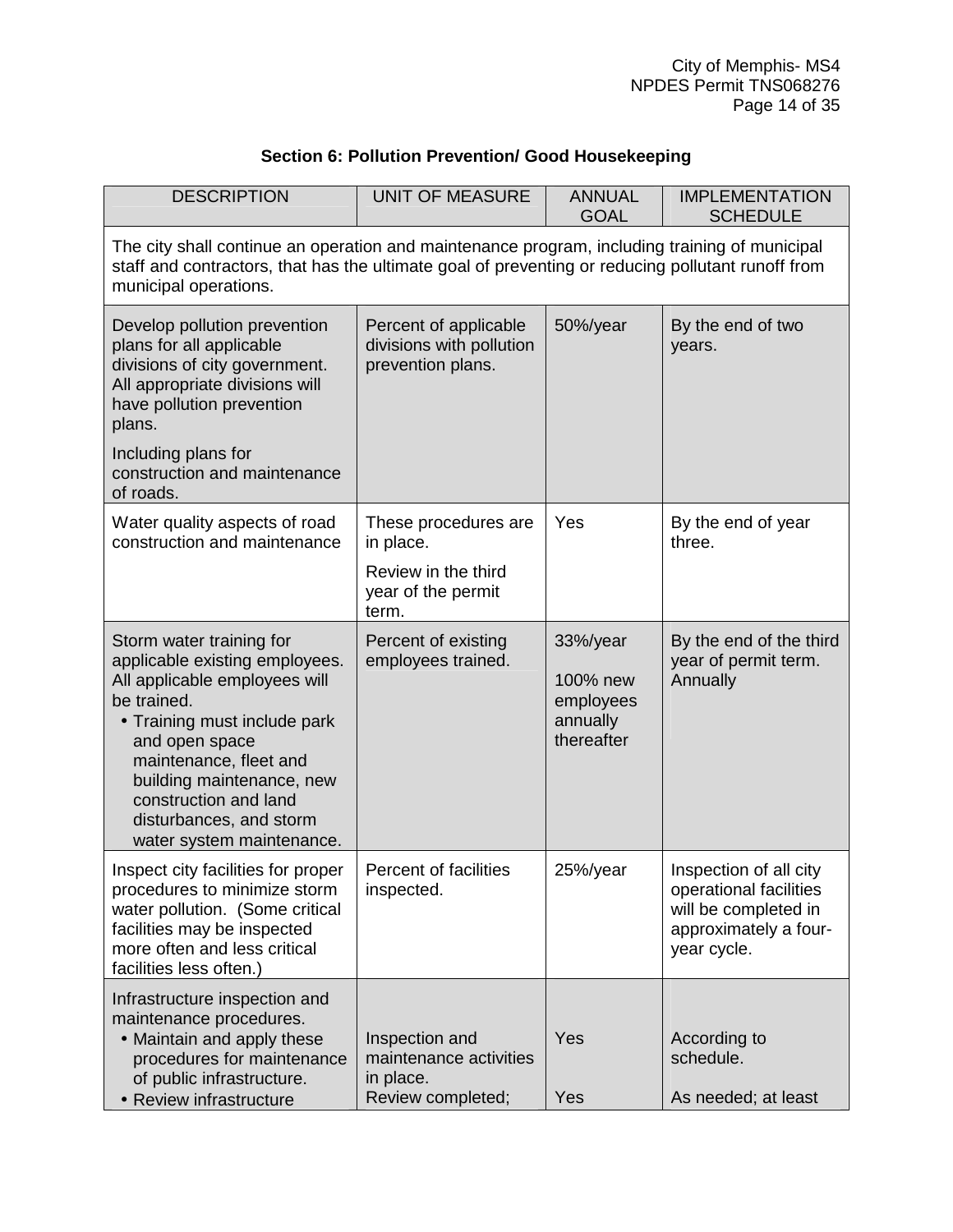| inspection and maintenance   training completed. |  | once in year three |
|--------------------------------------------------|--|--------------------|
| procedures, for water                            |  | and in year five.  |
| quality benefits; and train                      |  |                    |
| staff on updates.                                |  |                    |

The permittee must consider the following activities in developing and implementing this program: maintenance activities, maintenance schedules, and long-term inspection procedures for structural and non-structural storm water controls to reduce floatables and other pollutants discharged from your separate storm sewers; controls for reducing or eliminating the discharge of pollutants from streets, roads, highways, municipal parking lots, maintenance and storage yards, fleet or maintenance shops with outdoor storage areas, salt/sand storage locations and snow disposal areas operated by the city, and waste transfer stations; procedures for properly disposing of waste removed from the separate storm sewers and areas listed above (such as dredge spoil, accumulated sediments, floatables, and other debris); and ways to ensure that new flood management projects assess the impacts on water quality and examine existing projects for incorporating additional water quality protection devices or practices. Operation and maintenance must be an integral component of all storm water management programs. This measure is intended to improve the efficiency of these programs and require new programs where necessary. Properly developed and implemented operation and maintenance programs reduce the risk of water quality problems.

## **C. AREA-SPECIFIC SWMP REQUIREMENTS**

#### **Watersheds for which fecal coliform TMDLs have been promulgated**

The permittee shall incorporate the following into its storm water quality management program, with respect to these watersheds:

- i. Monitoring to identify the nature of the fecal coliform contamination;
- ii. Field screening or other methods of surveillance and assessment to identify sources of pathogens; and specifically,
- iii. An evaluation of the integrity of private infrastructure and estimate of scope of seepage and loading to the MS4 as a result of such seepage (see III. B. 3.);
- iv. A system whereby owners of leaking privately-owned sewer lines are notified based on problem oriented priorities and repaired, including guidance for owners of private property sewer lines;
- v. Taking actions to remedy identified sources; and
- vi. A program of discharge and stream monitoring to verify the effectiveness of pollution reduction measures.

## **D. RECEIVING WATER LIMITATIONS**

 This SWMP shall reduce the discharge of pollutants to the Maximum Extent Practicable (MEP) and shall not cause or contribute to violations of State water quality standards of the receiving streams. If exceedance(s) of water quality objectives or water quality standards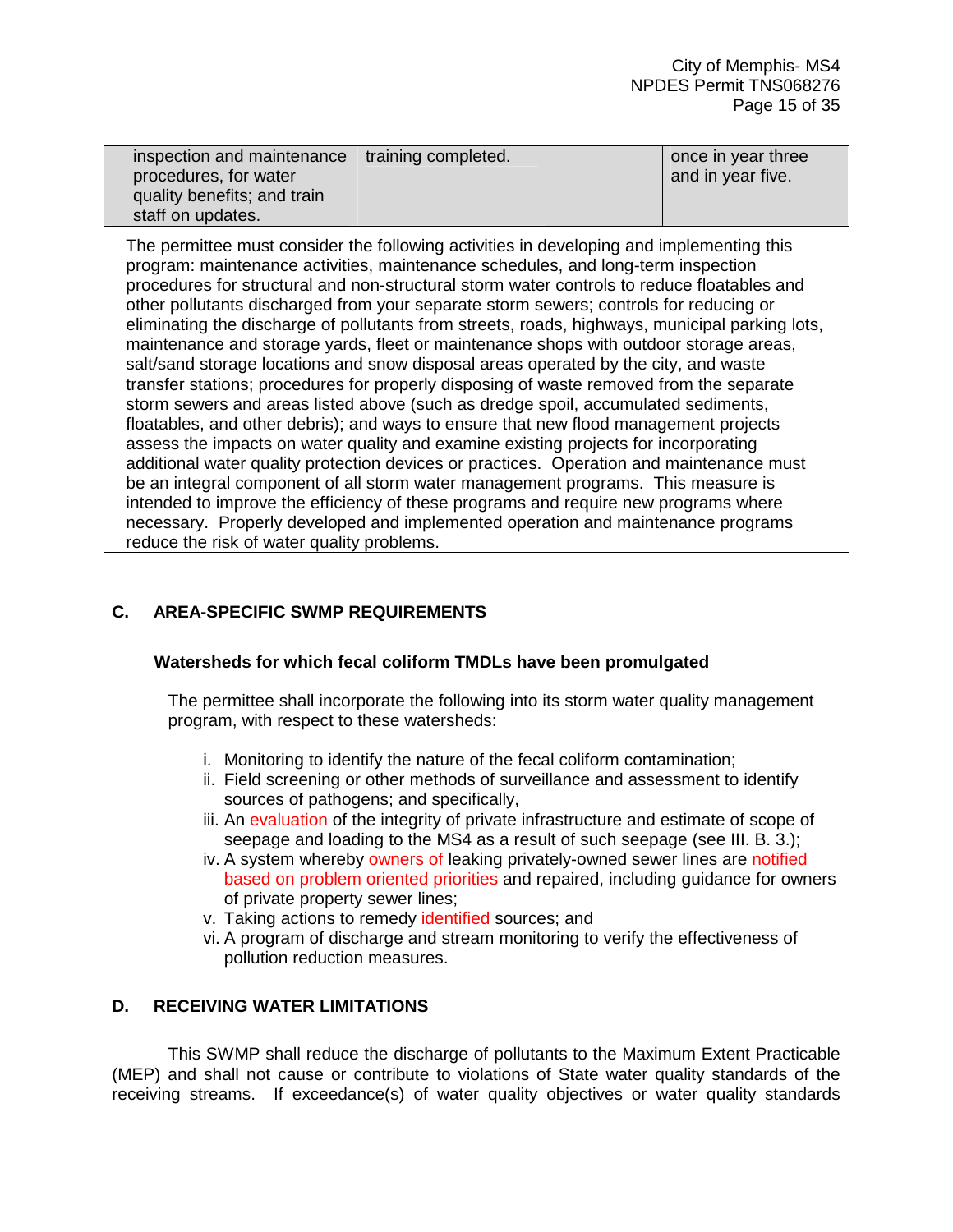<span id="page-20-0"></span>(collectively, WQS) persist notwithstanding implementation of the SWMP and other requirements of this permit, the permittees shall complying with the following procedure:

 a. Upon a determination by either the permittees or the Division of Water Pollution Control that discharges are causing or contributing to an exceedance of an applicable WQS, the permittees shall promptly notify and thereafter submit a report to the division that describes BMPs that are currently being implemented and additional BMPs that will be implemented to prevent or reduce any pollutants that are causing or contributing to the exceedance of WQSs. The report may be incorporated in the annual update to the SWMP unless the division directs an earlier submittal. The report shall include an implementation schedule. The division may require modifications to the report.

b. Submit any modifications to the report required by the division within 60 days of notification.

 c. Within 60 days following approval of the report described above by the division, the permittees shall revise the SWMP and monitoring program to incorporate the approved modified BMPs that have been and will be implemented, implementation schedule, and any additional monitoring required.

 d. Implement the revised SWMP and monitoring program in accordance with the approved schedule. So long as the permittees have complied with the procedures set forth above and are implementing the revised SWMP, the permittees do not have to repeat the same procedure where continuing or recurring exceedances of the same water quality standards unless directed by the division to develop additional BMPs.

## **E. ROLES AND RESPONSIBILITIES OF PERMITTEE**

 The storm water management program, together with any attached interagency agreements or interagency agreements developed subsequent to the effective date of the permit, shall clearly identify the roles and responsibilities of each permittee. Following the effective date of the permit, interagency agreements developed and implemented must be included in the Annual Report that covers the permit year in which the agreement became effective.

## **F. LEGAL AUTHORITY**

 To the extent allowed by law, each permittee shall ensure legal authority to control discharges to and from those portions of the MS4 over which it has jurisdiction. This legal authority may be a combination of statute, ordinance, permit, contract, order or interjurisdictional agreements between permittees with adequate existing legal authority to accomplish items i.-vi. below:

**i.** to control the contribution of pollutants to the MS4 by storm water discharges associated with industrial activity and the quality of storm water discharged from sites of industrial activity;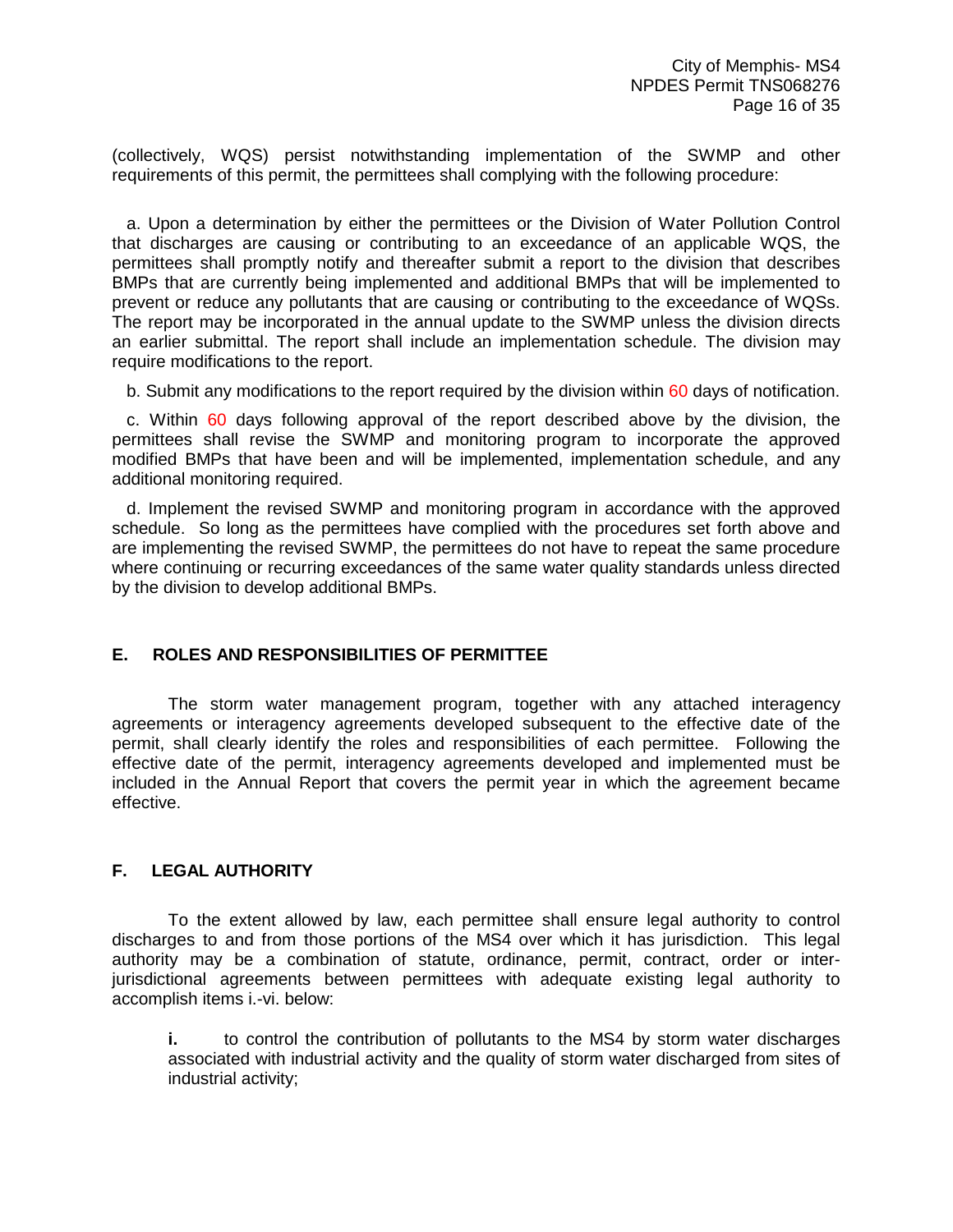<span id="page-21-0"></span>**ii.** to prohibit illicit discharges to the MS4;

**iii.** to control the discharge of spills and the dumping or disposal of materials other than storm water (e.g. industrial and commercial wastes, trash, used motor vehicle fluids, leaf litter, grass clippings, animal wastes, etc.) into the MS4;

**iv.** to control through interagency or inter-jurisdictional agreements between the City of Memphis and related MS4 permittees, if any, the contribution of pollutants from one portion of the MS4 to another;

**v.** to require compliance with conditions in ordinances, permits, contracts or orders; and

**vi.** to carry out all inspection, surveillance and monitoring procedures necessary to determine compliance with permit conditions.

## **G. SWMP RESOURCES**

 Each permittee shall provide adequate finances to implement their activities under the Storm Water Management Program. Each permittee shall also have a source of funding for implementing all other requirements included within this NPDES storm water permit.

## **H. SWMP REVIEW AND MODIFICATION**

#### **1.** *Program Review*

 Each permittee shall participate in an annual review of the current Storm Water Management Program (SWMP) in conjunction with preparation of the Annual Report required under subparts VII(A), (B), and (C) of this permit.

#### **2.** *Program Modification*

 The permittee(s) may modify the SWMP during the life of the permit in accordance with the following procedures:

**a.** Modifications that add, but neither subtract nor replace, components, controls, or requirements to the approved SWMP may be made by the permittee(s) at any time. A description of the modification shall be included in the subsequent Annual Report.

**b.** Modifications that replace an ineffective or infeasible BMP, which is specifically identified in the SWMP along with an alternate BMP, may be made by the permittee(s) at any time. A description of the replacement BMP shall be included in the subsequent Annual Report along with the following information: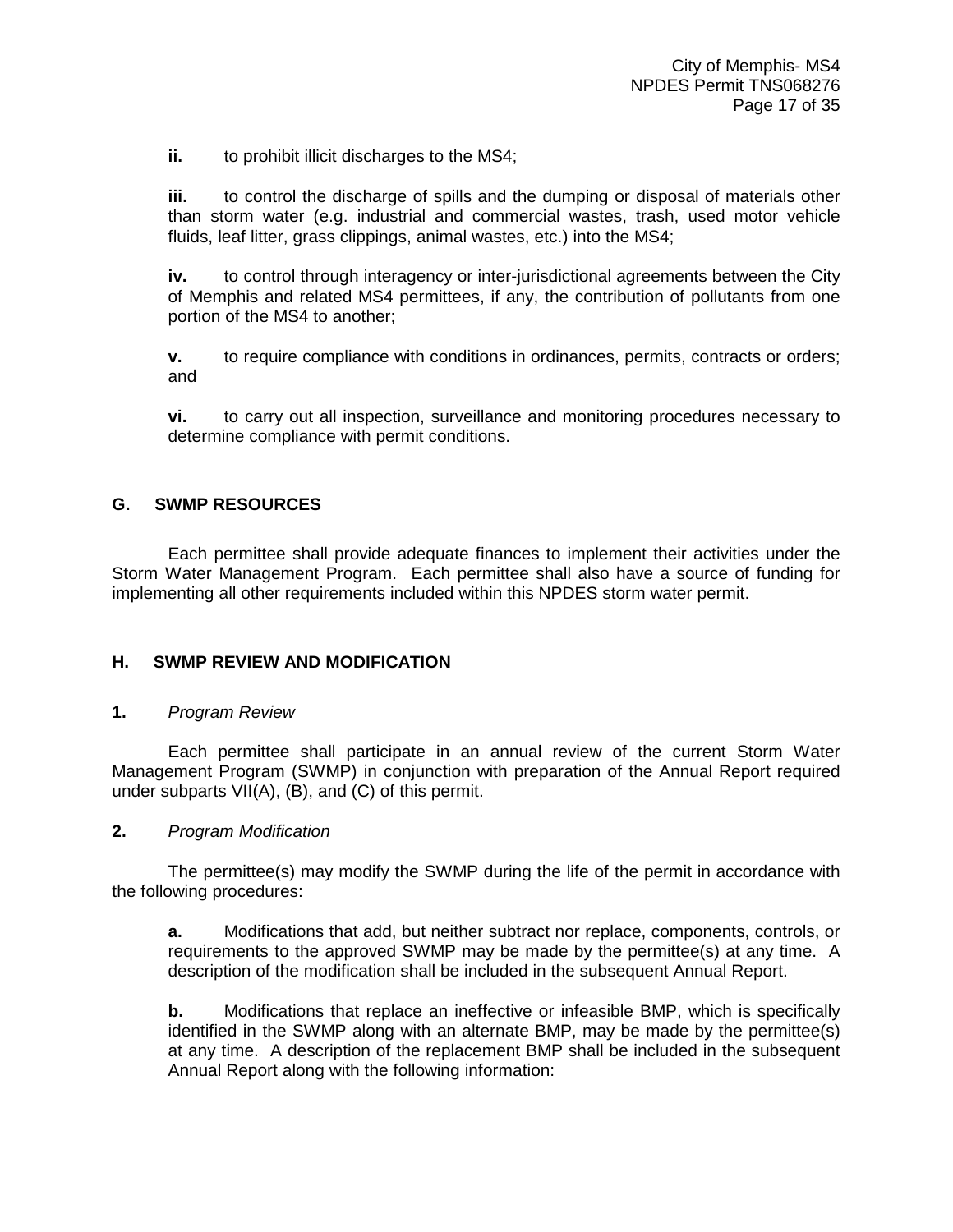**(i)** an analysis of why the former BMP was ineffective or infeasible (including cost-prohibitive);

**(ii)** expectations on the effectiveness of the replacement BMP; and

**(iii)** an analysis of why the replacement BMP is expected to achieve the goals of the BMP which was replaced.

**c.** Modifications to adjust the schedule for maintenance activities or the frequency of inspections or monitoring identified in the SWMP may be made by the permittee(s) on an annual basis. The permittees must include in the subsequent Annual Report a description of the adjustment to schedule along with the following information:

**(i)** an analysis of why the former schedule was ineffective or infeasible;

**(ii)** expectations on the effectiveness of the replacement schedule; and

**(iii)** an analysis, if applicable, of why the replacement schedule will ensure the optimization of equipment use.

**d.** Modifications that subtract components, controls, or requirements of the SWMP may not be made by the permittee(s) unless it can be clearly demonstrated that with the elimination of this component, the SWMP will continue to achieve a reduction in pollutants to the MEP and shall not cause or contribute to violations of State water quality standards in the receiving stream. In the case where this type of modification is appropriate, the permittee(s) may make the required modification and shall include in the subsequent Annual Report a description of the component which has been eliminated along with the following information:

**(i)** an analysis of why the component was ineffective or infeasible; and

**(ii)** a detailed explanation of why, with the elimination of this component, the SWMP will continue to achieve a reduction in pollutants to the MEP and shall not cause or contribute to violations of State water quality standards in the receiving stream.

**e.** Modifications included in the Annual Report shall be signed in accordance with subpart VIII(K) by all permittees affected by that modification, and shall include a certification that all affected permittees were given an opportunity to comment on proposed changes.

**3.** *Transfer of Ownership, Operational Authority, or Responsibility for Storm Water Management Program Implementation*

 The permittee(s) shall implement the SWMP on all new areas added to their portion of the municipal separate storm sewer system (or for which they become responsible for implementation of storm water quality controls) as expeditiously as practicable. Implementation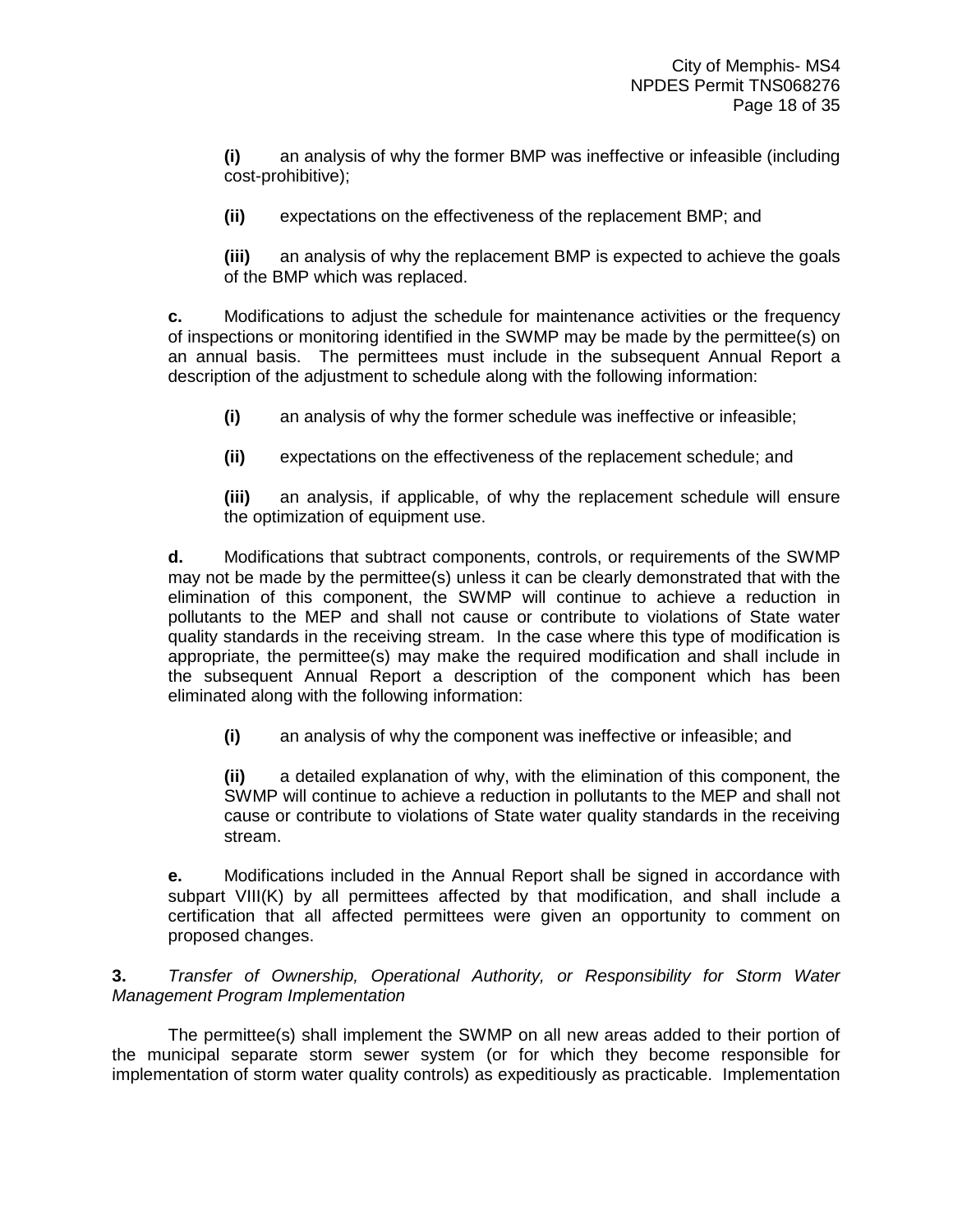<span id="page-23-0"></span>of the program in any new area shall consider the plans in the SWMP of the previous MS4 ownership.

 Prior to annexation of land, the permittee shall include a schedule for extending the SWMP to the annexed areas. At least 30 days prior to transfer of operational authority or responsibility for implementing the SWMP, all parties shall prepare a single schedule for transfer of responsibility for implementing the SWMP on the affected portions of the MS4. This schedule shall be included in the Annual Report.

## **PART IV** \_\_\_\_\_\_\_\_\_\_\_\_\_\_\_\_\_\_\_\_\_\_\_\_\_\_\_\_\_\_\_\_\_\_\_\_\_\_\_\_\_\_\_\_\_\_\_\_\_\_\_\_\_\_\_\_\_\_\_\_\_\_\_\_\_\_\_\_\_\_\_\_\_\_\_\_

## **SCHEDULES FOR IMPLEMENTATION AND COMPLIANCE**

## **A. IMPLEMENTATION OF SWMP**

The SWMP shall be implemented on the schedule presented in Part III.B.

Except as noted otherwise in Part III.B., activities shall be implemented immediately.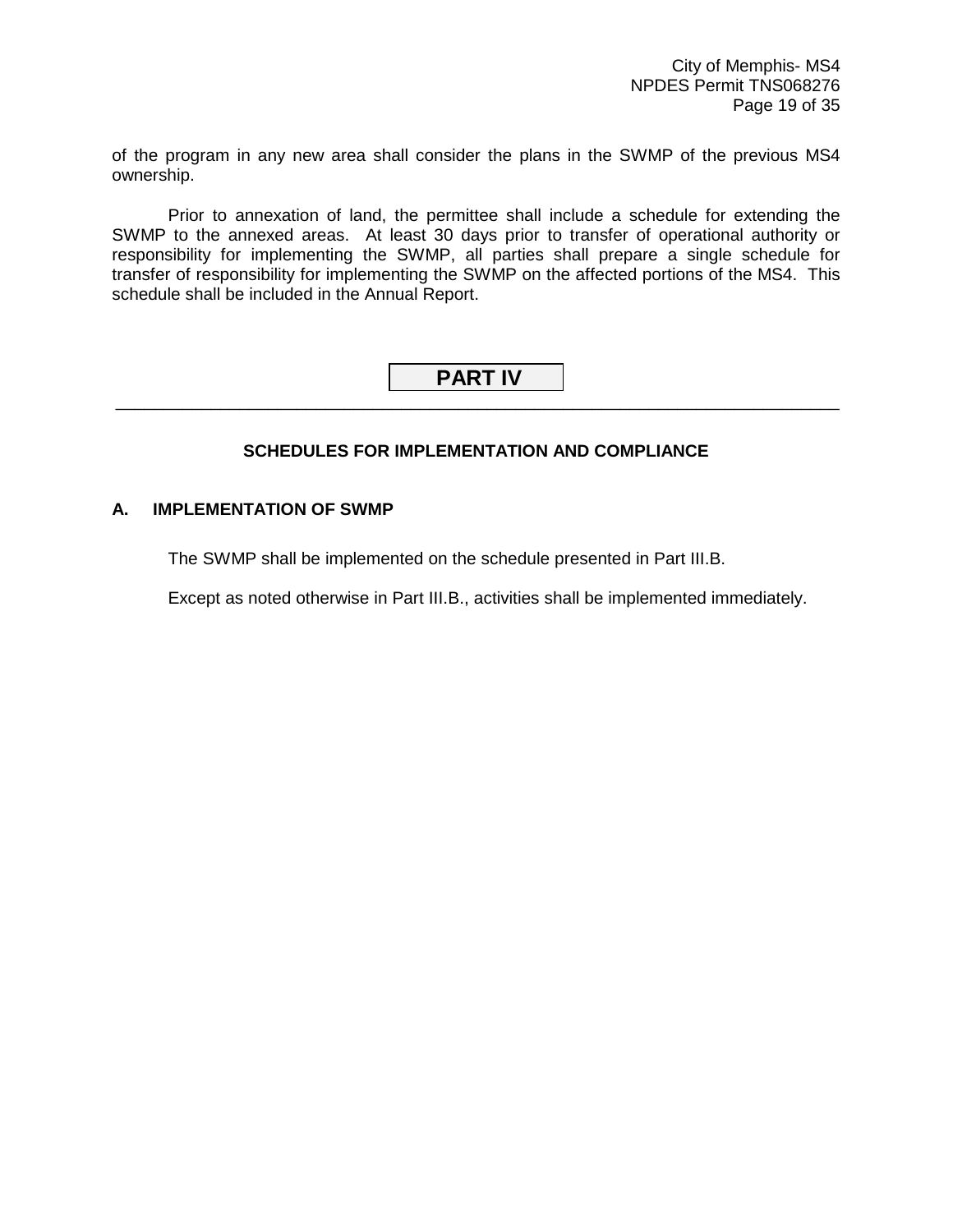City of Memphis- MS4 NPDES Permit TNS068276 Page 20 of 35

## <span id="page-24-0"></span> **PART V** \_\_\_\_\_\_\_\_\_\_\_\_\_\_\_\_\_\_\_\_\_\_\_\_\_\_\_\_\_\_\_\_\_\_\_\_\_\_\_\_\_\_\_\_\_\_\_\_\_\_\_\_\_\_\_\_\_\_\_\_\_\_\_\_\_\_\_\_\_\_\_\_\_\_\_\_

## **MONITORING REQUIREMENTS**

#### **A. WET WEATHER MONITORING**

## **1. Purpose**

The permittee shall perform wet weather monitoring, as it determines necessary, to evaluate program compliance, the effectiveness of BMPs, and improvements to impaired waters.

#### **2. Monitoring parameters**

Monitoring parameters may be site-specific, but in the absence of a site-specific rationale, shall include the following parameters.

| TABLE V(1)                                              |                                               |  |
|---------------------------------------------------------|-----------------------------------------------|--|
|                                                         | <b>PARAMETERS FOR WET WEATHER MONITORING</b>  |  |
| <b>PH</b>                                               | biochemical oxygen demand (BOD <sub>5</sub> ) |  |
| total suspended solids (TSS)                            | chemical oxygen demand (COD)                  |  |
| total dissolved solids (TDS)                            | total recoverable cyanide                     |  |
| total ammonia nitrogen (as N)                           | total recoverable lead                        |  |
| total ammonia plus organic nitrogen                     | total recoverable zinc                        |  |
| nitrate plus nitrite nitrogen (as N)                    | dissolved phosphorus                          |  |
| total phosphorus<br>total nitrogen                      |                                               |  |
| <b>SPECIAL ANALYSES</b>                                 |                                               |  |
| fecal coliform (1 storm/year)<br>E. Coli (1 storm/year) |                                               |  |

## **3. Sites**

Sites are to be determined according to the purpose statement above.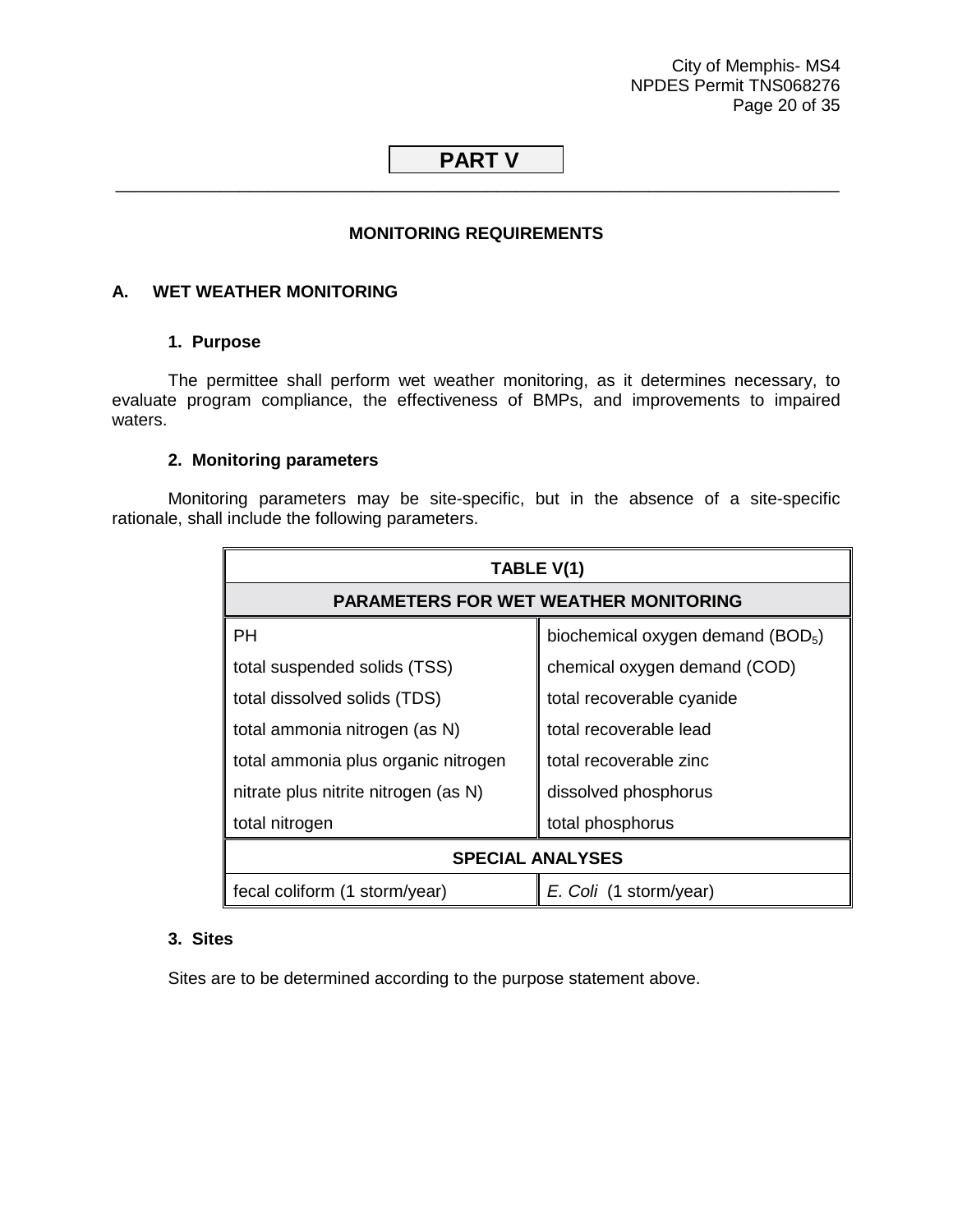## <span id="page-25-0"></span>**B. IN-STREAM AMBIENT MONITORING**

## **1. Development of Program**

The permittees shall maintain its existing ambient monitoring program or submit to the division a revised program for review within six months of the effective date of this permit. The division will have 30 days to review the proposed program before permittees begin sampling.

## **2. Monitoring locations and frequencies**

- **a.** Monitoring sites shall be as follows, unless the division specifies other sites:
	- - Nine sites, as recorded in the fifth year annual report of 2001, in the Nonconnah Creek watershed
	- **Seven sites, as recorded in the fifth year annual report of 2001, in the Wolf** River watershed
	- - Six sites, as recorded in the fifth year annual report of 2001, in the Loosahatchie River watershed
	- - One site, as recorded in the fifth year annual report of 2001, in the South Cypress Creek watershed
- **b.** Monitoring frequency is monthly at all sites.
- **c.** Monitoring sites may be temporarily moved due to access or flow issues, which will be indicated in the annual reports
- **d.** Sampling methodology shall be according to the EPA storm water application regulations at 40 CFR 122.26 (November 16, 1990).

#### **3. Monitoring Parameters**

**a.** Monitoring parameters shall include *E. Coli*, TSS, nitrate plus nitrite nitrogen, total phosphorous, total recoverable copper, and total recoverable lead.

## **4. Biological Sampling**

The City of Memphis shall continue a program of biological assessments of at least two urban streams. The city shall obtain approval from the division of the streams selected.

Sampling shall be performed once during the permit term, during the period August to October. The protocol for sampling shall be that found in EPA's Rapid Bioassessment protocols. The level of protocol for each sampling must be approved by the Director of the division.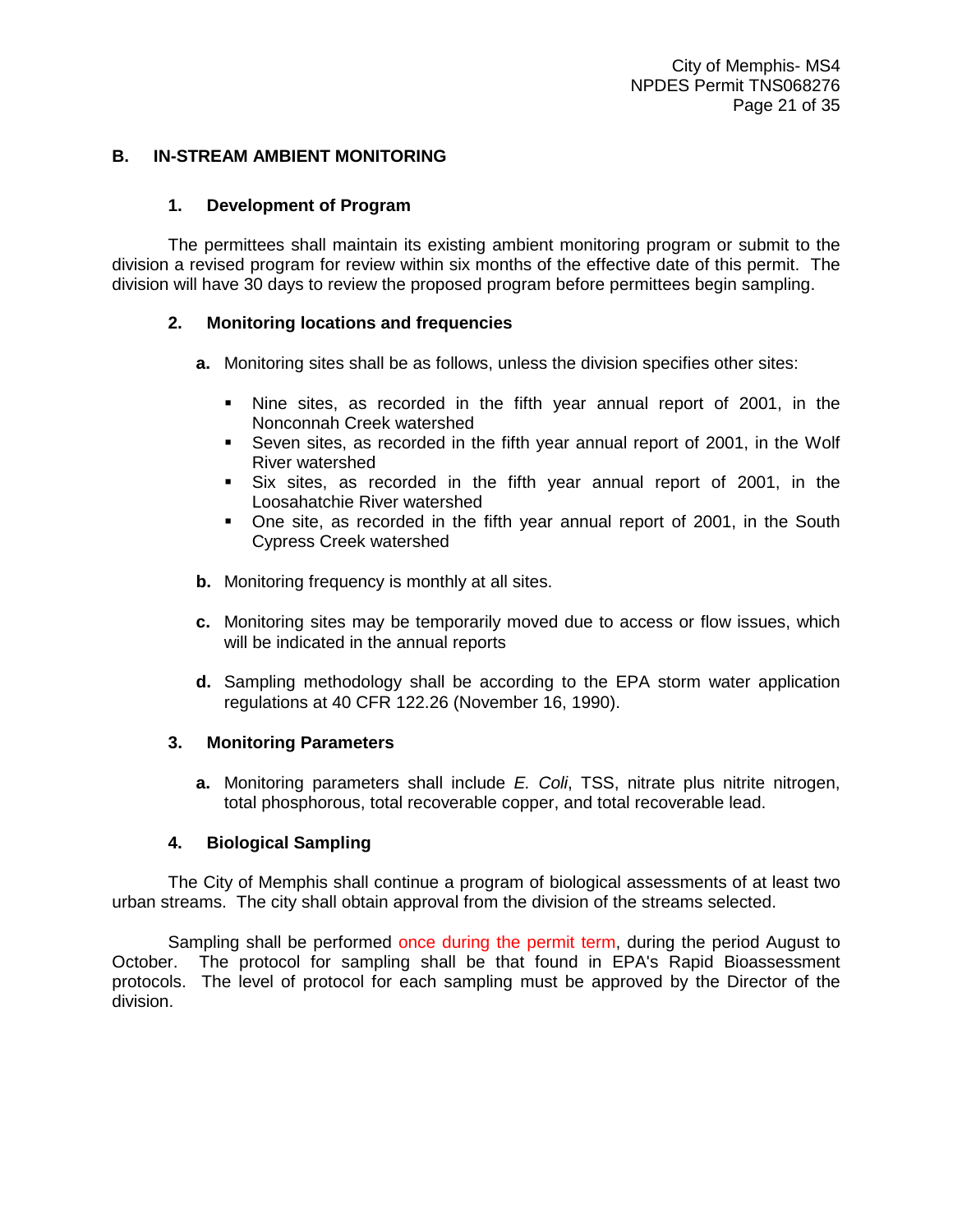City of Memphis- MS4 NPDES Permit TNS068276 Page 22 of 35

## <span id="page-26-0"></span> **PART VI** \_\_\_\_\_\_\_\_\_\_\_\_\_\_\_\_\_\_\_\_\_\_\_\_\_\_\_\_\_\_\_\_\_\_\_\_\_\_\_\_\_\_\_\_\_\_\_\_\_\_\_\_\_\_\_\_\_\_\_\_\_\_\_\_\_\_\_\_\_\_\_\_\_\_\_\_

## **REPORTING REQUIREMENTS**

## **A. ANNUAL REPORTING**

## **1. Preparation of annual report required**

**a.** Each permittee shall contribute to the preparation of an annual system-wide report to be submitted by no later than six months following the period covered by the report. The Annual Report shall cover the 12 month period beginning on the effective date of this permit and annually thereafter.

**b.** The permittee shall be responsible for providing information on the MS4 for which they are the operator and for providing information for the system-wide report in a timely manner. The permittee shall sign and certify the Annual Report in accordance with subpart VIII(K) of this permit, and shall include a statement or resolution that the permittee's governing body or agency (or delegated representative) has reviewed or has been appraised of the content of the Annual Report.

- **c.** The Annual Report shall include the following sections:
	- Contacts List
	- SWMP Evaluation
	- Summary Table
	- Narrative Report
	- Monitoring Section
	- Summary of SWMP and Monitoring Modifications
	- Fiscal Analysis
	- Appendices

**2.** The following items describe in more detail the specific requirements for the Annual Report.

**a.** Provide a list of contacts and responsible parties (e.g.: agency, name, phone number) who had input to and are responsible for the preparation of the Annual Report.

**b.** Provide an overall evaluation of the Storm Water Management Program including: Objective of Program; Major Findings (e.g.: water quality improvements or degradation); Major Accomplishments; Overall Program Strengths / Weaknesses; and Future Direction of Program.

**c.** Provide a Summary Table of Storm Water Management Program Elements.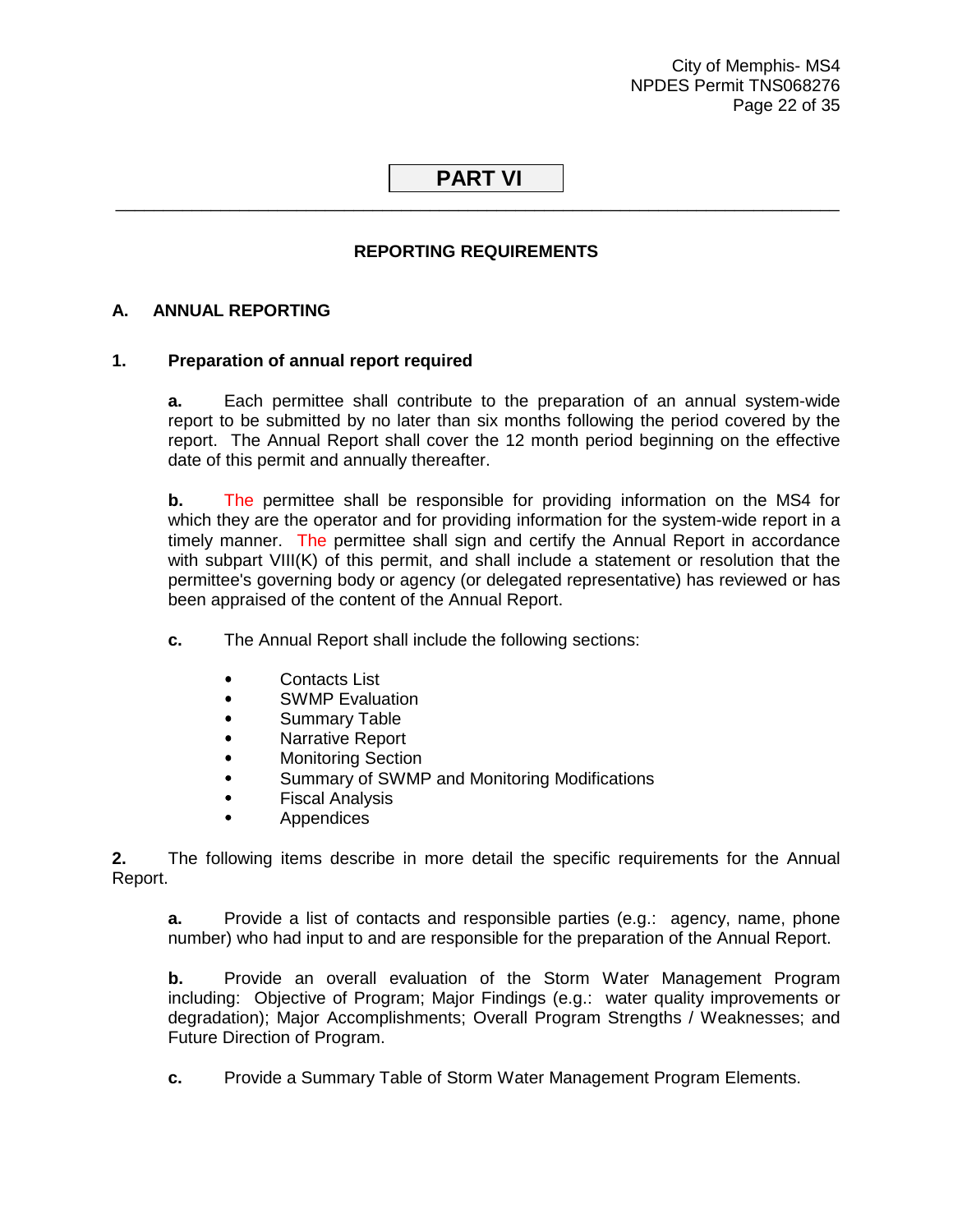**i.** A Summary Table of appropriate SWMP annual activities for each permittee shall be provided. The purpose of the Summary Table is to document in a concise form the program activities and permittees' compliance status with quantifiable permit requirements. Program elements that are administrative (e.g.: planning procedures, program development and pilot studies) are inappropriate for the summary table and shall be discussed in the narrative section of the Annual Report. The following are examples of SWMP activities to be included in the Summary Table:

**(1)** Structural Controls- maintenance and/or inspection activities of existing structural controls

**(2)** Roadway Maintenance- street sweeping, litter control activities, and maintenance on storm water structures & roadside ditches

**(3)** Municipal Waste Treatment, Storage, and Disposal (TSD) Facilities- inspections, monitoring, and implementation of control measures

**(4)** Pesticide, Herbicide, and Fertilizer Application -certification training and public education

**(5)** Illicits- facility inspections, investigations, enforcement actions, illicit (dry weather) screening, illicit public reporting, oil/household hazardous waste collection, and storm sewer inlet stenciling

**(6)** High Risk Industrial Facilities- inspection activities and monitoring

**(7)** Construction- training of inspectors, inspections, and enforcement actions

**(8)** Storm Water Treatment Projects- description of municipal storm water treatment projects that have been completed, including a brief description of the affected drainage basin

**ii.** The Summary Table shall indicate each permittee's SWMP activities and accomplishments. The content of this information shall adhere to the example shown in Table VI(1) contained herein. Formatting of the table may vary. Items to be reported include:

**(1)** Activity description;

**(2)** Number of activities (with frequency) that were scheduled for implementation and/or accomplishment in program element discussion (i.e., once/6 months, 100%/5 years, 5 sites monitored once/year, all sites inspected/permit term). Enter "Not Applicable" (N/A) if no specific schedule was specified;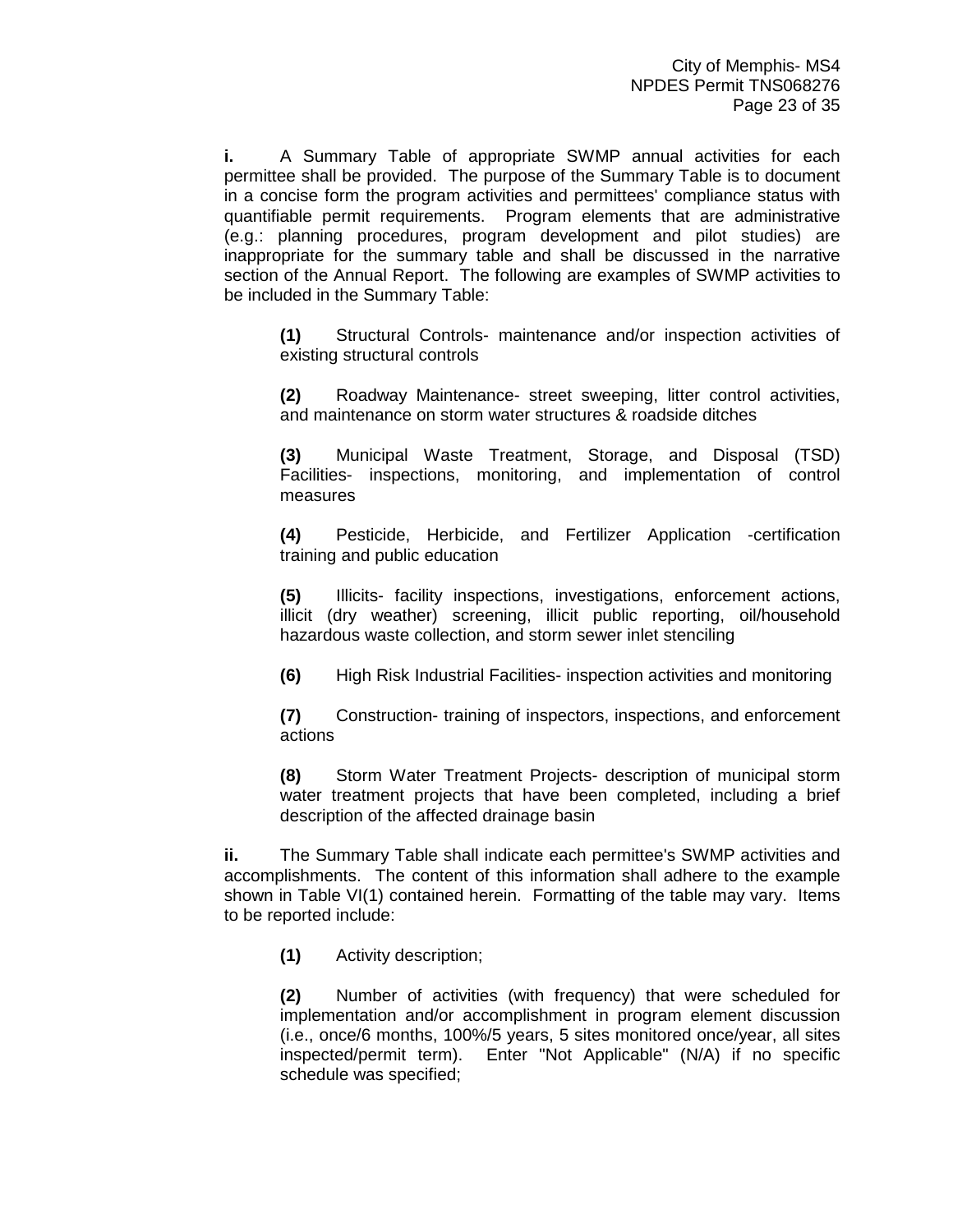**(3)** Status of schedule for year ("yes" for schedule was adhered to, or "no" for schedule was not adhered to);

**(4)** Number of activities which were accomplished; and

**(5)** The availability of documentation (i.e., inspection reports) for those activities which were accomplished and comments describing the reason(s) for any non-compliance.



**d.** The Annual Report shall contain a Narrative Report that succinctly discusses the SWMP Elements which were not included within the SWMP Summary Table. Those SWMP elements required to be developed under Parts III and IV of the permit shall be discussed within this section of the Annual Report following development.

**i.** The permittees shall include a brief discussion of the following applicable SWMP Elements:

- **(1)** Structural Controls Maintenance
- **(2)** Development Planning Procedures
- **(3)** Roadway Maintenance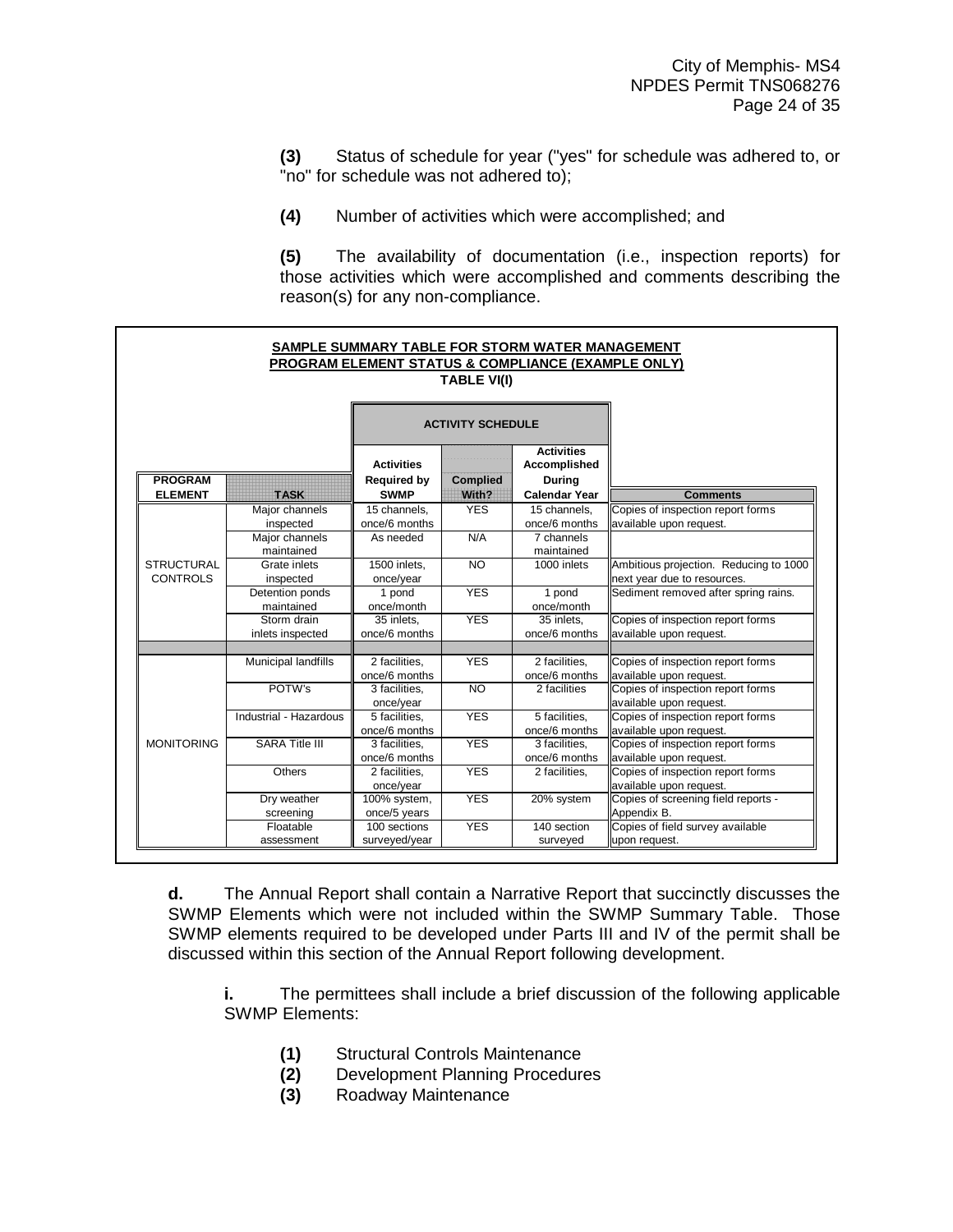- **(4)** Flood Management
- **(5)** Municipal Facilities
- **(6)** Pesticides, Herbicides, and Fertilizers
- **(7)** Illicits Inspection/Investigation/Enforcement
- **(8)** Field Screening
- **(9)** Investigation of illicit discharges where reasonable potential exists
- **(10)** Spill Response
- **(11)** Public Reporting of Illicit Discharges
- **(12)** Oil and Household Hazardous Waste
- **(13)** Sanitary Sewer Seepage
- **(14)** High Risk Industrial Facility Inspection
- **(15)** Monitoring program for high risk facilities
- **(16)** Construction Planning Procedures
- **(17)** Structural and non-structural BMPs
- **(18)** Prioritizing of site inspections
- **(19)** Educational activities

**ii.** The format for the Narrative Report section of the Annual Report shall be a brief discussion of the SWMP element. It may be in table form or a combination of a table and corresponding narrative to facilitate concise conveyance of the information. The aspects of each permittee's activities concerning a SWMP Element shall be succinctly discussed in the section of the Narrative Report dedicated to that element. The discussion shall include the following:

- **(1)** Objective of SWMP Element;
- **(2)** SWMP Element activities completed and those in progress;

**(3)** General discussion of element. Explanation of all Element activity deficiencies (e.g.: activities described in the program that have not been fully implemented or completed). Results of activities shall be summarized and discussed (e.g.: maintenance caused by inspection, pollutants detected by monitoring, investigations as a result of dry and wet weather screening, number and nature of enforcement items, education activities participation);

**(4)** Status of SWMP Element with compliance, implementation, and augmentation schedules in Part IV of the permit;

**(5)** SWMP Element strengths and weaknesses;

**(6)** Assessment of controls; including assessment of accuracy in recording and following up on investigations, in recording results of follow-up; and in providing estimates of pollutant loading, with a view toward setting up the system to report by program and at least by watershed, if not by outfall;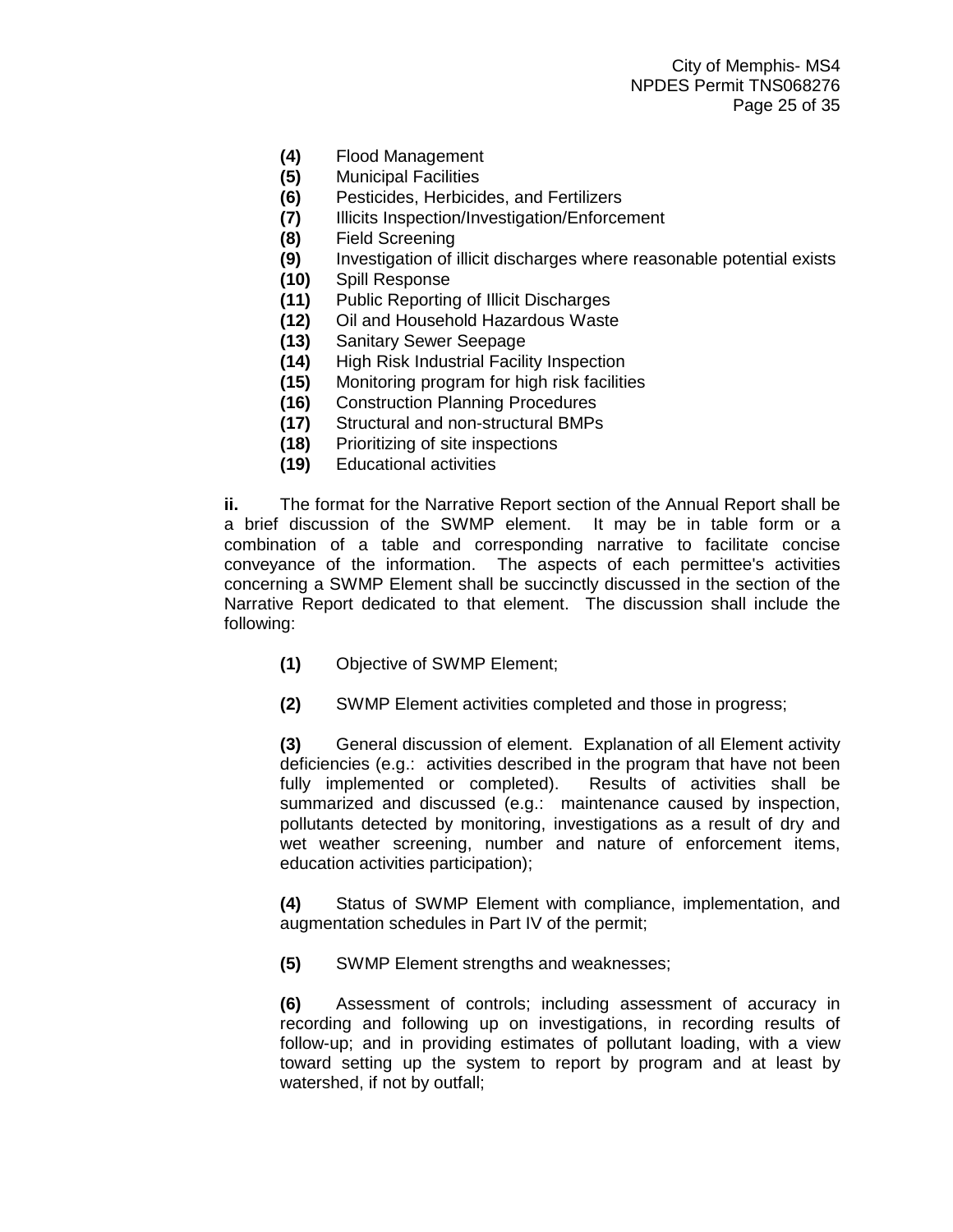**(7)** Discussion of Element revisions that are summarized elsewhere in the Annual Report.

**e.** The Annual Report shall contain a Monitoring Section which discusses the progress and results of the monitoring programs required under Part V (Wet weather monitoring) of the permit.

**i.** If the default monitoring applies, the Monitoring Section of the Annual Report shall include the following information as required in subpart VI(A) of the permit:

**(1)** Inventory of all *known* major outfalls, with updates describing additionally identified major outfalls in each subsequent Annual Report;

**(2)** Estimates of seasonal pollutant loadings and event mean concentrations (EMC) for each major watershed required by Item V(A)(3) of the permit; the basis for estimates shall be clearly given; and

**(3)** Based on total rainfall for the year, imperviousness of different land uses, etc., an estimate of the total volume of urban runoff discharged in the City of Memphis for the year.

**ii.** The Monitoring Section of the Annual Report shall include a summary of the monitoring program developed and implemented under subpart V(B) (Ambient monitoring) of the permit. The details to be discussed include:

**(1)** For each of the Annual Reports, an explanation and rationale for the type of ambient monitoring program the permittee(s) conducted during the reporting period;

**(2)** Summary chart of the data from any monitoring completed;

**(3)** Discussion of any results or conclusions derived from the monitoring completed;

**(4)** For one of the Annual Reports, an explanation and rationale for a program of biological assessments of at least two urban streams during this permit period, the report shall include as appendices, the results of the assessments; and

**(5)** Discussion of monitoring program revisions that are summarized elsewhere in the Annual Report.

**f.** Provide a summary of the SWMP and modifications in the monitoring program made during the permit year.

**g.** List and discuss any changes that the permittee(s) is expected to make to the storm water management programs for the year following the report year.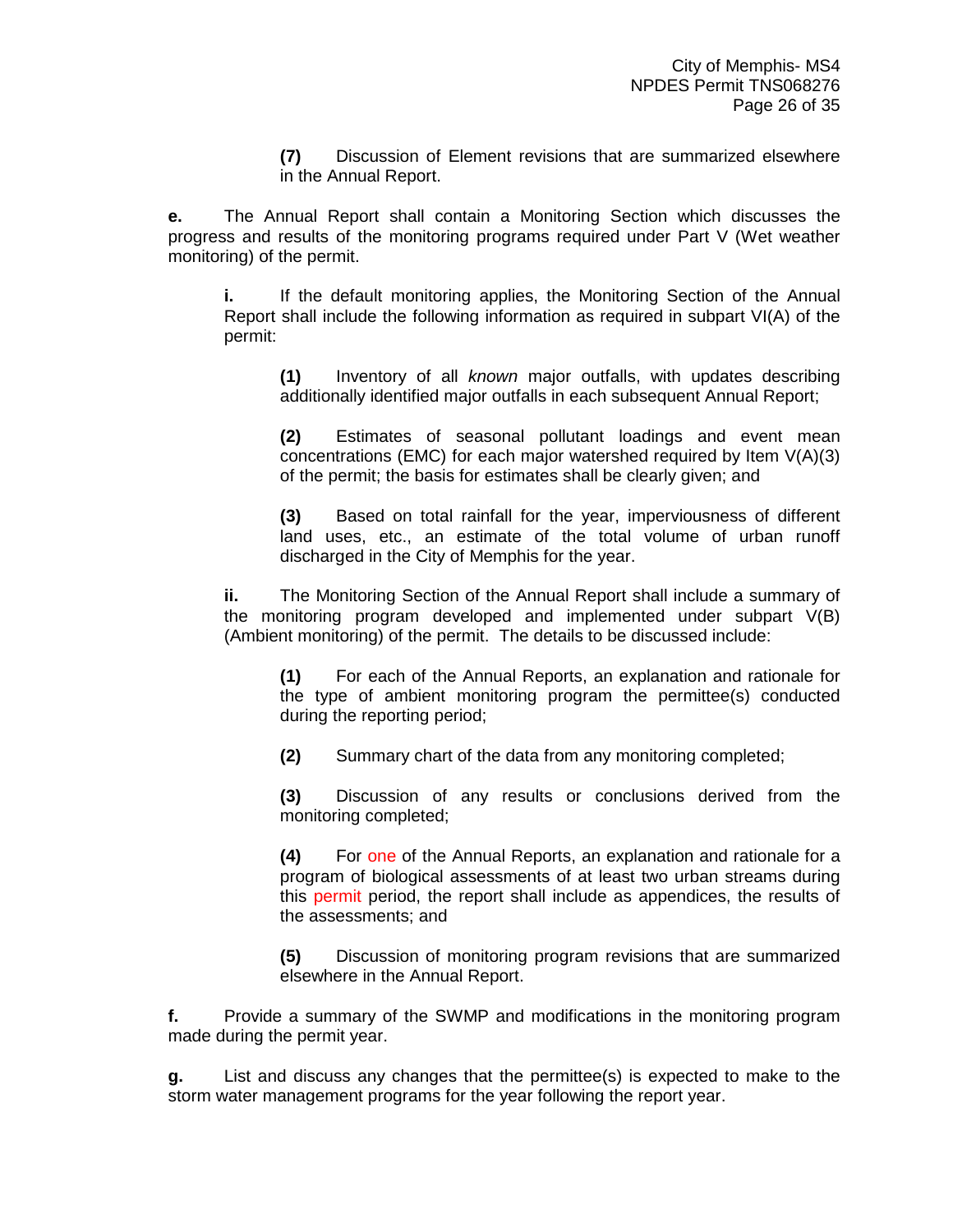<span id="page-31-0"></span>**h.** Provide a fiscal analysis for each permittee's program implementation, both for the past calendar year and the next. The analysis shall indicate budgets and funding sources.

**i.** The following information shall be included as Appendices within the Annual Report:

- **i.** Analytical data collected from the monitoring program;
- **ii.** Results of illicit connections screening or dry weather screening; and

**iii.** Any other data specifically requested by the division to substantiate statements and conclusions reached in the Annual Reports.

## **B. CERTIFICATION AND SIGNATURE REPORTS**

All reports required by the permit and other information requested by the Director shall be signed and certified in accordance with subpart VII(K) of the permit.

## **C. TIME AND PLACE OF REPORT SUBMITTAL**

**1.** As required by subpart VI(A), monitoring results obtained during each annual reporting period beginning on the effective date of this permit and annually thereafter shall be submitted as a part of the Annual Report immediately following gathering of the results of the monitoring.

**2.** Signed copies of the Annual Report required by subpart VI(A) and all other reports required herein, shall be submitted to:

> Division of Water Pollution Control Attention: Compliance Review L & C Annex, 6th Floor 401 Church Street Nashville, Tennessee 37243-1534

## **D. RETENTION OF RECORDS**

 The permittees shall retain the latest version of the Storm Water Management Program developed in accordance with Part III of this permit for at least three years after the expiration date of this permit. The permittees shall retain all records of all monitoring information, copies of all reports required by this permit, and records of all other data required by or used to demonstrate compliance with this permit, until at least three years after the expiration date of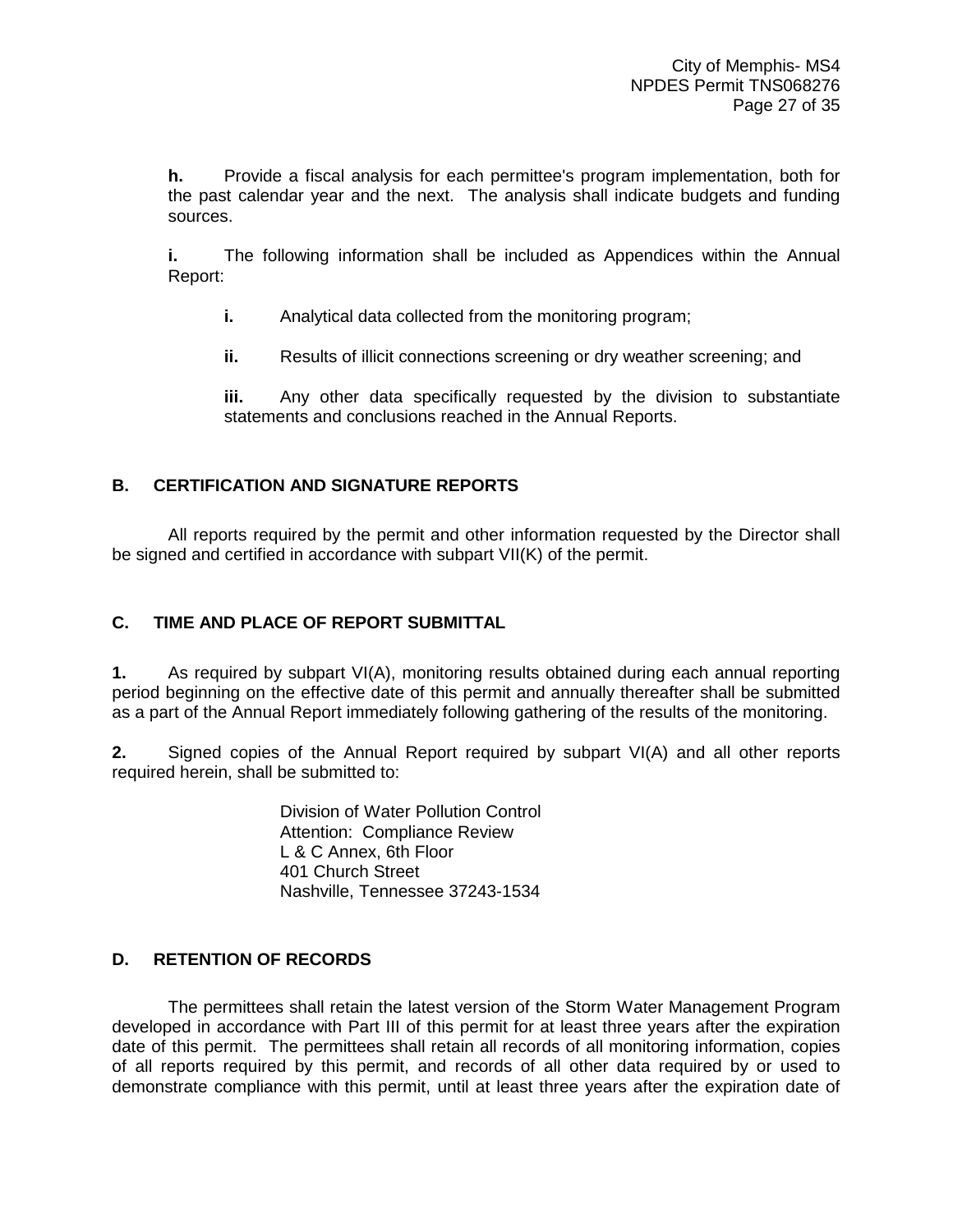<span id="page-32-0"></span>this permit. This period may be explicitly modified by alternative provisions of this permit or extended by request of the Director at any time.

## **PART VII** \_\_\_\_\_\_\_\_\_\_\_\_\_\_\_\_\_\_\_\_\_\_\_\_\_\_\_\_\_\_\_\_\_\_\_\_\_\_\_\_\_\_\_\_\_\_\_\_\_\_\_\_\_\_\_\_\_\_\_\_\_\_\_\_\_\_\_\_\_\_\_\_\_\_\_\_

## **STANDARD PERMIT CONDITIONS**

## **A. DUTY TO COMPLY**

 The permittee must comply with all conditions of this permit. Any permit noncompliance constitutes a violation of applicable State and Federal laws and is grounds for enforcement action; for permit termination, revocation and reissuance, or modification; or denial of a permit renewal application.

## **B. DUTY TO REAPPLY**

 The permittee is not authorized to discharge after the expiration date of this permit. If the permittee wishes to continue discharges after the expiration date, the permittee must reapply, with necessary information and forms, for reissuance of the permit, at least 180 days prior to the expiration date.

## **C. NEED TO HALT OR REDUCE ACTIVITY NOT A DEFENSE**

 It shall not be a defense for a permittee in an enforcement action that it would have been necessary to halt or reduce the permitted activity in order to maintain compliance with the conditions of this permit.

## **D. DUTY TO MITIGATE**

 The permittee shall take all reasonable steps to minimize or prevent any discharge in violation of this permit which has a reasonable likelihood of adversely affecting human health or the environment.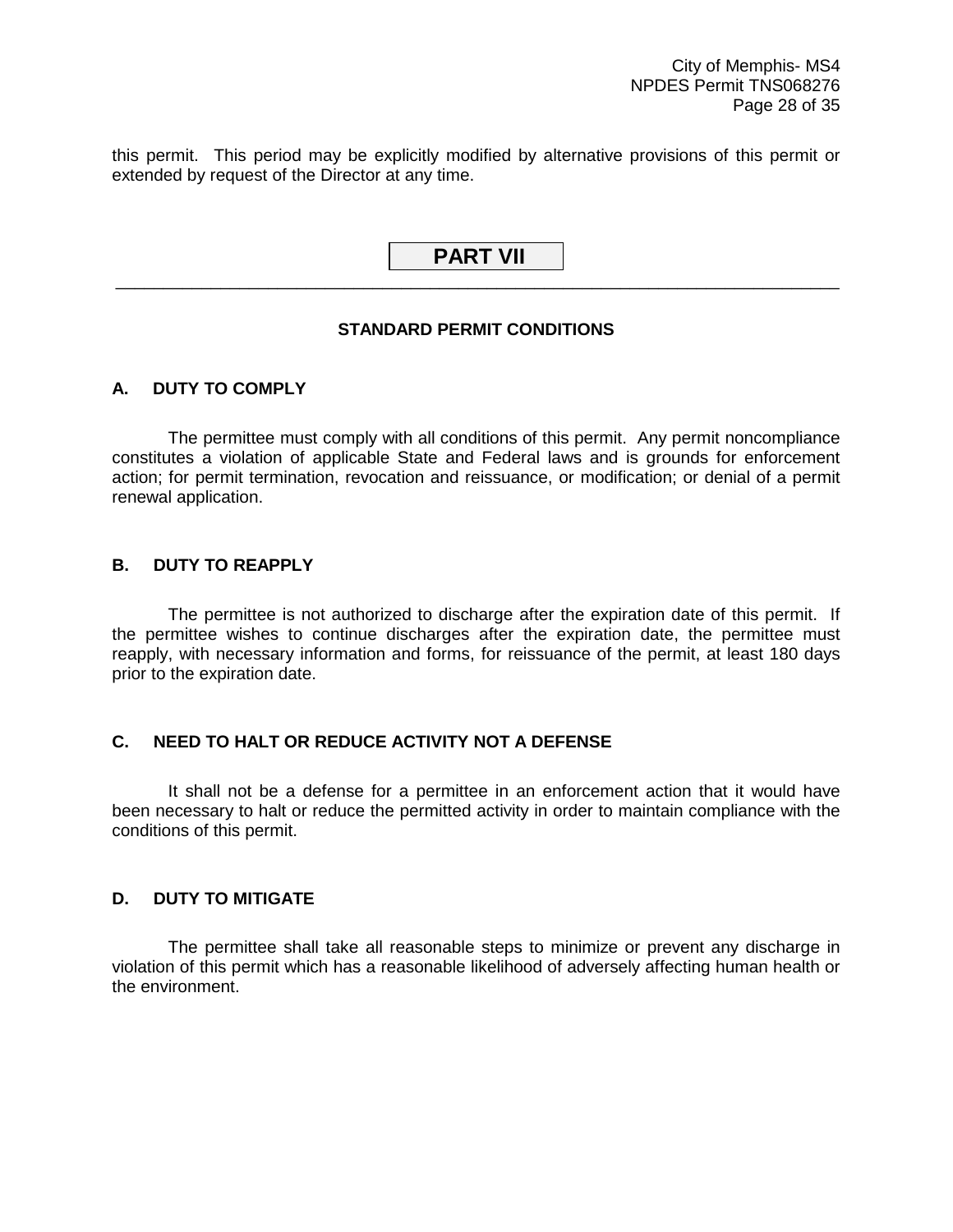#### <span id="page-33-0"></span>**E. PROPER OPERATION AND MAINTENANCE**

 The permittee shall at all times properly operate and maintain all facilities and systems of treatment and control (and related appurtenances) which are installed or used by the permittee to achieve compliance with the conditions of this permit. Proper operation and maintenance also includes adequate laboratory controls and appropriate quality assurance procedures. This provision requires the operation of back-up or auxiliary facilities or similar systems which are installed by a permittee only when the operation is necessary to achieve compliance with the conditions of the permit.

## **F. PERMIT ACTIONS**

 This permit may be modified, revoked and reissued, or terminated for cause. The filing of a request by the permittee for a permit modification, revocation and reissuance, or termination, or a notification of planned changes or anticipated noncompliance does not stay any permit condition.

## **G. PROPERTY RIGHTS**

 This permit does not convey any property rights of any sort in either real or personal property, or any exclusive privileges, nor does it authorize any injury to private property or any invasion of personal rights, nor any infringement of Federal, State, or local laws or regulations.

## **H. DUTY TO PROVIDE INFORMATION**

 The permittee shall furnish to the Director, within a reasonable time, any information which the Director may request to determine whether cause exists for modifying, revoking and reissuing, or terminating this permit or to determine compliance with this permit. The permittee shall also furnish to the Director upon request, copies of records required to be kept by this permit.

#### **I. INSPECTION AND ENTRY**

 The permittee shall allow the Director, or an authorized representative of the EPA, including a contractor acting as a representative of the EPA Administrator, upon presentation of credentials and other documents as may be required by law, to:

**1.** Enter upon the permittee's premises where a regulated facility or activity is located or conducted, or where records must be kept under the conditions of this permit;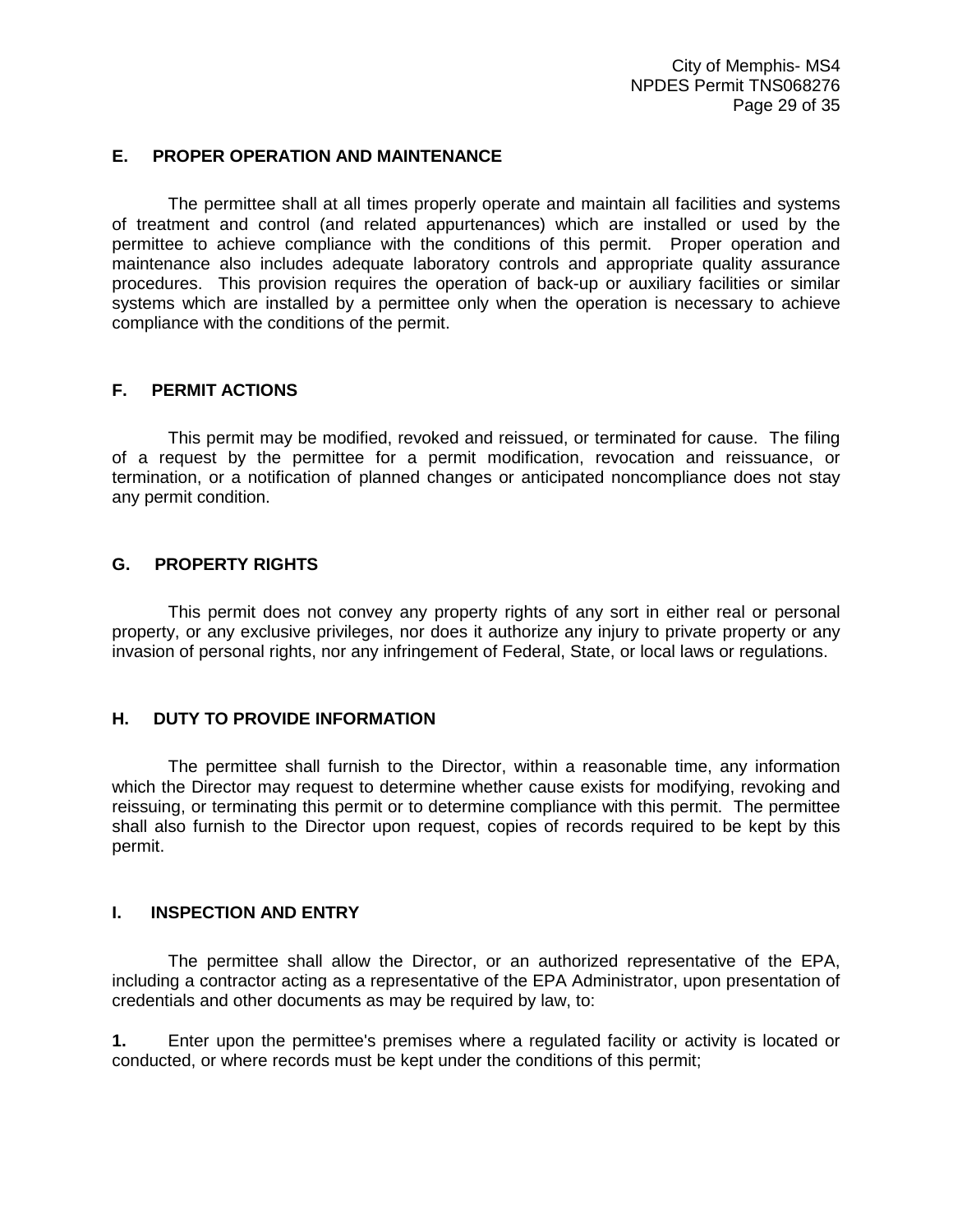<span id="page-34-0"></span>**2.** Have access to and copy, at reasonable times, any records that must be kept under the conditions of this permit;

**3.** Inspect at reasonable times any facilities, equipment (including monitoring and control equipment), practices, or operations regulated or required under this permit; and

**4.** Sample or monitor at reasonable times, for the purposes of assuring permit compliance or as otherwise authorized by State law or the Clean Water Act, any substances or parameters at any location.

## **J. MONITORING AND RECORDS**

**1.** Samples and measurements taken for the purpose of monitoring shall be representative of the monitored activity.

**2.** The permittee shall retain records of all monitoring information, including all calibration and maintenance records and all original strip chart recordings for continuous monitoring instrumentation, copies of all reports required by this permit, and records of all data used to complete the application for this permit, for a period of at least 3 years from the date of the sample, measurement, report or application. This period may be extended by request of the Director at any time.

- **3.** Records of monitoring information shall include:
	- **a.** The date, place, and time of sampling or measurements;
	- **b.** The individual(s) who performed the sampling or measurements;
	- **c.** The date(s) analyses were performed;
	- **d.** The individual(s) who performed the analyses;
	- **e.** The analytical techniques or methods used; and
	- **f.** The results of such analyses.

**4.** Monitoring results must be conducted according to test procedures approved under 40 CFR part 136, unless other test procedures have been specified in the permit.

**5.** The Clean Water Act provides that any person who falsifies, tampers with, or knowingly renders inaccurate any monitoring device or method required to be maintained under this permit shall, upon conviction, be punished by fines and imprisonment described in Section 309 of the Clean Water Act.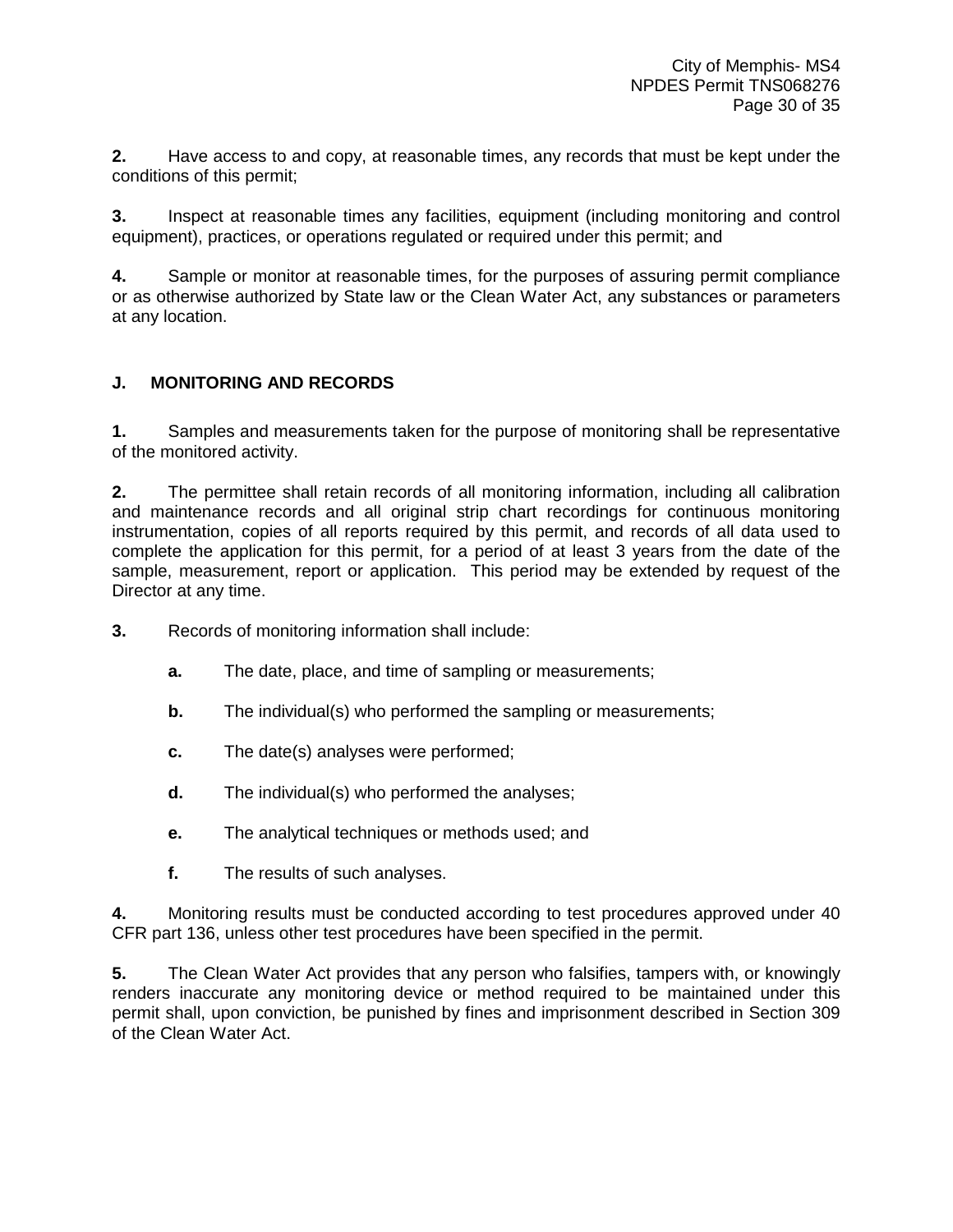## <span id="page-35-0"></span>**K. SIGNATORY REQUIREMENTS**

**1.** All applications, reports, or information submitted to the Director shall be signed and certified.

#### **a.** Applications

 All permit applications shall be signed (for a municipality, State, Federal, or other public agency) by either a principal executive officer or ranking elected official.

## **b.** Reports and other information

 All reports required by this permit, and other information requested by the Director shall be signed by a person described in subitem a of this section, or by a duly authorized representative of that person. A person is a duly authorized representative only if:

**i.** The authorization is made in writing by a person described in subitem a of this section;

**ii.** The authorization specifies either an individual or a position having responsibility for the overall operation of the regulated facility or activity such as the position of director or assistant director, manager or superintendent, or position of equivalent responsibility, or an individual or position having overall responsibility for environmental matters for the company. (A duly authorized representative may thus be either a named individual or any individual occupying a named position.); and

**iii.** The written authorization is submitted to the Director.

**c.** If an authorization under subitem b above is no longer accurate because a different individual or position has responsibility for the overall operation of the facility, a new authorization satisfying the requirements of sub-item b of this section must be submitted to the Director prior to or together with any reports, information, or applications to be signed by an authorized representative.

**d.** Certification

 Any person signing a document under subitem a or b of this section shall make the following certification: I certify under penalty of law that this document and all attachments were prepared under my direction or supervision in accordance with a system designed to assure that qualified personnel properly gather and evaluate the information submitted. Based on my inquiry of the person or persons who manage the system, or those persons directly responsible for gathering the information, the information submitted is, to the best of my knowledge and belief, true, accurate, and complete. I am aware that there are significant penalties for submitting false information, including the possibility of fine and imprisonment for knowing violations.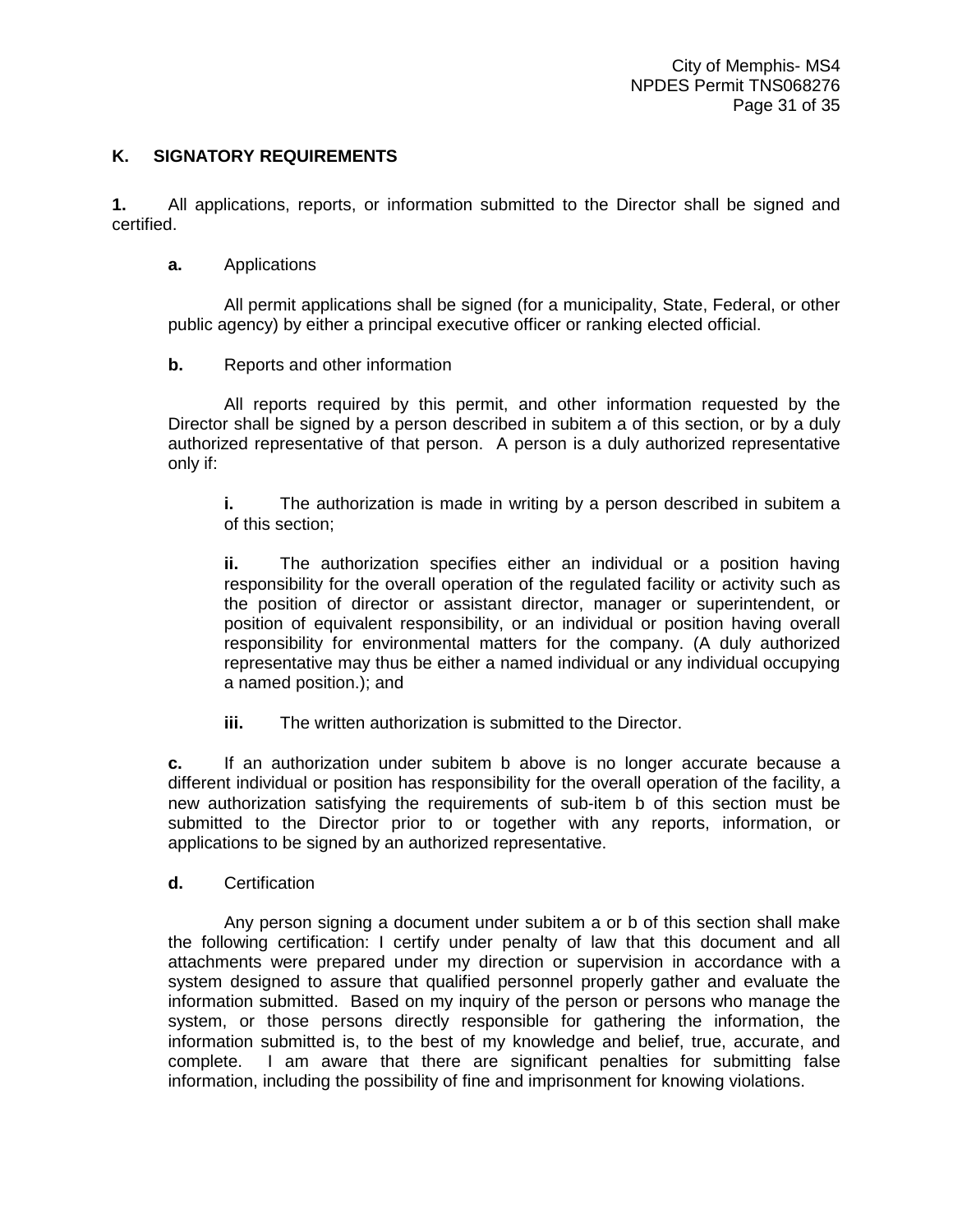<span id="page-36-0"></span>**2.** The CWA provides that any person who knowingly makes any false statement, representation, or certification in any record or other document submitted or required to be maintained under this permit, including monitoring reports or reports of compliance or noncompliance shall, upon conviction, be punished by a fine of not more than \$10,000 per violation, or by imprisonment for not more than 6 months per violation, or by both.

## **L. REPORTING REQUIREMENTS**

## **1. Planned changes**

 The permittee shall give notice to the Director as soon as possible of any planned physical alterations or additions to the permitted facility. Notice is required only when:

**a.** The alteration or addition to a permitted facility may meet one of the criteria for determining whether a facility is a new source in § 122.29(b); or

**b.** The alteration or addition could significantly change the nature or increase the quantity of pollutants discharged. This notification applies to pollutants which are subject neither to effluent limitations in the permit, nor to notification requirements under § 122.42(a)(1).

**c.** The alteration or addition results in a significant change in the permittee's sludge use or disposal practices, and such alteration, addition, or change may justify the application of permit conditions that are different from or absent in the existing permit, including notification of additional use or disposal sites not reported during the permit application process or not reported pursuant to an approved land application plan;

## **2. Anticipated noncompliance**

 The permittee shall give advance notice to the Director of any planned changes in the permitted facility or activity which may result in noncompliance with permit requirements.

## **3. Transfers**

 This permit is not transferable to any person except after notice to the Director. The Director may require modification or revocation and reissuance of the permit to change the name of the permittee and incorporate such other requirements as may be necessary under the State law and the Federal Clean Water Act.

## **4. Monitoring reports**

Monitoring results shall be reported at the intervals specified elsewhere in this permit.

**a.** Monitoring results must be reported in an organized fashion in Annual Reports.

**b.** If the permittee monitors any pollutant more frequently than required by the permit using test procedures approved under 40 CFR part 136, or as specified in the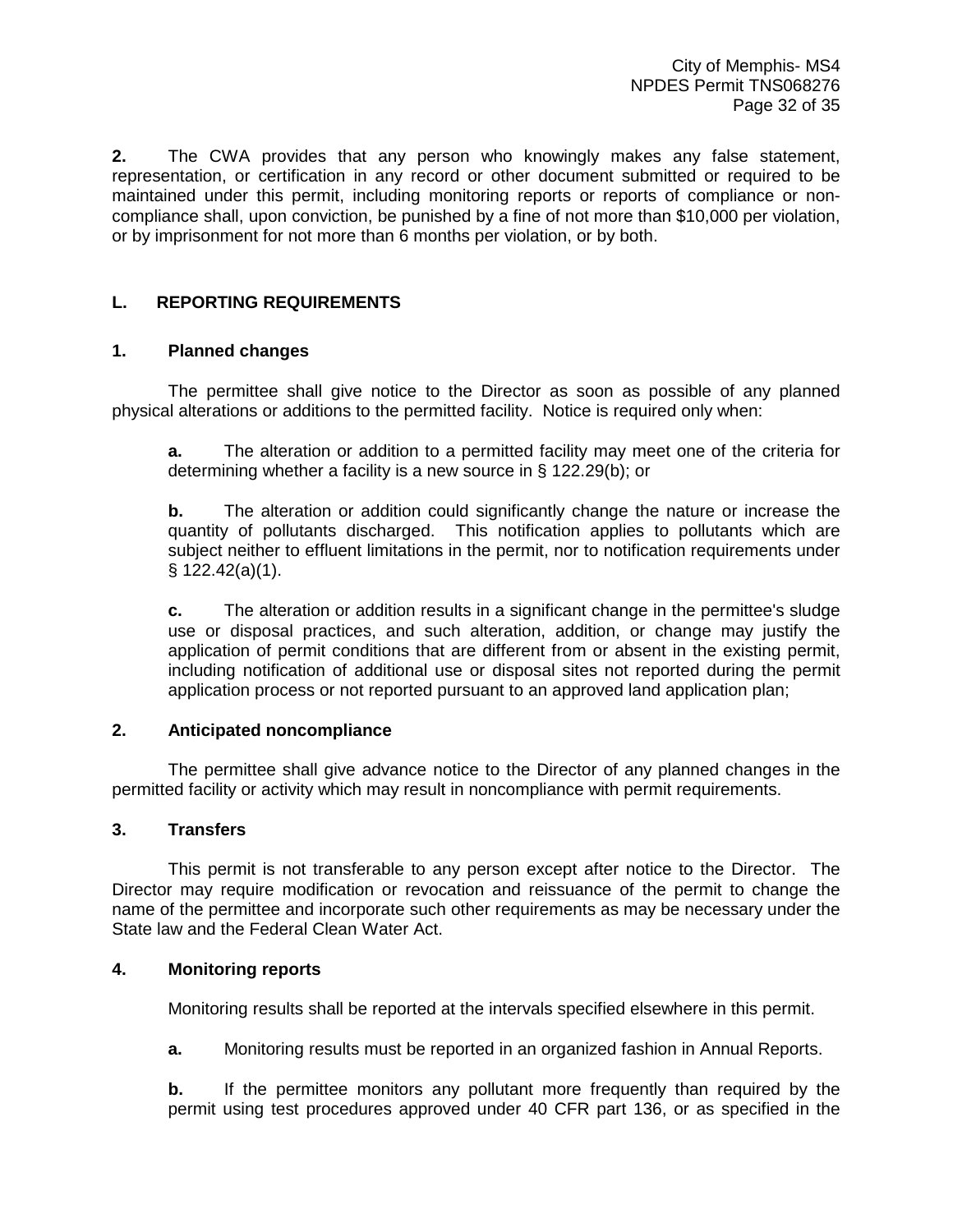permit, the results of this monitoring shall be included along with required monitoring results.

**c.** Calculations for all limitations which require averaging of measurements shall utilize an arithmetic mean unless otherwise specified by the Director in the permit.

## **5. Twenty-four hour reporting**

**a.** The permittee shall report any noncompliance which may endanger health or the environment. Any information shall be provided orally within 24 hours from the time the permittee becomes aware of the circumstances. A written submission shall also be provided within 5 days of the time the permittee becomes aware of the circumstances. The written submission shall contain a description of the noncompliance and its cause; the period of noncompliance, including exact dates and times, and if the noncompliance has not been corrected, the anticipated time it is expected to continue; and steps taken or planned to reduce, eliminate, and prevent reoccurrence of the noncompliance.

**b.** The following shall be included as information which must be reported within 24 hours under this paragraph.

**i.** Any unanticipated bypass which exceeds any effluent limitation in the permit. (See § 122.41(g).)

**ii.** Any upset which exceeds any effluent limitation in the permit.

**iii.** Violation of a maximum daily discharge limitation for any of the pollutants listed by the Director in the permit to be reported within 24 hours. (See § 122.44(g).)

**c.** The Director may waive the written report on a case-by-case basis for reports under paragraph (L)(5)(ii) of this section if the oral report has been received within 24 hours.

#### **6. Other noncompliance**

 The permittee shall report all instances of noncompliance not reported under paragraphs (L) (4) and (5) of this section, at the time monitoring reports are submitted. The reports shall contain the information listed in paragraph (L)(5) of this section.

## **7. Other information**

 Where the permittee becomes aware that it failed to submit any relevant facts in a permit application, or submitted incorrect information in a permit application or in any report to the Director, it shall promptly submit such facts or information.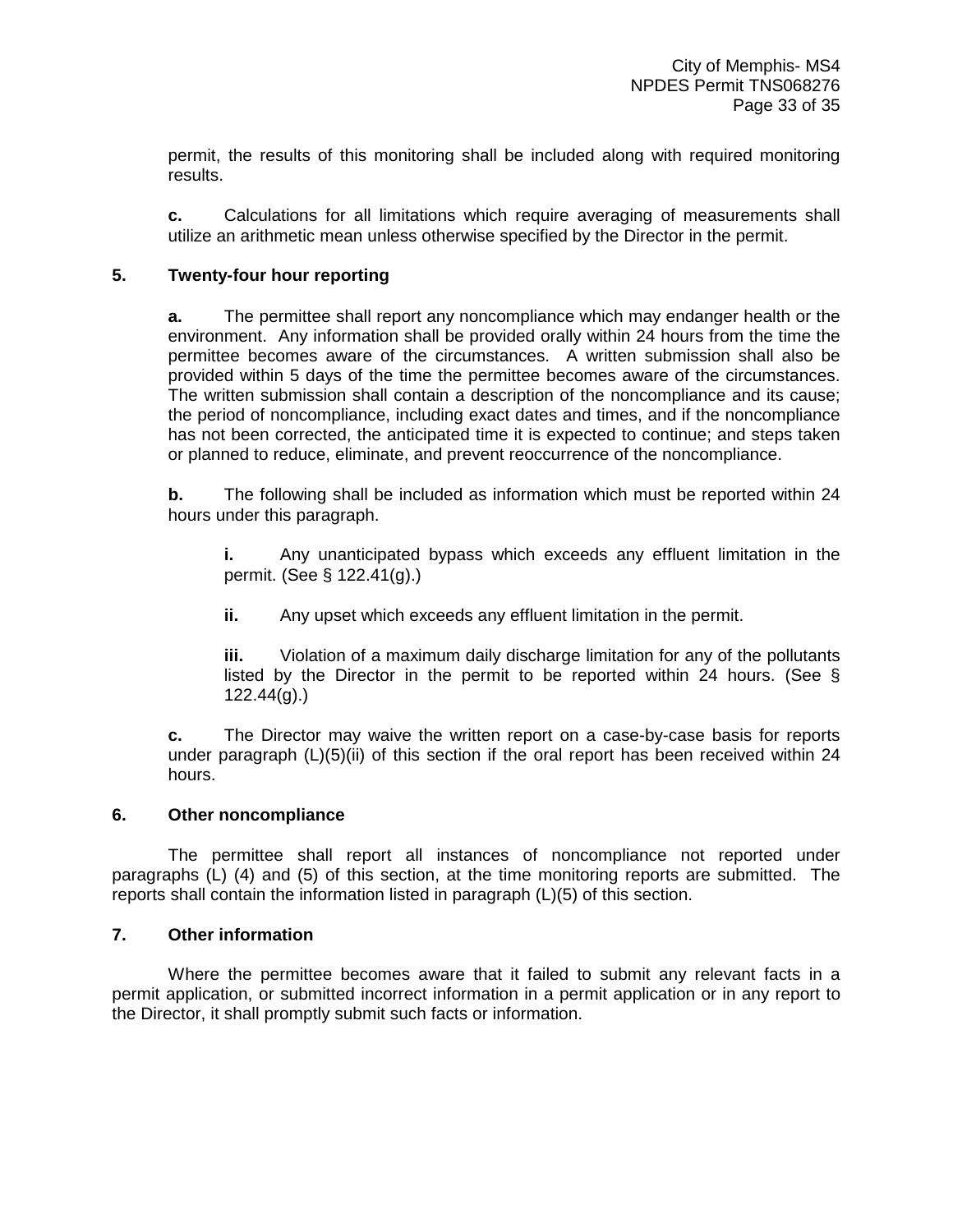## <span id="page-38-0"></span>**M. SEVERABILITY**

 The provisions of this permit are severable, and if any provision of this permit, or the application of any provision of this permit to any circumstance, is held invalid, the application of such provision to other circumstances, and the remainder of this permit shall not be affected thereby.

## **N. LIABILITIES**

## **1. Civil and Criminal Liability**

 Nothing in this permit shall be construed to relieve the permittee from civil or criminal penalties for noncompliance. Notwithstanding this permit, the permittee shall remain liable for any damages sustained by the State of Tennessee, including but not limited to fish kills and losses of aquatic life and/or wildlife, as a result of the discharge of contaminated storm water discharges to any surface or subsurface waters. Additionally, notwithstanding this permit, it shall be the responsibility of the permittee to conduct its discharge activities in a manner such that public or private nuisances or health hazards will not be created.

## **2. Liability Under State Law**

 Nothing in this permit shall be construed to preclude the institution of any legal action or relieve the permittee from any responsibilities, liabilities, or penalties established pursuant to any applicable State law or the Federal Water Pollution Control Act, as amended.

## **PART VIII** \_\_\_\_\_\_\_\_\_\_\_\_\_\_\_\_\_\_\_\_\_\_\_\_\_\_\_\_\_\_\_\_\_\_\_\_\_\_\_\_\_\_\_\_\_\_\_\_\_\_\_\_\_\_\_\_\_\_\_\_\_\_\_\_\_\_\_\_\_\_\_\_\_\_\_\_

## **PERMIT MODIFICATION**

#### **A. MODIFICATION OF THE PERMIT**

The permit may be reopened and modified during the life of the permit to:

**1.** Address impacts on receiving water quality caused, or contributed to, by discharges from the MS4;

**2.** Address changes in State or Federal statutory or regulatory requirements;

**3.** Include the addition of a new permittee who is the owner or operator of a portion of the Municipal Separate Storm Sewer System; or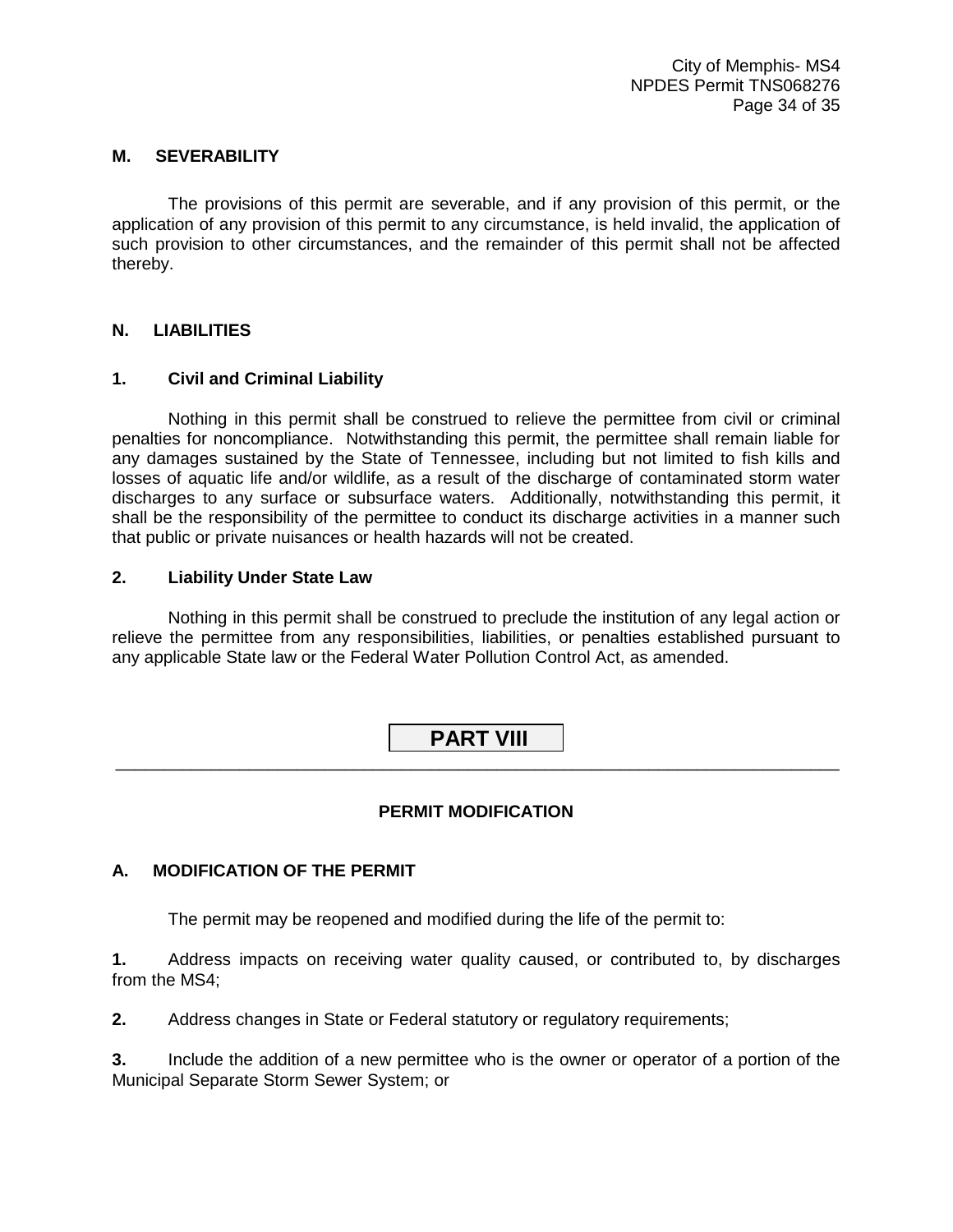<span id="page-39-0"></span>**4.** Include other modifications deemed necessary by the Director to comply with the goals and requirements of the Clean Water Act.

 All modifications to the permit will be made in accordance with 40 CFR 122.62, 122.63, and 124.5 and applicable State regulations.

## **B. TERMINATION OF COVERAGE FOR A SINGLE PERMITTEE**

 Permit coverage may be terminated, in accordance with the provisions of 40 CFR 122.64 and 124.5, for a single permittee without terminating coverage for other permittees.

## **C. MODIFICATION OF STORM WATER MANAGEMENT PROGRAMS (SWMPS)**

 Only those portions of the Storm Water Management Programs specifically required as permit conditions shall be subject to the modification requirements of 40 CFR 124.5. Replacement of an ineffective or infeasible BMP implementing a required component of the Storm Water Management Program with an alternate BMP expected to achieve the goals of the ineffective or infeasible BMP shall be considered minor modifications to the Storm Water Management Program and not modifications to the permit. (See also Part III(H)(2))

#### **D. CHANGES IN MONITORED OUTFALLS**

This permit is issued on a system-wide basis in accordance with CWA  $\S402(p)(3)(B)(i)$ and authorizes discharges from all portions of the municipal separate storm sewer system. Since all outfalls are authorized, changes in monitoring outfalls, if any, shall be considered minor modifications to the monitoring program and not modifications to the permit. (See also Part  $VI(A)(2)(g)$ ).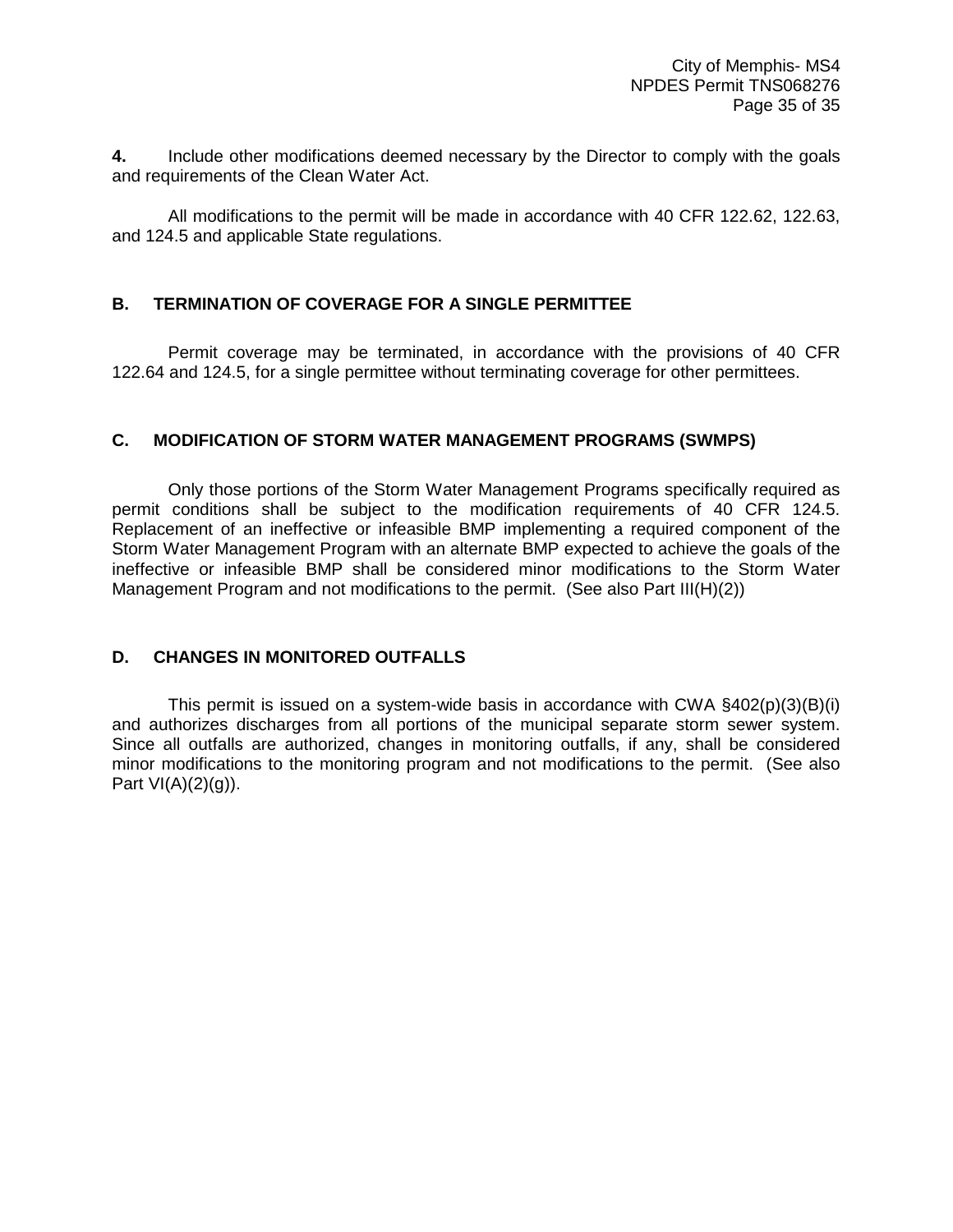City of Memphis- MS4 (Rationale) NPDES Permit TNS068276 Page 1 of 11

## <span id="page-40-0"></span>**RATIONALE**  \_\_\_\_\_\_\_\_\_\_\_\_\_\_\_\_\_\_\_\_\_\_\_\_\_\_\_\_\_\_\_\_\_\_\_\_\_\_\_\_\_\_\_\_\_\_\_\_\_\_\_\_\_\_\_\_\_\_\_\_\_\_\_\_\_\_\_\_\_\_\_\_\_\_\_\_

## **City of Memphis Municipal Separate Storm Sewer System NPDES PERMIT NO. TNS068276 Shelby County Tennessee**

## **Permit Writers: Maybelle T. Sparks Robert L. Haley, III**

## **I. DISCHARGER(S)**

This permit and rationale address the discharge of storm water runoff to the municipal separate storm sewer system (MS4) owned and operated by The City of Memphis, located in Shelby County, Tennessee.

#### **The application was submitted by:**

 **The City of Memphis Division of Public Works 125 N. Main Street Memphis, TN 38103** 

 **Contact: Mr. Tom Lawrence Manager - Storm Water 901-576-7122** 

## **II. PERMIT STATUS**

The present permit was issued May 31, 1996 and expired May 31, 2001. The city made application for reissuance of the permit on November 22, 2000, as a part of the fourth year annual report.

#### **III. MS4 DESCRIPTION(S)**

#### **A. The City's System**

The City of Memphis encompasses an area of approximately 340 square miles in Shelby County in the southwest corner of Tennessee. Storm water drainage in the city and the county is directed to the Mississippi River, via one of three major waterbodies, the Nonconnah Creek, the Wolf River, or the Loosahatchie River.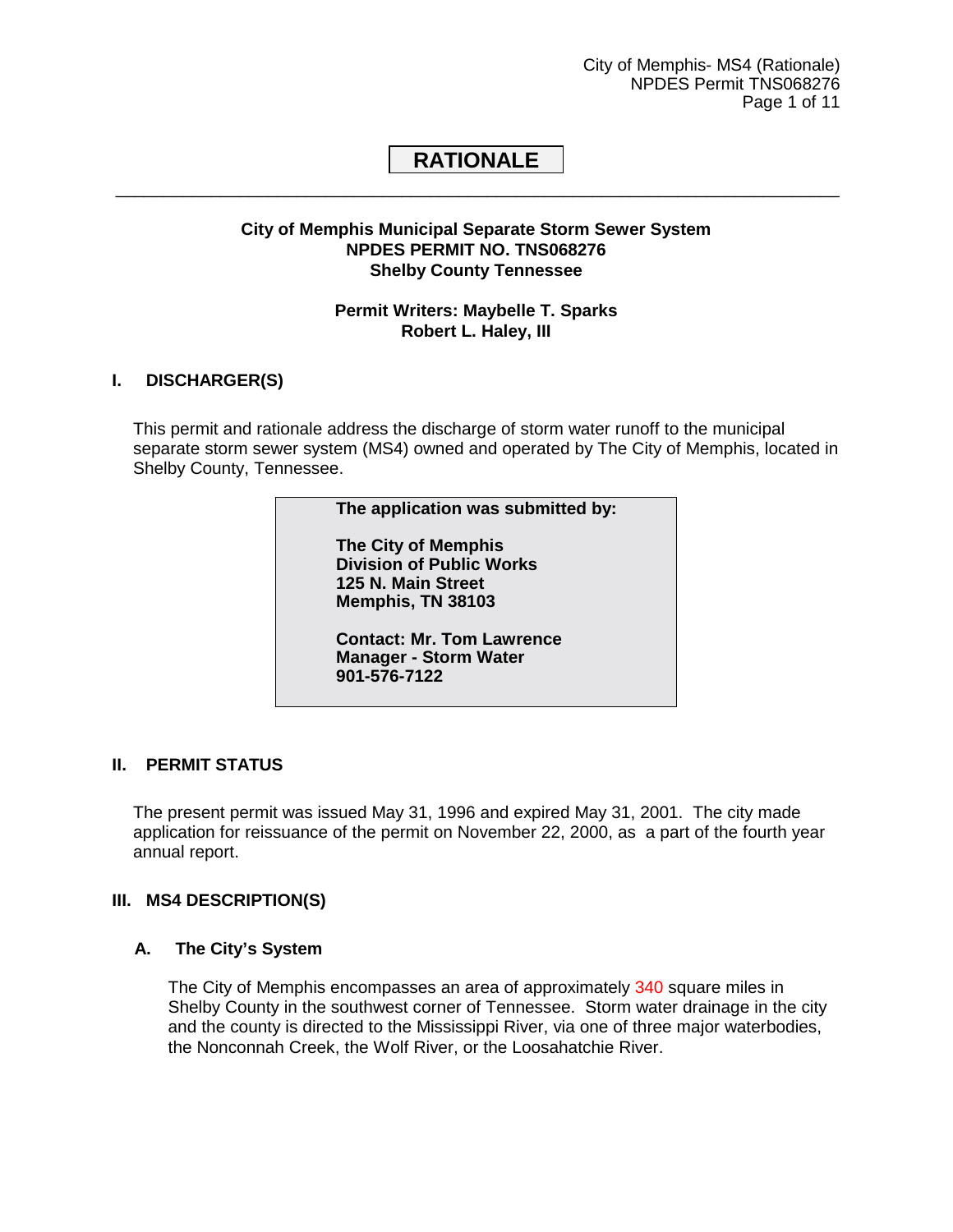## <span id="page-41-0"></span>**B. EPA Definitions**

The Environmental Protection Agency (EPA), in 40 CFR §§122.26(b)(8) and 122.26(b)(4), defines a *Municipal Separate Storm Sewer* and a *Large Municipal Separate Storm Sewer System* as follows:

*"Municipal Separate Storm Sewer"* means a conveyance, or system of conveyances (including roads with drainage systems, municipal streets, catch basins, curbs, gutters, ditches, man-made channels, and storm drains):

**(i)** owned or operated by a State, city, town, borough, county, parish, district, association, or other public body (created by or pursuant to State Law) having jurisdiction over disposal of sewage, industrial wastes, storm water, or other wastes, including special districts under State Law such as a sewer district, flood control district or drainage district, or similar entity, or an Indian Tribe or an authorized Indian tribal organization, or a designated and approved management agency under section 208 of the CWA that discharges to waters of the United States;

**(ii)** designed or used for collecting or conveying storm water;

**(iii)** which is not a combined sewer; and

**(iv)** which is not part of a Publicly Owned Treatment Works (POTW) as defined at 40 CFR 122.2.

*"Large Municipal Separate Storm Sewer System"* means all municipal separate storm sewers that are either:

**(i)** located in an incorporated place (city) with a population of 250,000 or more as determined by the latest Decennial Census by the Bureau of Census (these cities are listed in Appendices F and G of 40 CFR Part 122); or,

**(ii)** located in the counties with unincorporated urbanized populations of 250,000 or more, except municipal separate storm sewers that are located in the incorporated places, townships or towns within such counties (these counties are listed in Appendices H and I of 40 CFR Part 122); or,

**(iii)** owned or operated by a municipality other than those described in paragraph (i) or (ii) and that are designated by the Director as part of the large municipal separate storm sewer system.

## **IV. RECEIVING WATERS**

#### **A. Introduction**

The Loosahatchie River flows along the northern border of the city, the Wolf River flows through the north of the city, and Nonconnah Creek flows through the south of the city. Since the topography of the area is relatively flat, these streams have historically been slow moving waterbodies with a high degree of sinuosity.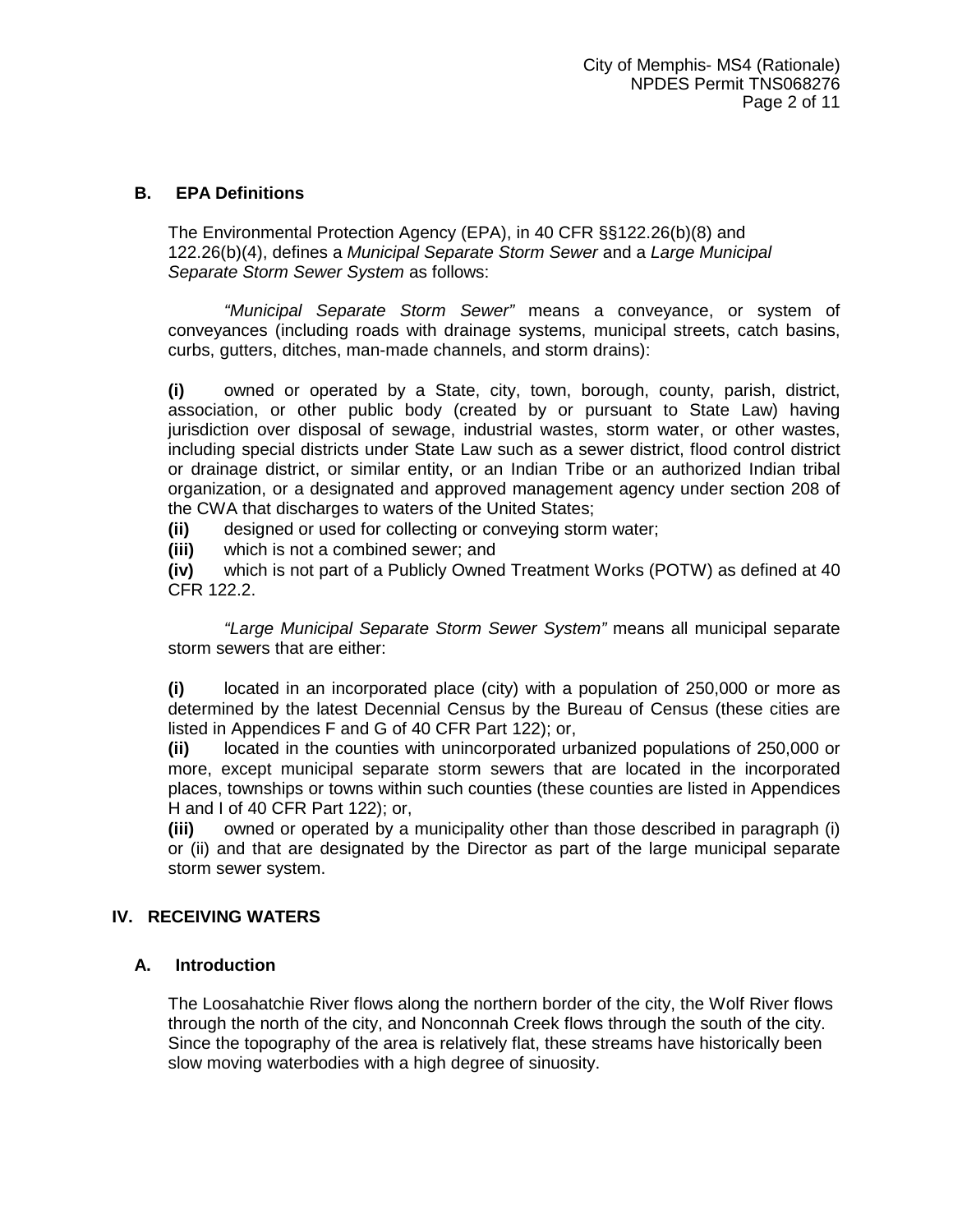<span id="page-42-0"></span>Because of urbanization and channelization of numerous waterbodies in the city, stream flow, particularly in the Nonconnah Creek, fluctuates extremely. Nonconnah Creek behaves much like a wet weather conveyance ,with steeply increasing flows following a rain event.

Memphis maintains a storm sewer system completely separate from a sanitary sewerage. The storm drainage system in the urban area generally proceeds as follows: inlets along the streets collect runoff during storms and direct it into underground pipes, which connect with larger trunk lines. These lines connect with concrete-lined open channels, which follow the former route of natural streams before development. The open channels flow into one of the three large streams mentioned above. The open channels and the conveyance systems upstream of them are generally dry, except during rainfall and when receiving NPDES discharges or possibly flow from residential lawn watering and the like.

## **B. Impaired waterbodies, SW TN area**

## **1. Wolf River watershed (HUC 08010210)**

The division's recent proposed 303(d) list shows the following creeks in the Wolf River watershed, in Shelby county, impaired for various reasons:

Harrington Creek, Workhouse Bayou, Wolf River, Sweetbriar Creek, tributaries to Grays Creek, Marys Creek, Fletcher Creek and tributary, Cypress Creek.

Causes include siltation, organic enrichment/low DO, nutrients, pathogens, metals lead and copper, other habitat alterations, flow alteration, and in the case of the Wolf River, Chlordane, PCBs, Dioxin.

#### **2. Nonconnah Creek watershed (HUC 08010211)**

The division's recent proposed 303(d) list shows the following creeks in the Nonconnah Creek basin, in Shelby county, impaired for various reasons:

Horn Lake Creek, Cypress Creek South, Tenmile Creek, Hurricane Creek, Days Creek, Nonconnah Creek, John's Creek

Causes include organic enrichment/low DO, siltation, pathogens, other habitat alterations, metals lead and copper, and in the case of the Nonconnah Creek, PCBs, Dioxin, Chlordane, Phosphorus.

#### **3. Loosahatchie River watershed (HUC 08010209)**

The division's recent proposed 303(d) list shows the following creeks in the Loosahatchie River basin, in SW TN area, impaired for various reasons:

Todd Branch, Loosahatchie River, Cypress Creek.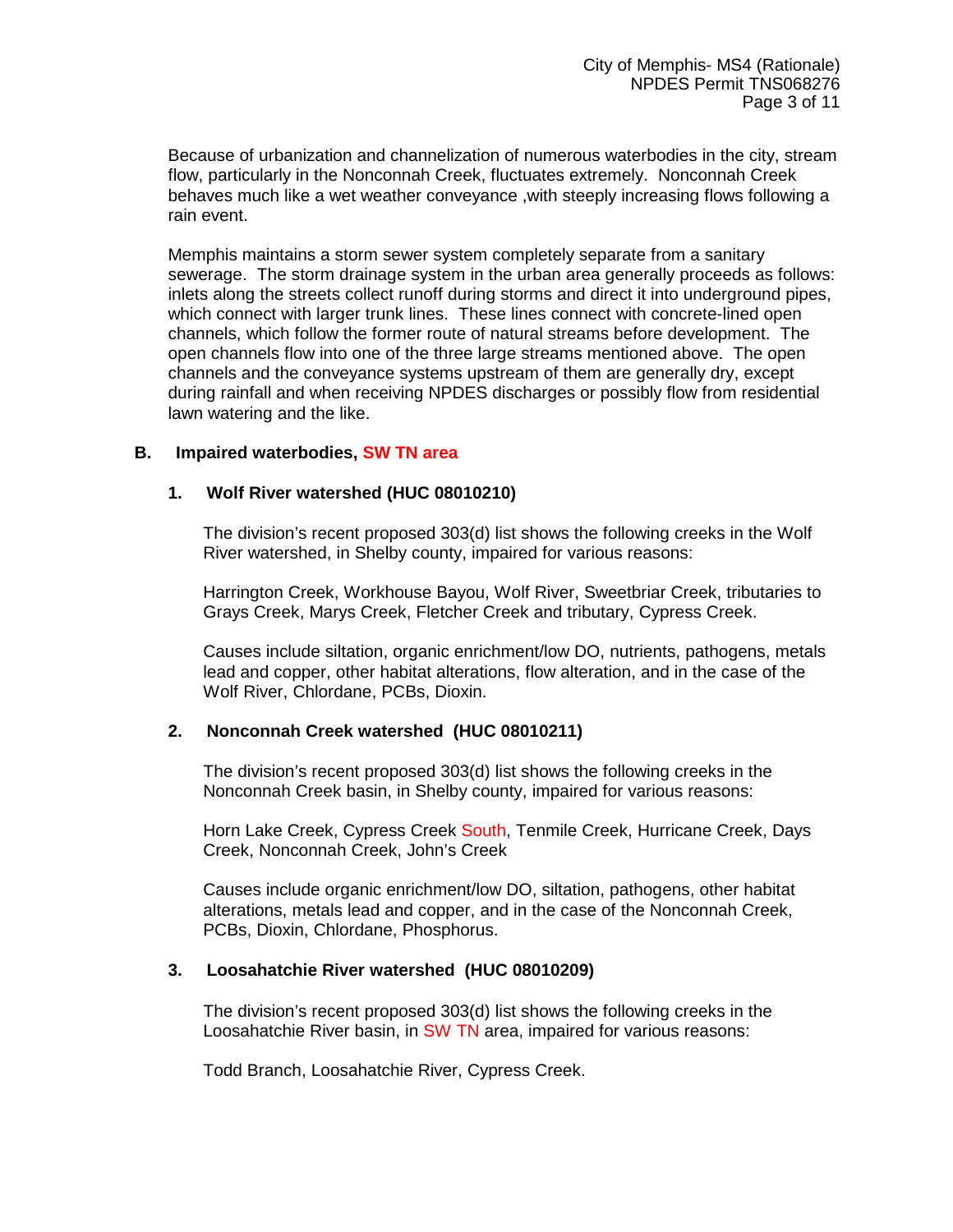Causes include organic enrichment/low DO, siltation, other habitat alterations, and in the case of the Loosahatchie River, also PCBs, Dioxin, Chlordane, Phosphorus.

## <span id="page-43-0"></span>**C. Streams impaired for which TMDLs have been promulgated**

We note that a significant amount of stream miles in the SW TN area are impaired because of pathogen contamination. Three Total Maximum Daily Load (TMDL) analyses have been completed for fecal coliform contamination in the SW TN area.

## **1. Fecal Coliform in the Wolf River, etc. (HUC 08010210)**

Wolf River, Fletcher Creek, Cypress Creek, and Grissum Creek Shelby, Fayette, & Hardeman Counties

This TMDL, issued January 30, 2003, determines needed load reductions from 51% to 88% in the different watersheds. Needed load reductions assigned to MS4s (including City of Memphis and small MS4s) range from 61% to 75%.

## **2. Fecal Coliform in the Nonconnah Creek watershed, etc. (HUC 08010211)**

Johns Creek, Cypress Creek South, Lower Nonconnah Creek - RM 0 to 2.1 (Includes Cold Creek), Nonconnah Creek - RM 2.1 To 11.5, Nonconnah Creek from RM 11.5 to Headwaters Shelby County, Tennessee

This TMDL, issued September 20, 2001, determines needed load reductions of greater than 90%.

## **3. Fecal Coliform in the Loosahatchie River watershed, etc. (HUC 08010209)**

Cypress Creek, Big Creek, two segments of the Loosahatchie River Shelby, and Fayette Counties, Tennessee

This TMDL, issued September 12, 2001, determines needed load reductions in runoff of 47% for protection of Cypress Creek, 46% for Big Creek, 80% for the Loosahatchie at confluence of Big Creek, and 89% for the Loosahatchie at mouth.

## **V. PERMIT DEVELOPMENT AND METHODOLOGY**

## **A. Introduction**

The Water Quality Control Act of 1987 (the *Clean Water Act*, or the "CWA"), 33 U.S.C. §1342, et. seq., which set up the present NPDES permit requirements for discharges of urban runoff, requires that the NPDES permit issued to the City of Memphis, Shelby County: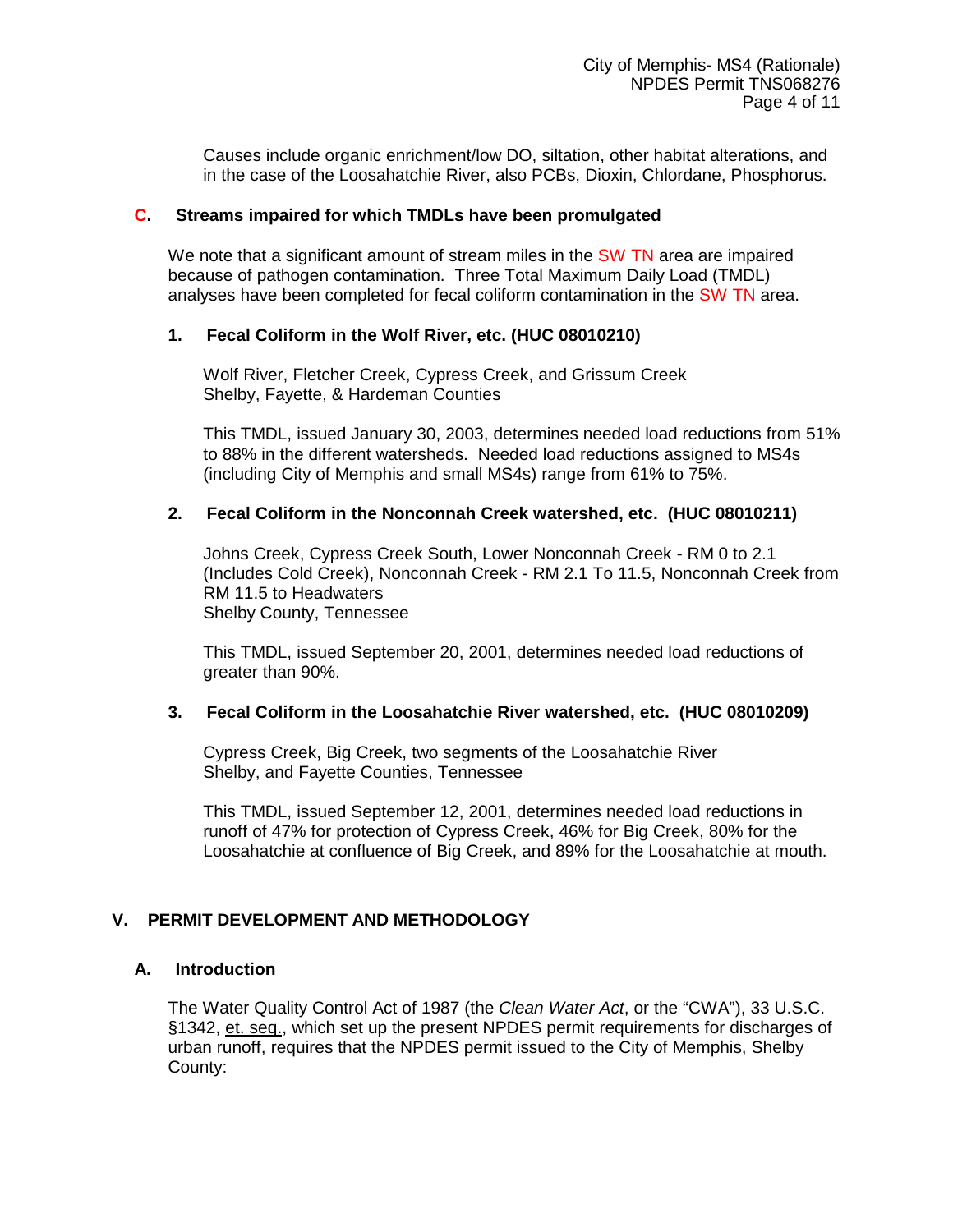<span id="page-44-0"></span>**i.** include a requirement to effectively prohibit non-stormwater discharges into the storm sewers; and,

**ii.** reduce pollutants in discharges from the MS4 to the "Maximum Extent Practicable" (MEP).

As did the previous permit, this reissued permit will fulfill these requirements primarily by requiring the city implement a number of programs and tasks, Best Management Practices (BMPs), to prevent storm water pollution at the source, through a comprehensive SWMP.

## **B. Elements of a Phase I MS4 program**

The EPA regulations of November 16, 1990, 40 CFR §122.26, established certain application requirements for medium and large MS4s, which formed the basis for present permit conditions.

## **C. Six minimum measures of the storm water phase II programs**

The City of Memphis, in its fourth year annual report, proposed that its reissued permit be structured according to the six minimum measures of the EPA phase II rule.

The division will structure the permit after the six minimum measures of the phase II rule and include the phase I requirements -- except for several being dropped that have not proven cost-effective under the first term of the permit -- that are not explicitly included in the phase II six minimum measures.

## **VI. PROPOSED STORM WATER MANAGEMENT ELEMENTS**

## **A. BMPs proposed by the city**

The city prepared a table, "City of Memphis Storm Water Program (1996-2000) Item Evaluation" that lists the permit requirements of the present permit and shows which of those permit requirements it proposes for the reissued permit, and within which of the six minimum measures those requirement would be placed. See Appendix 1 for this table.

The city also provided a set of proposed permit requirements based on the six minimum measure of the EPA storm water phase II rule, December 8, 1999.

The permit writer began with the city's proposed program of six minimum measures, added several items of detail so that the Memphis permit requirements are at least as stringent as those in the recently issued Tennessee small MS4 general permit. The permit writer has also included requirements to maintain existing programs implemented during the term of the present permit. See the draft permit, section III. B..

Considered below are requirements related to impaired waters in the city of Memphis. We note that city of Memphis is not the only entity that has a part in addressing stream impairment in these streams.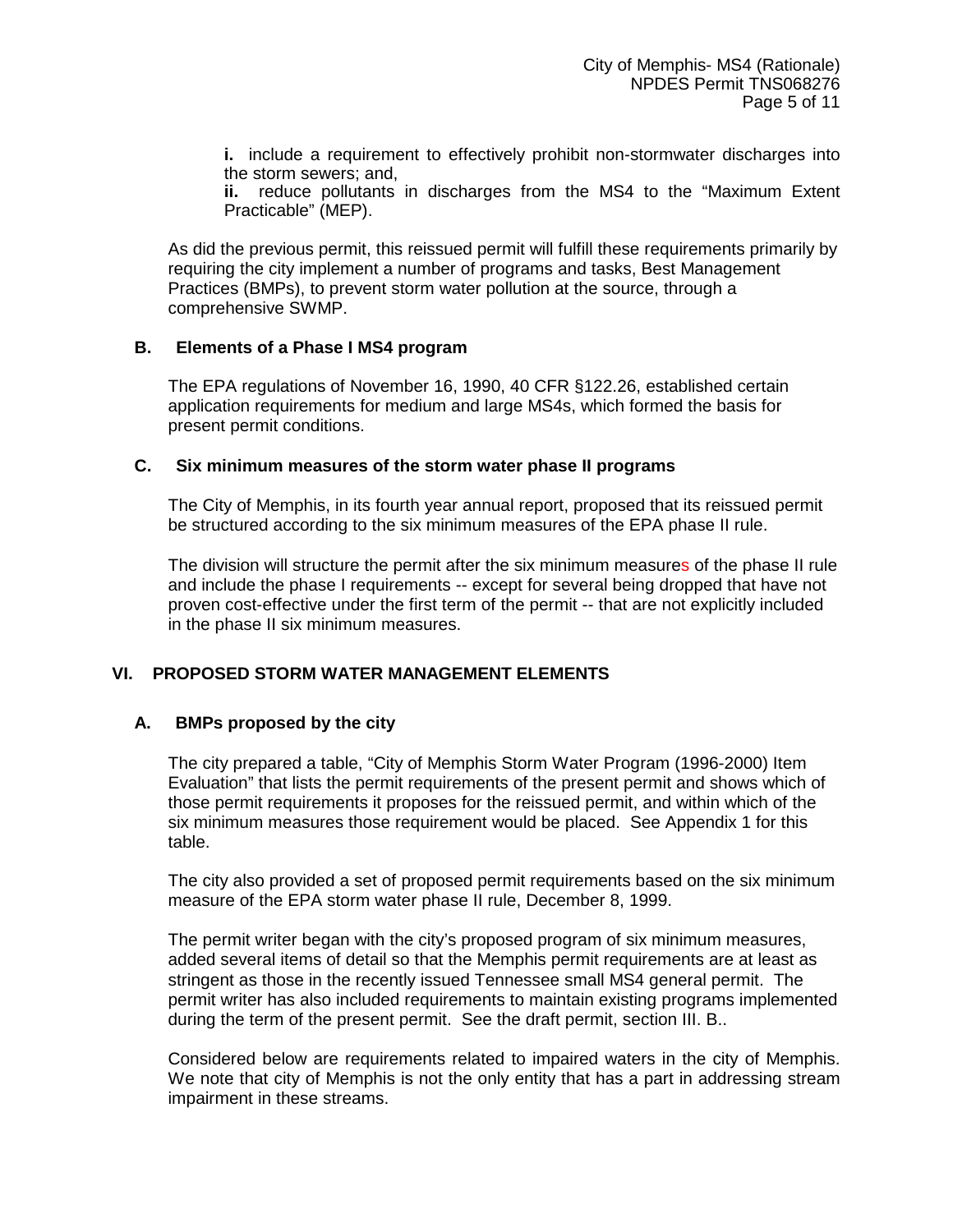## <span id="page-45-0"></span>**B. Additional requirements based on implementation plans in TMDLs**

## **1. Wolf River watershed TMDL – January 30, 2003**

The TMDL recommends the following on the part of the Memphis MS4:

- **-** Identification of all sources of fecal coliform loading to the Wolf River watershed within the City of Memphis.
- -A reduction of fecal coliform loading in point and non-point source storm water runoff discharges to the Wolf River watershed as indicated by the load analyses of the TMDL (60-75% for different watersheds).
- -Reduction of fecal coliform loading, to the maximum extent practicable, due to failing septic systems and miscellaneous sources located within the city limits. Miscellaneous sources include, but are not limited to, leaking collection systems, illicit discharges, and unidentified sources.
- **Appropriate discharge and stream monitoring to verify the effectiveness of** pollution reduction measures.

## **2. Nonconnah Creek watershed TMDL – September 20, 2001**

The TMDL recommends the following on the part of the Memphis MS4:

- -A reduction of fecal coliform loading in point and non-point source storm water runoff discharges to the Nonconnah as indicated by the load analyses of the TMDL (90% and greater, for different watersheds)
- **IDENTIFICATED IS INTERFEDE 10 IN STATE IS NOTEN IS ADDED** IN IDENTIFICATED IN IDENTIFICATED IN IDENTIFICATED IN extent practicable, due to failing septic systems and miscellaneous sources located within the city limits. Miscellaneous sources include, but are not limited to, leaking collection systems, illicit discharges, and unidentified sources.
- -Appropriate discharge and stream monitoring to verify the effectiveness of pollution reduction measures.

In addition, the City of Memphis should be encouraged to develop and calibrate a dynamic water quality model, such as the Storm Water Management Model (SWMM), to evaluate urban storm water loading/transport processes and facilitate planning and additional pollution control strategies.

One paragraph of the TMDL analysis states:

Best management practices (BMPs) that could be used to implement this TMDL include controlling pollution from urban runoff, identification and elimination of illicit discharges, and repair of failing septic systems. The continual prompt response by the City of Memphis to fix leaking sewer collection lines and overflowing sanitary sewers should minimize the adverse affect of collection line failures. In addition, loading from agricultural sources could be minimized by adoption of NRCS [Natural Resources Conservation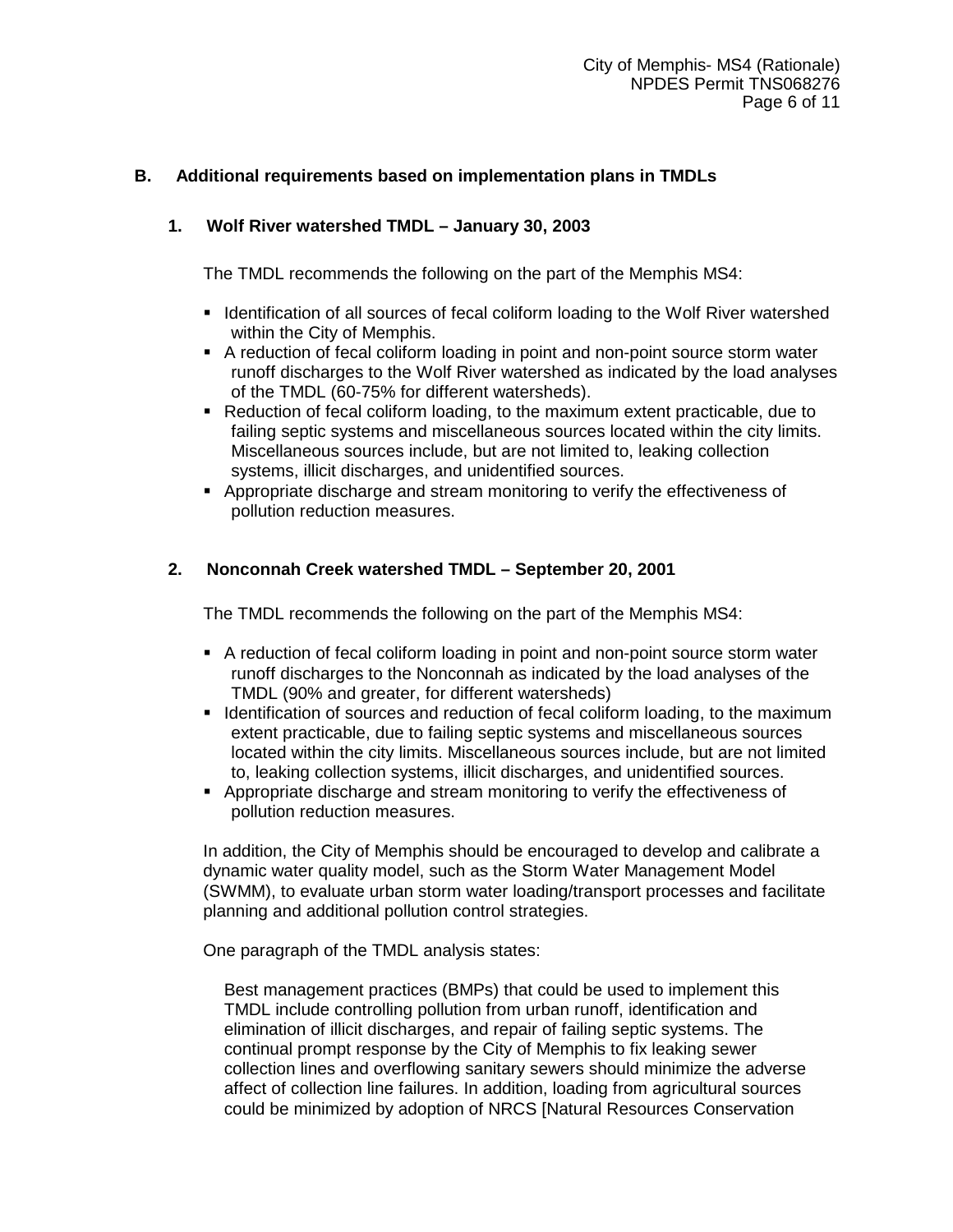Service] resource management practices. NRCS practices include measures such as covering manure stacks exposed to the environment; reducing animal access to streams.

## **3. Loosahatchie River watershed TMDL**

The TMDL recommends the following on the part of the Memphis MS4.

- -A reduction of fecal coliform loading in point and non-point source storm water runoff discharges to the Loosahatchie watershed in accordance with the Load Allocations (needed load reductions in runoff of 47% for protection of Cypress Creek, 46% for Big Creek, 80% for the Loosahatchie at confluence of Big Creek, and 89% for the Loosahatchie at mouth)
- -Reduction of fecal coliform loading, to the maximum extent practicable, due to failing septic systems and miscellaneous sources located within the city limits. Miscellaneous sources include, but are not limited to, leaking collection systems, illicit discharges, and unidentified sources.
- -Appropriate discharge and stream monitoring to verify the effectiveness of pollution reduction measures.

In addition, the City of Memphis should be encouraged to develop and calibrate a dynamic water quality model, such as the Storm Water Management Model (SWMM), to evaluate urban storm water loading/transport processes and facilitate planning and additional pollution control strategies.

The TMDL further addresses Shelby county and Millington as NPDES storm water phase II MS4s, recommending the following;

- - Field screening and monitoring programs to identify the types and extent of fecal coliform water quality problems, relative degradation or improvement over time, areas of concern, and source identification.
- Requirements that all new and replacement sanitary sewage systems are designed to minimize discharges from the system into the storm sewer system.
- - Mechanisms for reporting and correcting illicit connections, breaks, surcharges, and general sanitary sewer system problems with potential to release to the municipal separate storm sewer system.

## **4. Proposed TMDL-- specific permit requirements**

The TMDLs noted above all address fecal coliform; i.e., pathogen contamination. The permit writer will include requirements that the city:

- -Monitoring to identify the nature of the fecal coliform contamination;
- - Field screening or other methods of surveillance and assessment to identify sources of pathogens; and specifically,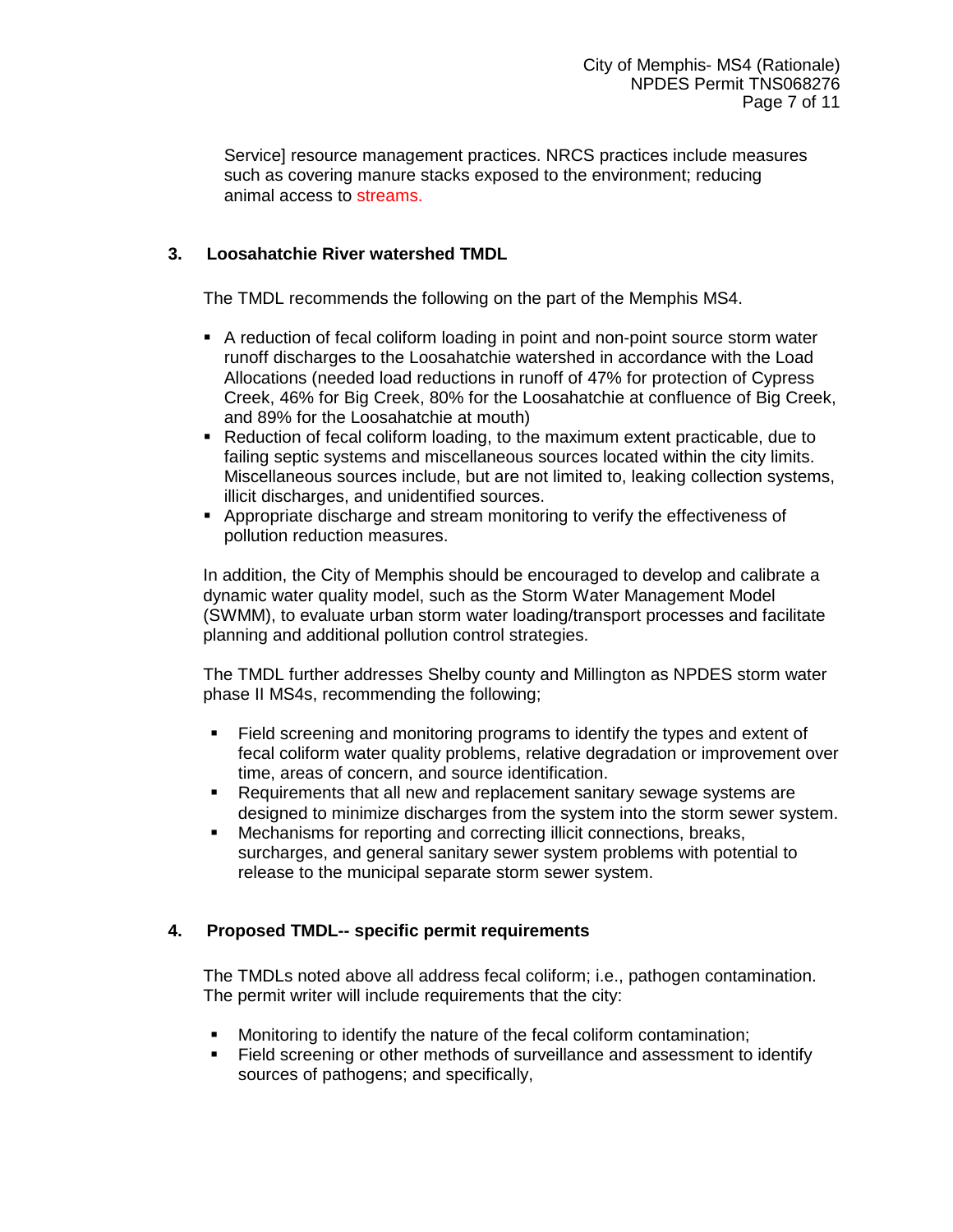- <span id="page-47-0"></span>- An assessment of the integrity of private infrastructure and estimate of scope of seepage and loading to the MS4 as a result of such seepage (see III. B. 3.);
- A system whereby leaking privately-owned sewer lines are identified and repaired, including guidance for owners of private property sewer lines;
- **Taking actions to remedy sources; and**
- - A program of discharge and stream monitoring to verify the effectiveness of pollution reduction measures.

## **VII. SAMPLING AND MONITORING REQUIREMENTS**

## **A. Introduction**

The phase I MS4 storm water application regulations set forth requirements such that MS4 cities will address at least three (3) types of sampling during the term of their permits. The types of samples are as follows:

- representative data collection (refers to sampling storm water discharges at Outfalls….of the MS4 system; may be designed to describe an area of homogeneous land use);
- field screening for illicit connections and improper disposal; and,
- monitoring runoff from industrial sites.

In addition, large and medium MS4s might perform other types of monitoring as well, including but not limited to:

- in-stream sampling, both chemical and biological;
- **stream bioassessments; and,**
- **BMP or other storm water treatment system influent and effluent monitoring.**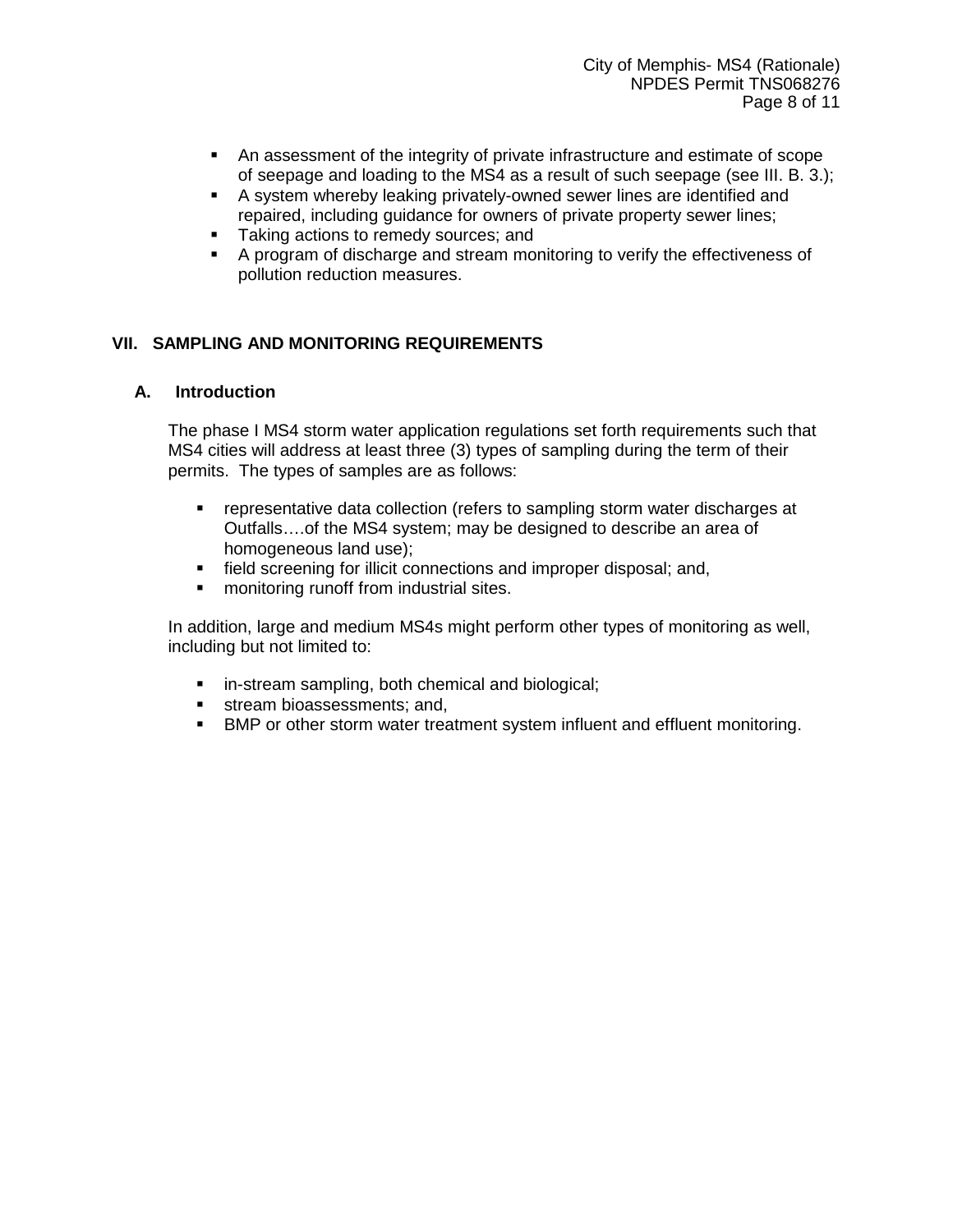## <span id="page-48-0"></span>**B. The City's Proposed Program**

## **1. Existing permit(1996 to present) sampling activities**

- a. Industrial storm water runoff sampling
	- **4-8 facilities sampled**
- b. Wet weather monitoring (characterization sampling)
	- Five sites are sampled, describing different land uses
- c. Field screening, in order to locate illicit discharges;
	- 73 sites visited in the last annual report year; 12 sites with flow
	- Most common pollutant being detergents, next chlorine.
- d. BMP monitoring
	- -Discontinued under present permit
	- -Replaced with additional ambient sampling in the Wolf and Nonconnah
- e. Ambient monitoring
	- -Nonconnah Creek, Loosahatchie River, Wolf River
	- - Sampling parameters include COD, *E. coli*, Enterococcus, Fecal Coliform, pH, Temperature
	- -Split sampling has shown inconsistent results between laboratories
- f. Stream bioassessments
	- **•** Once during the term of the present permit

## **2. City's proposed sampling program**

The city proposes ambient sampling monthly in the following places:

- Nine sites, as recorded in the fifth year annual report of 2001, in the Nonconnah Creek watershed
- **Seven sites, as recorded in the fifth year annual report of 2001, in the Wolf** River watershed
- Six sites, as recorded in the fifth year annual report of 2001, in the Loosahatchie River watershed
- One site, as recorded in the fifth year annual report of 2001, in the South Cypress Creek watershed

The city does not propose wet weather discharge sampling.

## **3. TDEC -- proposed sampling requirements**

The state proposes to include in the permit the ambient sampling program planned by the city (above). In addition, TDEC will require the city to assess the usefulness of wet weather monitoring, in consideration of the TMDLs issued since its reapplication in the year 2000. The division believes that some degree of wet weather monitoring is warranted.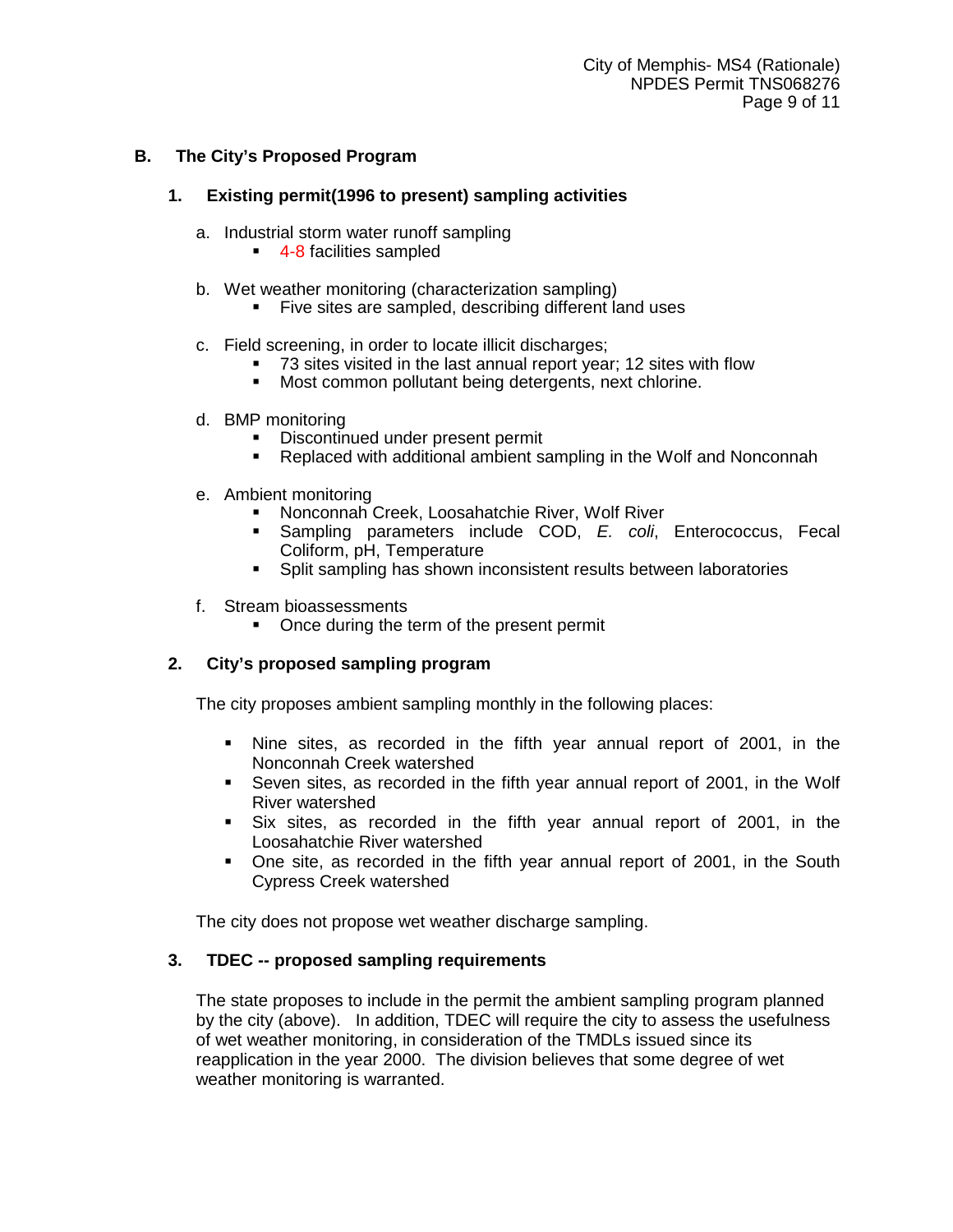<span id="page-49-0"></span>The state will require again certain bioassessments of impaired waterbodies. These are required to a minimal extent to track improvements in water quality of impaired streams.

Though the permit will not specify any particular monitoring, the permit writer notes that other types of monitoring – other than analytical types specified in 40 CFR 136 and bioassessments – might be cost-effective means to monitor effectiveness of BMPs and changing water quality.

## **VIII. ASSESSMENT OF CONTROLS**

## **A. Need for assessments**

The division believes an MS4 city needs to assess the effectiveness of its storm water quality management program for a number of reasons. These assessments serve many purposes such as:

- a step in determining whether the most cost effective best management practices are included in the storm water management program;
- **EXEC** a means to ensure the operator of the MS4 is accountable to the public and other users of the MS4;
- to assist in designing on going monitoring, inspection and surveillance programs that help refine estimates of program effectiveness;
- a baseline and ongoing measuring stick of the progress of the program; and
- in developing a strategy to evaluate progress toward achieving water quality goals.

## **B. Definition of assessments**

EPA's Part 2 Guidance Manual states: "For some components of a proposed management program, such as structural controls (e.g., vegetative streambank stabilization, sediment pond or basin, etc.), the effect on pollution in storm water runoff is observable, and pollutant removal efficiencies can be estimated directly. For other components, pollutant reductions may be difficult to quantify. Applicants may need to use indirect estimates. For example, a program component may address source controls such as changing the behavior of citizens in the community, or improving the municipal control of industrial or commercial runoff." So there are direct measurements of program effectiveness and indirect measurements.

Examples of some direct measurements:

- expected pollutant load reductions (fourth year annual report)
- removal efficiencies of BMPs
- reductions in the volume of storm water discharged
- reductions in event mean concentrations

Examples of indirect measurements: